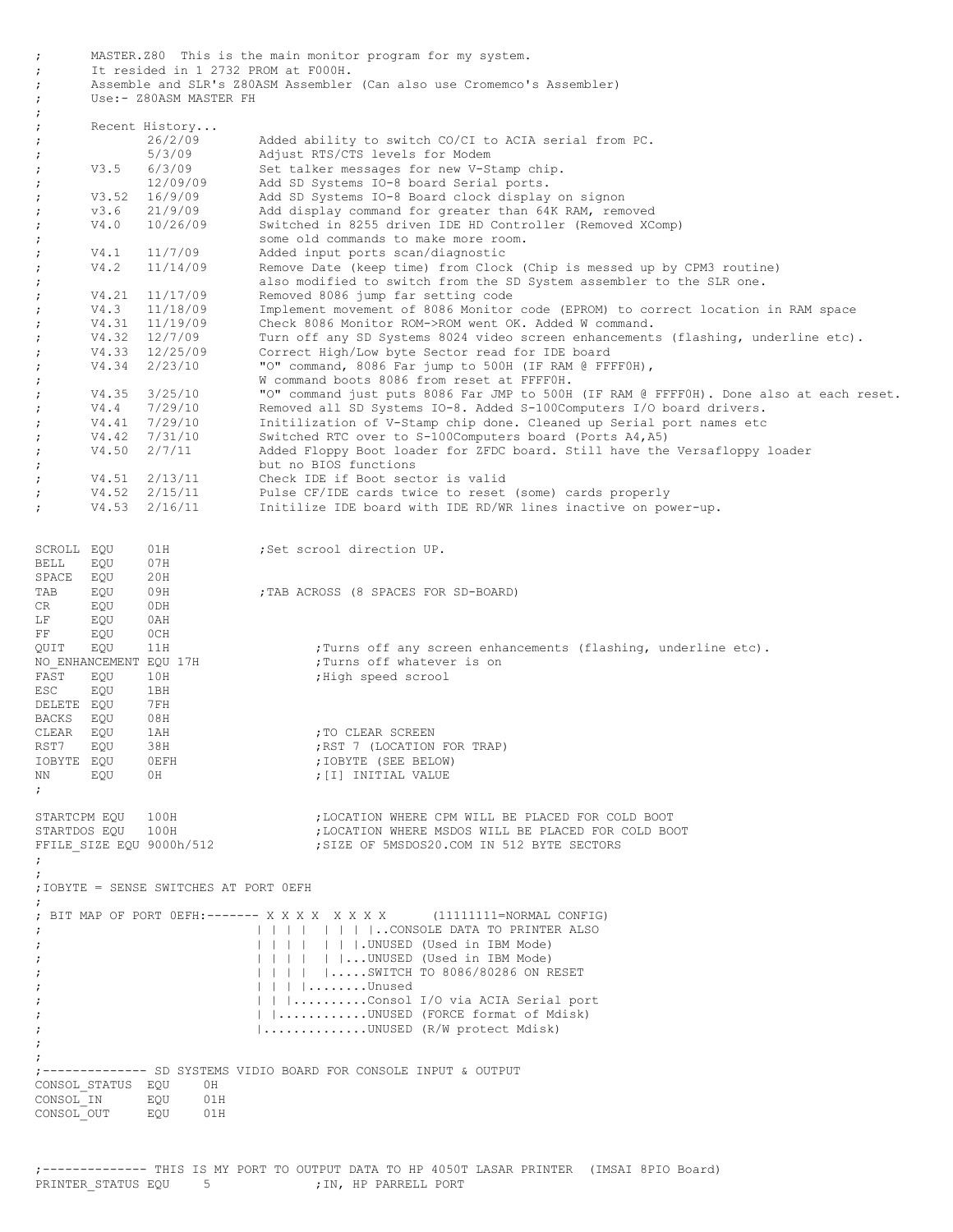| PRINTER OUT<br>PRINTER STROBE EQU<br>DIAG LEDS | EQU<br>EQU        | 5<br>$\overline{4}$<br>$5 -$                       | ; OUT<br>; OUT<br>; OUT (Will use this port initially for diagnostic LED display)                                                        |
|------------------------------------------------|-------------------|----------------------------------------------------|------------------------------------------------------------------------------------------------------------------------------------------|
|                                                |                   |                                                    | ;------------- S100Computers I/O BOARD PORT ASSIGNMENTS (A0-AC)                                                                          |
| BCTL<br>as necessary,                          | EQU               | 0A0H                                               | CHANNEL B CONTROL PORT ASSIGNMENTS OF THE ZILOG SCC CHIP<br>;<--- Adjust                                                                 |
| ACTL<br>BDTA<br>ADTA                           | EQU<br>EQU<br>EQU | 0A1H<br>0A2H<br>0A3H                               | ; CHANNEL A CONTROL<br>; CHANNEL B DATA<br>; CHANNEL A DATA                                                                              |
| PortA 8255                                     | EQU               | 0A8H                                               | A port of 8255 ; <--- Adjust as necessary;                                                                                               |
| PortB 8255                                     | EQU               | 0A9H                                               | ;B port of 8255                                                                                                                          |
| PortC 8255<br>PortCtrl 8255 EQU                | EQU               | 0 A A H<br>0ABH                                    | ;C Port of 8255<br>:8255 configuration port                                                                                              |
| AinBout8255cfg EQU                             |                   | 10011000b                                          | ; Set 8255 ports: - A input, B output,                                                                                                   |
| USB DATA                                       | EQU               | 0ACH                                               | ; PORT ASSIGNEMENT FOR DLP-USB Controller chip                                                                                           |
| USB STATUS                                     | EQU               | 0AAH                                               | ; Status port for USB port (Port C of 8255, bits 6,7)                                                                                    |
| USB RXE<br>USB TXE                             | EQU<br>EQU        | 80H<br>40H                                         | ; If Bit $7 = 0$ , data available to recieve by S-100 Computer<br>; If Bit 6 = 0 data CAN be written for transmission to PC              |
|                                                |                   |                                                    | ;------------- S100Computers PIC/RTC BOARD PORT ASSIGNMENTS (A0-AC)                                                                      |
| RTCSEL<br>RTCDATA                              | EQU<br>EQU        | 0A4H<br>0A5H                                       | ;58167 RTC Ports ports on S100 PIC/RTC Boadr                                                                                             |
| PICportA<br>PICportB                           | EQU<br>EQU        | 020H<br>021H                                       | 8259A ports on S100Computers PIC/RTC Board;                                                                                              |
|                                                |                   | ;-------------- PORTS FOR FOR Z80/WD2793 FDC Board |                                                                                                                                          |
| S100 DATA A                                    | EQU               | 10H                                                | ; IN, S100 Data port to GET data to from FDC Board                                                                                       |
| S100 DATA B<br>S100 STATUS A EQU               | EQU               | 10H<br>11H                                         | ; OUT, S100 Data port to SEND data to FDC Board<br>Status port for A;                                                                    |
| S100 STATUS B EQU                              |                   | 11H                                                | ;Status port for B                                                                                                                       |
| RESET ZFDC PORT EQU                            |                   | 13H                                                | ; Port to reset ZFDC Z80 CPU.                                                                                                            |
| STATUS DELAY                                   | EQU               | 5 <sup>5</sup>                                     | ; Time-out for waiting for ZFDC Board handshake signal (~0.5 seconds @ 10MHz)                                                            |
| DIRECTION BIT EQU 7<br>DATA IN RDY             |                   |                                                    | ; Bits for the ZFDC flags $0 = IN$ , $1 = OUT$<br>; Bit for data available from ZFDC board                                               |
| DATA OUT RDY                                   |                   | $EQU$ 0<br>$EQU$ 1                                 | ; Bit for data can be sent to ZFDC board                                                                                                 |
| STD8IBM                                        | EQU <sub>1</sub>  |                                                    | ;IBM 8" SDSS Diak                                                                                                                        |
| NO ERRORS FLAG EQU                             |                   | $\overline{0}$                                     | ; No Errors flag for previous cmd, sent back to S-100 BIOS                                                                               |
| ; Commands to the ZFDC Board:-                 |                   |                                                    |                                                                                                                                          |
| CMD RESET ZFDC EQU                             |                   | ЗН                                                 | ; Reset the WD2793 chip and Board software                                                                                               |
| CMD SET FORMAT EQU<br>CMD SET DRIVE EQU        |                   | 4 H<br>5H                                          | ; This will select a specified drive and assign a disk format table to that drive<br>; This will select a specified drive $(0,1,2,3)$    |
| CMD SET TRACK EQU                              |                   | 7 H                                                | ; This will set head request to a specified track                                                                                        |
| CMD SET SIDE                                   | EQU               | 8 H                                                | ; This will set side request to a specified side                                                                                         |
| CMD SET SECTOR EQU                             |                   | 9H                                                 | ; This will set sector request to a specified sector                                                                                     |
| CMD SET HOME<br>CMD STEP IN                    | EQU<br>EQU        | 0AH<br>0BH                                         | ; This will set head request to Track 0 of CURRENT drive<br>; Step head in one track of CURRENT drive                                    |
| CMD SEEK TRACK EQU<br>drive/format             |                   | 0EH                                                | ; Seek to track to (IY+DRIVE TRACK) with the track verify bit set on CURRENT                                                             |
| CMD READ SECTOR<br>CMD HANDSHAKE EQU           |                   | 10H<br>EQU<br>21H                                  | ; Read data from the CURRENT sector (on current track, side, drive).<br>; Handshake command only sent during board initilization/testing |
|                                                |                   | ;------------- PORT(S) TO SWITCH MASTER/SLAVE(S)   |                                                                                                                                          |
| Z80PORT EQU<br>Board)                          | 0D0H              |                                                    | ;4 PORTS ON Z80 BOARD FOR MEMORY MANAGEMENT (& INT Controller on IA Z80 CPU                                                              |
| SW86<br>EQU                                    | OEDH              |                                                    | ; INPUT FROM THIS PORT SWITCHES Z80 TO 8086 or 80286 board                                                                               |
| SW286 EQU<br>; MFGPORT EQU                     | OFOH<br>090H      |                                                    | ; INPUT FROM THIS PORT SWITCHES IN THE SC Digital 80286 board<br>; PORT TO LOOK AT IBM STATUS PORT                                       |
|                                                |                   |                                                    | FLOPPY DISK CONTROLLER COMMANDS ETC.                                                                                                     |
| X<br>EQU                                       | 50H               |                                                    | ; BASE PORT FOR 1791                                                                                                                     |
| EQU<br>RSET                                    | $X+0$             |                                                    | ; CONTROLLER RESET ADDRESS                                                                                                               |
| SELECT EQU<br>STATUS EQU                       | $X+3$<br>$X+4$    |                                                    | ; DRIVE SELECT PORT<br>; STATUS PORT                                                                                                     |
| TRACK<br>EQU                                   | $X+5$             |                                                    | ; TRACK PORT                                                                                                                             |
| SECTOR EQU                                     | $X+6$             |                                                    | ; SECTOR PORT                                                                                                                            |
| DATA<br>EQU                                    | $X+7$             |                                                    | ; DATA PORT                                                                                                                              |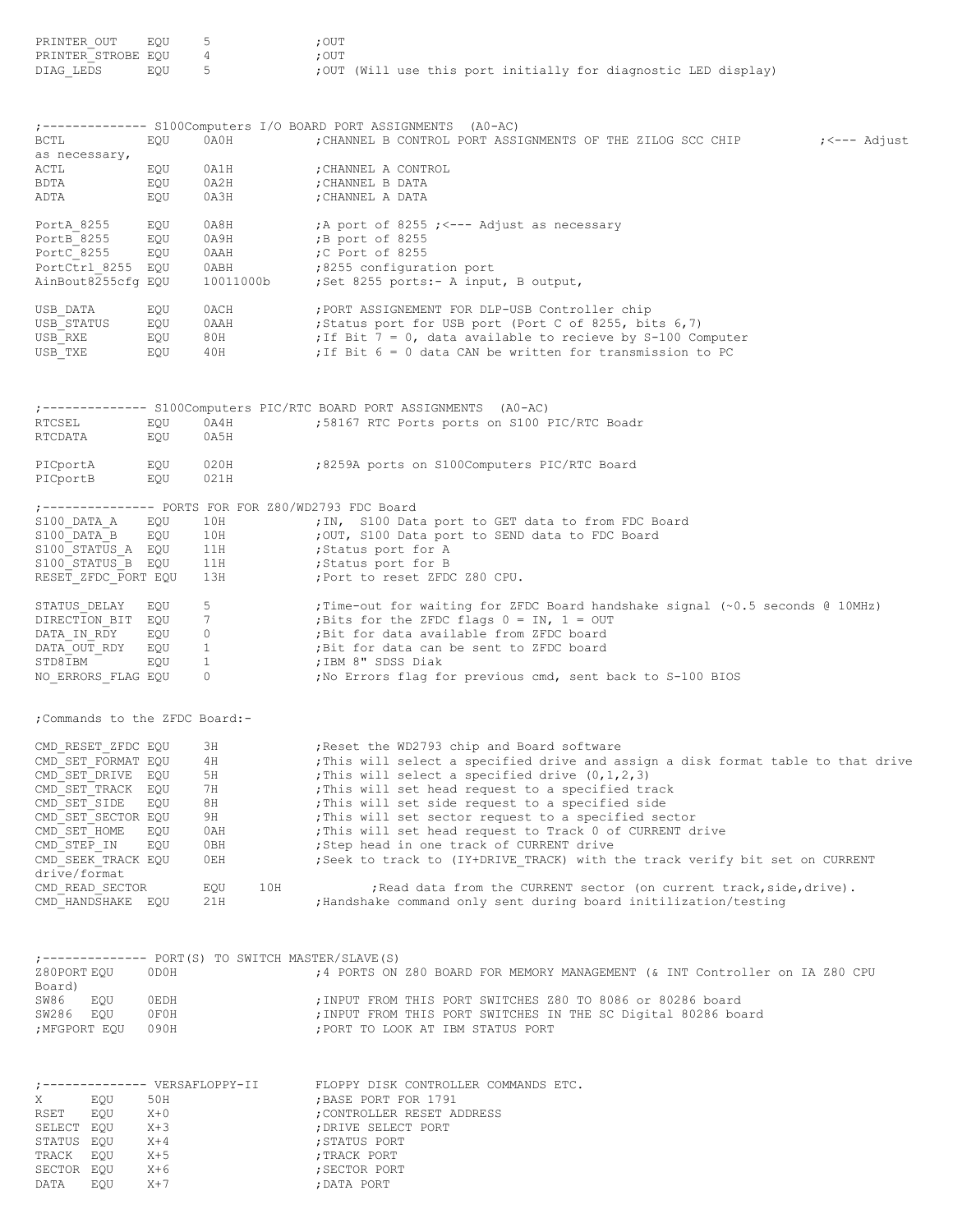| CMD<br>EQU              | $X+4$      |                 | ; COMMAND PORT                                                                                                                    |
|-------------------------|------------|-----------------|-----------------------------------------------------------------------------------------------------------------------------------|
|                         |            |                 |                                                                                                                                   |
| CIOBYTE EQU             | 03H        |                 |                                                                                                                                   |
| CDISK EQU               | 04H        |                 |                                                                                                                                   |
| ZERO L EQU              | 08H        |                 | ; Some of my CPM Loader's needs these to be zero!                                                                                 |
| ZERO H EQU              | 09H        |                 | ; (The Non Banked version of CPM3). Need to later see why                                                                         |
| @TADDR EQU              | 40H        |                 |                                                                                                                                   |
| CUNIT EQU               | 42H        |                 | ; NEW @UNIT BYTE                                                                                                                  |
| @SCTR EQU               | 43H        |                 | (compatible with my old CPM2.2 Versafloppy BIOS)<br>; SECTOR                                                                      |
| @TRK EQU                | 44H        |                 | ; TRACK                                                                                                                           |
| @NREC EQU               | 45H        |                 | ;# OF SECTORS                                                                                                                     |
| @ERMASK EQU             | 46H        |                 | ; ERROR MASK                                                                                                                      |
| @ERSTAT EQU             | 47H        |                 | ; ERROR FLAG STORE                                                                                                                |
| @IDSV EQU               | 48H        |                 | ;6 BYTES (USED FOR TRACK ID COMMAND)                                                                                              |
| @CMDSV EQU              | 4EH        |                 | ; COMMAND SAVE                                                                                                                    |
| @SPSV EQU               | $4$ FH     |                 | ; SP SAVE                                                                                                                         |
| TEMP2 EQU               | 51H        |                 | ;2 BYTE TEMP RECORD                                                                                                               |
|                         |            |                 |                                                                                                                                   |
| @SIDE EQU               | 51H        |                 | ; SIDE STORE FOR MSDOS DISK                                                                                                       |
| @COUNT EQU              | 53H        |                 | ; SECTORS/TRACK for BOOT (Currently unused)                                                                                       |
| @UNITCK EQU             | 55H        |                 | ; OLD @UNIT BYTE                                                                                                                  |
| @RSEEK EQU              | 56H        |                 | ; NBR OF RESEEKS                                                                                                                  |
| @RTRY EOU               | 57H        |                 | ; NBR OF RTRYS                                                                                                                    |
| ADRIVE EQU              | 58H        |                 | ; STORE OF A: DRIVE DENSITY ETC TYPE                                                                                              |
| BDRIVE EQU              | 59H        |                 | ; STORE OF B: DRIVE TYPE                                                                                                          |
| @FDCTYPE EQU            | 5BH        |                 | ; OFFH = ZFDC FDC Board Boot, else Versafloppy II FDC Boot,                                                                       |
| @SEC SIZE EQU 5CH       |            |                 | ; Byte count of a sector fot loader                                                                                               |
| @SSTACK EQU             | 80H        |                 | ; SYSTEM STACK                                                                                                                    |
| COLD<br>EQU             | 80H        |                 | ; COLD START ADDRESS FOR CPM FLOPPY (ONLY) BOOT LOADER                                                                            |
| RDACMD EQU              | OCOH       |                 | ; READ ADDRESS CODE                                                                                                               |
|                         |            |                 |                                                                                                                                   |
| RDCMD EQU               | 088H       |                 | ; READ SECTOR CODE                                                                                                                |
| WRCMD EQU               | 0A8H       |                 | ; WRITE SECTOR CODE                                                                                                               |
| WRTCMD EQU              | 0F4H       |                 | ; WRITE TRACK CODE                                                                                                                |
| RSCMD EQU               | 008H       |                 | ; RESTORE COMMAND (Note 3 Ms seek)                                                                                                |
| SKNCMD EQU              | 018H       |                 | ; SEEK NO VERIFY                                                                                                                  |
| FSKCMD EQU              | 01CH       |                 | ; FLOPPY SEEK COMAND                                                                                                              |
| RSVCMD EQU              | 00CH       |                 | ; RESTORE WITH VERIFY COMMAND                                                                                                     |
| MSKCMD EQU              | 01FH       |                 | ; MINI FLOPPY SEEK COMMAND                                                                                                        |
| SRMASK EQU              | OFEH       |                 | ; SECTOR READ ERROR BITS MASK                                                                                                     |
| STDSDT EQU              | 26         |                 | ; STANDARD 8" 26 SECTORS/TRACK                                                                                                    |
| STDDDT EQU              | 50         |                 | ; STANDARD DD 8" 50 SECTORS/TRACK                                                                                                 |
| NBYTES EOU              | 128        |                 | ; BYTES/SECTOR                                                                                                                    |
| NTRKS EQU               | 77         |                 | ;TRACKS/DISK                                                                                                                      |
|                         |            |                 |                                                                                                                                   |
|                         |            |                 | ;------------- S100Computers IDE HARD DISK CONTROLLER COMMANDS ETC.                                                               |
|                         |            |                 | IDEAport EQU 030H : lower 8 bits of IDE interface                                                                                 |
| IDEBport                | EQU        | 031H            | ; upper 8 bits of IDE interface                                                                                                   |
| IDECport                | EQU        | 032H            | ; control lines for IDE interface                                                                                                 |
| IDECtrl                 | EQU        | 033H            | ;8255 configuration port                                                                                                          |
| $\ddot{ }$              |            |                 |                                                                                                                                   |
| CPM ADDRESS             | EQU        | 100H            | ; Will place the CPMLDR. COM Loader here with                                                                                     |
|                         |            |                 | ; CPMLDR.COM will ALWAYS be on TRK 0, SEC2, (LBA Mode)                                                                            |
| SEC_COUNT               | EQU        | 12 <sup>2</sup> | ; CPMLDR.COM requires (currently) 10, 512 byte sectors                                                                            |
|                         |            |                 | ; Add extra just in case                                                                                                          |
| RDcfg8255               | EQU        | 10010010B       | ;Set 8255 IDECport out, IDEAport/B input                                                                                          |
| WRcfg8255               | EQU        | 10000000B       | ; Set all three 8255 ports output                                                                                                 |
| ÷.                      |            |                 |                                                                                                                                   |
| IDEa0line               | EQU        | 01H             | ; direct from 8255 to IDE interface                                                                                               |
| IDEalline               | EQU        | 02H             | ; direct from 8255 to IDE interface                                                                                               |
| IDEa2line               | EQU        | 04H             | ; direct from 8255 to IDE interface                                                                                               |
| IDEcs0line              | EQU        | 08H             | ; inverter between 8255 and IDE interface                                                                                         |
|                         |            |                 |                                                                                                                                   |
| IDEcslline<br>IDEwrline | EQU<br>EQU | 10H<br>20H      | ; inverter between 8255 and IDE interface<br>; inverter between 8255 and IDE interface                                            |
|                         |            |                 |                                                                                                                                   |
| IDErdline               | EQU        | 40H             | ; inverter between 8255 and IDE interface                                                                                         |
| IDEreset<br>$\ddot{ }$  | EQU        | 80H             | ; inverter between 8255 and IDE interface                                                                                         |
|                         |            |                 | ; Symbolic constants for the IDE Drive registers, which makes the<br>; code more readable than always specifying the address pins |
| ÷,                      |            |                 |                                                                                                                                   |
| REGdata                 |            | 08H             | ;IDEcs0line                                                                                                                       |
|                         | EQU        |                 |                                                                                                                                   |
| REGerr                  | EQU        | 09H             | ; IDEcs0line + IDEa0line                                                                                                          |
| REGCnt                  | EQU        | 0AH             | ; IDEcs0line + IDEalline                                                                                                          |
| REGsector               | EQU        | 0BH             | ; IDEcs0line + IDEalline + IDEa0line                                                                                              |
| REGCYLSB                | EQU        | 0CH             | ; IDEcs0line + IDEa2line                                                                                                          |
| REGCYMSB                | EQU        | 0 DH            | ; IDEcs0line + IDEa2line + IDEa0line                                                                                              |
| REGshd                  | EQU        | 0EH             | ; IDEcs0line + IDEa2line + IDEa1line<br>$;$ (OEH)                                                                                 |
| REGCMD                  | EQU        | OFH             | ; IDEcs0line + IDEa2line + IDEa1line + IDEa0line<br>$;$ (OFH)                                                                     |
| REGstatus               | EQU        | OFH             | ; IDEcs0line + IDEa2line + IDEa1line + IDEa0line                                                                                  |
| REGcontrol              | EQU        | 16H             | ; IDEcslline + IDEa2line + IDEa1line                                                                                              |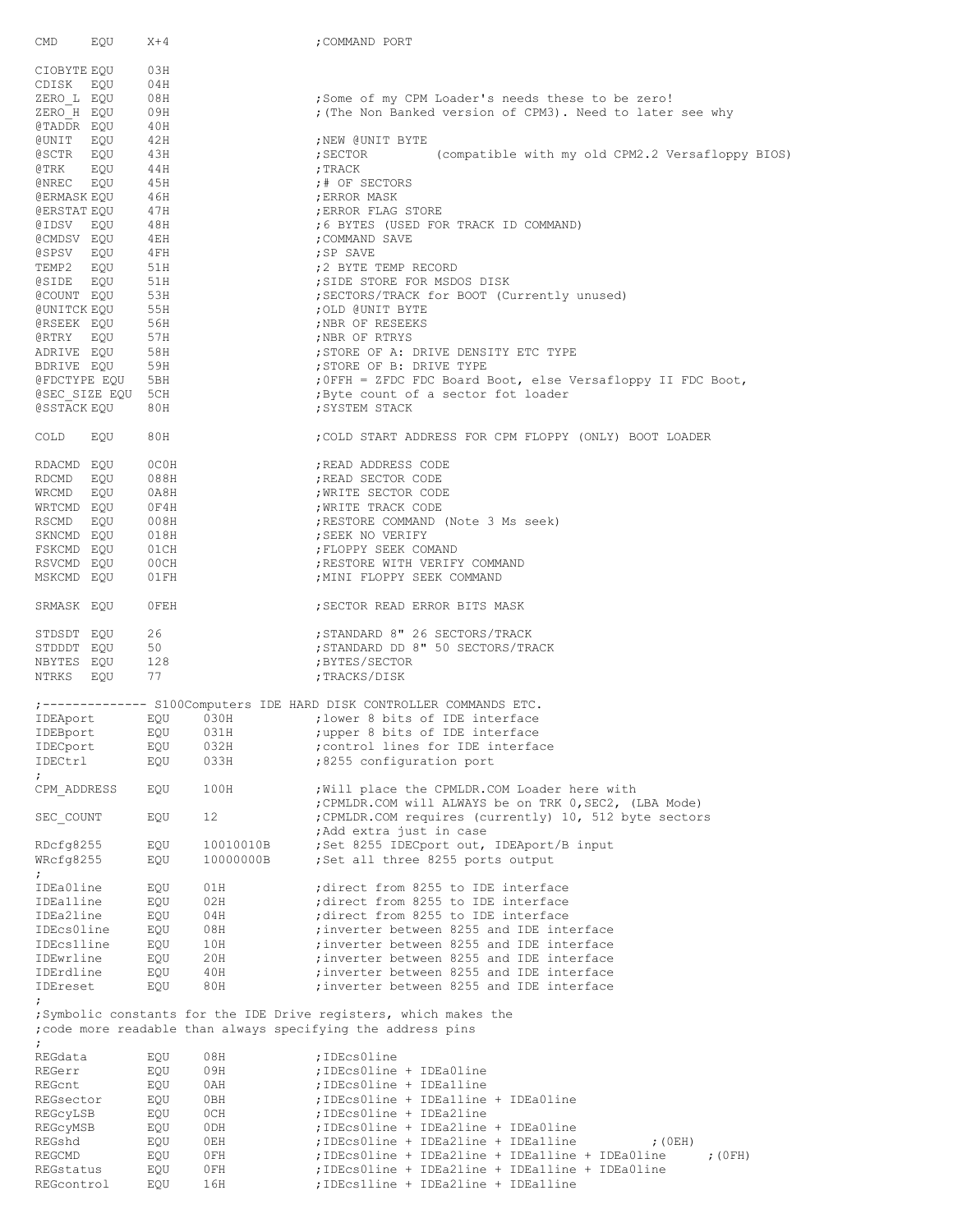| REGastatus                     |                                                                                                                                                                                                                                                                                                                                                                                                                                                                                                                                                                                                         | EQU<br>17H                                                                     | ;IDEcs1line + IDEa2line + IDEa1line + IDEa0line                                                                                                                                  |  |  |  |  |
|--------------------------------|---------------------------------------------------------------------------------------------------------------------------------------------------------------------------------------------------------------------------------------------------------------------------------------------------------------------------------------------------------------------------------------------------------------------------------------------------------------------------------------------------------------------------------------------------------------------------------------------------------|--------------------------------------------------------------------------------|----------------------------------------------------------------------------------------------------------------------------------------------------------------------------------|--|--|--|--|
| CMDid<br>$\ddot{ }$<br>$\cdot$ | ; IDE CMD Constants. These should never change.<br>CMDrecal<br>EQU<br>10H<br>20H<br>CMDread<br>EQU<br>30H<br>CMDwrite<br>EQU<br>CMDinit<br>91H<br>EQU<br>EQU<br>0 ECH<br>CMDdownspin EQU<br>OEOH<br>CMDupspin<br>EQU<br>0E1H<br>; IDE Status Register:<br>; bit 7: Busy 1=busy, 0=not busy<br>; bit 6: Ready 1=ready for CMD, 0=not ready yet<br>; bit 5: DF    1=fault occured insIDE drive<br>; bit 4: DSC 1=seek complete<br>; bit 3: DRQ 1=data request ready, 0=not ready to xfer yet<br>; bit 2: CORR 1=correctable error occured<br>; bit 1: IDX vendor specific<br>; bit 0: ERR 1=error occured |                                                                                |                                                                                                                                                                                  |  |  |  |  |
| $\cdot$ - -<br>$\ddot{ }$      |                                                                                                                                                                                                                                                                                                                                                                                                                                                                                                                                                                                                         |                                                                                |                                                                                                                                                                                  |  |  |  |  |
| $\ddot{ }$                     |                                                                                                                                                                                                                                                                                                                                                                                                                                                                                                                                                                                                         | ; CONNECTIONS TO Z80-MONB.Z80 :-                                               |                                                                                                                                                                                  |  |  |  |  |
| BASE                           | EQU                                                                                                                                                                                                                                                                                                                                                                                                                                                                                                                                                                                                     | OF000H                                                                         | Start or EPROM Location (Assume a 2732);                                                                                                                                         |  |  |  |  |
|                                | ORG                                                                                                                                                                                                                                                                                                                                                                                                                                                                                                                                                                                                     | BASE<br>VERSA EQU BASE+800H                                                    | ;<-------<<<<<<<<<<<<<<<> LOPPY BIOS (For old Software)><br>NOTE MUST INSURE NO OVERFLOW<br>$\ddot{ }$<br>OF THE FIRST PART OR THIS<br>$\ddot{ }$<br>MONITOR INTO THIS BIOS AREA |  |  |  |  |
|                                |                                                                                                                                                                                                                                                                                                                                                                                                                                                                                                                                                                                                         | ; PROGRAM CODE BEGINS HERE<br>; CHANGED. WHERE POSSIBLE ZAPPLE FORMAT IS USED. | ; FIRST A JUMP TABLE FOR ALL JUMPS INTO THE MONITOR. NOTE THESE CANNOT BE                                                                                                        |  |  |  |  |
| ZAPPLE: JP                     |                                                                                                                                                                                                                                                                                                                                                                                                                                                                                                                                                                                                         | BEGIN                                                                          | ; INITILIZATION                                                                                                                                                                  |  |  |  |  |
| ZCI: JP<br>ZRI: JP             |                                                                                                                                                                                                                                                                                                                                                                                                                                                                                                                                                                                                         | CI<br>SERIAL IN                                                                | ; CONSOL INPUT<br>; READER INPUT = Modem Input for Now                                                                                                                           |  |  |  |  |
| ZCO: JP                        |                                                                                                                                                                                                                                                                                                                                                                                                                                                                                                                                                                                                         | CO .                                                                           | CONSOL OUTPUT;                                                                                                                                                                   |  |  |  |  |
| ZPOO: JP                       |                                                                                                                                                                                                                                                                                                                                                                                                                                                                                                                                                                                                         | SERIAL OUT                                                                     | PUNCH OUTPUT = Modem Output for Now                                                                                                                                              |  |  |  |  |
| ZLO:<br>ZCSTS: JP              | JP                                                                                                                                                                                                                                                                                                                                                                                                                                                                                                                                                                                                      | LO<br>CSTS                                                                     | ;LIST OUTPUT<br>;CONSOL STATUS                                                                                                                                                   |  |  |  |  |
| ZMEMCK: JP                     |                                                                                                                                                                                                                                                                                                                                                                                                                                                                                                                                                                                                         | MEMSIZ                                                                         | ; GET HIGHEST RAM RETURNS IT IN [HL]<br>; ERROR TRAP ADDRESS                                                                                                                     |  |  |  |  |
| ZTRAP: JP                      |                                                                                                                                                                                                                                                                                                                                                                                                                                                                                                                                                                                                         | TRAP                                                                           |                                                                                                                                                                                  |  |  |  |  |
| ZSTART: JP<br>ZTALK: JP        |                                                                                                                                                                                                                                                                                                                                                                                                                                                                                                                                                                                                         | START<br>SPEAKOUT                                                              | ; JUMP TO MONITOR DO NOT RESET HARDWARE<br>; SEND AN ASCII CHARACTER TO TALKER (One at a time)                                                                                   |  |  |  |  |
| ZTALKS: JP                     |                                                                                                                                                                                                                                                                                                                                                                                                                                                                                                                                                                                                         | SPEAKER CTS                                                                    | ; STATUS FOR SPEECH CTS Line (V-Stamp CTS low when ready)                                                                                                                        |  |  |  |  |
| ZDELAY: JP                     |                                                                                                                                                                                                                                                                                                                                                                                                                                                                                                                                                                                                         | DELAY                                                                          | ; SOFTWARE DELAY LENGTH IN [A]                                                                                                                                                   |  |  |  |  |
| ZLSTAT: JP<br>ZONLIST:JP       |                                                                                                                                                                                                                                                                                                                                                                                                                                                                                                                                                                                                         | LSTAT<br>ONLIST                                                                | ;LIST STATUS<br>; INITILIZE LIST DEVICE                                                                                                                                          |  |  |  |  |
| ZOFFLIST:JP                    |                                                                                                                                                                                                                                                                                                                                                                                                                                                                                                                                                                                                         | OFLIST                                                                         | ; TURN OFF LIST DEVICE                                                                                                                                                           |  |  |  |  |
| ZTIME: JP                      |                                                                                                                                                                                                                                                                                                                                                                                                                                                                                                                                                                                                         | TIME                                                                           | ; PUT TIME ON CRT @ CURSOR POSITION                                                                                                                                              |  |  |  |  |
| ZCLKREG:JP<br>ZSPEAK\$:JP      |                                                                                                                                                                                                                                                                                                                                                                                                                                                                                                                                                                                                         | CLKREG<br>SPEAK\$                                                              | ; BCD VALUE IN OF A CLOCK REG. [A] HOLDS ADDRESS<br>; SEND ASCII STRING TO TALKER [HL] UP TO '\$'                                                                                |  |  |  |  |
| ZSERIAL OUT:                   |                                                                                                                                                                                                                                                                                                                                                                                                                                                                                                                                                                                                         |                                                                                |                                                                                                                                                                                  |  |  |  |  |
|                                | JP                                                                                                                                                                                                                                                                                                                                                                                                                                                                                                                                                                                                      |                                                                                |                                                                                                                                                                                  |  |  |  |  |
| ZSERIAL IN:                    | JP                                                                                                                                                                                                                                                                                                                                                                                                                                                                                                                                                                                                      | SERIAL IN                                                                      | ; INPUT FROM ZILOG SCC SERIAL PORT                                                                                                                                               |  |  |  |  |
| ZSERIAL STAT:                  |                                                                                                                                                                                                                                                                                                                                                                                                                                                                                                                                                                                                         |                                                                                |                                                                                                                                                                                  |  |  |  |  |
|                                | JP                                                                                                                                                                                                                                                                                                                                                                                                                                                                                                                                                                                                      | SERIAL STAT                                                                    | ; STATUS FROM ZILOG SCC SERIAL PORT                                                                                                                                              |  |  |  |  |
| ZLOADER: JP<br>ZPMSG0: JP      |                                                                                                                                                                                                                                                                                                                                                                                                                                                                                                                                                                                                         | LOADER<br>TOM                                                                  | ; LOAD IN CPM IMAGE ON TRACKS 0 & 1 (VIA FLOPPY BOOT LOADER ON DISK SECTOR 1)<br>; DISPLAY STRING ON CONSOL [HL]=START ADD. [B]=LENGTH                                           |  |  |  |  |
| ZPMSG\$: JP                    |                                                                                                                                                                                                                                                                                                                                                                                                                                                                                                                                                                                                         | TOMM                                                                           | ; DISPLAY STRING ON CONSOL [HL]=START ADD. '\$'=END                                                                                                                              |  |  |  |  |
| ZHLSP: JP                      |                                                                                                                                                                                                                                                                                                                                                                                                                                                                                                                                                                                                         | HLSP                                                                           | ; DISPLAY [HL] ON CONSOL THEN ONE SPACE                                                                                                                                          |  |  |  |  |
| ZBITS: JP                      |                                                                                                                                                                                                                                                                                                                                                                                                                                                                                                                                                                                                         | BITS1                                                                          | ; DISPLAY 8 BITS OF [A] ON CONSOL                                                                                                                                                |  |  |  |  |
| ZLBYTE: JP<br>ZHEXSP: JP       |                                                                                                                                                                                                                                                                                                                                                                                                                                                                                                                                                                                                         | LBYTE<br>HEXSP                                                                 | ; DISPLAY [A] ON CONSOL<br>; PUT 16 BIT PARAMETERS ON STACK FROM CONSOL, [C]=PARAMETER #                                                                                         |  |  |  |  |
| ZCRLF: JP                      |                                                                                                                                                                                                                                                                                                                                                                                                                                                                                                                                                                                                         | CRLF                                                                           | ; SEND CRLF TO CONSOL                                                                                                                                                            |  |  |  |  |
| ZHILO: JP                      |                                                                                                                                                                                                                                                                                                                                                                                                                                                                                                                                                                                                         | HILO                                                                           | ; RANGE CHECK (INC [HL], IF HL=DE THEN SET CARRY)                                                                                                                                |  |  |  |  |
| ZCONV: JP                      |                                                                                                                                                                                                                                                                                                                                                                                                                                                                                                                                                                                                         | CONV                                                                           | ; CONVERT HEX IN [A] TO ASCII IN [A]                                                                                                                                             |  |  |  |  |
| ZDOS JP                        |                                                                                                                                                                                                                                                                                                                                                                                                                                                                                                                                                                                                         | DOS                                                                            | ; LOAD MSDOS FROM 5" DRIVE D:                                                                                                                                                    |  |  |  |  |
| ZPCHK: JP                      |                                                                                                                                                                                                                                                                                                                                                                                                                                                                                                                                                                                                         | PCHK                                                                           | ; INPUT FROM CONSOL & TEST FOR DELIMITERS RET {Z} IF<br>; SPACE OR, RET {C} IF A CR ELSE NON ZERO NON CARRY                                                                      |  |  |  |  |
| VFLOPPY JP                     |                                                                                                                                                                                                                                                                                                                                                                                                                                                                                                                                                                                                         | VBOOT                                                                          | ; BOOT UP CPM-80 FROM VERSAFLOPPY II FDC                                                                                                                                         |  |  |  |  |
| ZHARD: JP                      |                                                                                                                                                                                                                                                                                                                                                                                                                                                                                                                                                                                                         | HBOOTCPM                                                                       | ; BOOT UP CPM-80 FROM HARD DISK                                                                                                                                                  |  |  |  |  |
| ZPRDY: JP                      |                                                                                                                                                                                                                                                                                                                                                                                                                                                                                                                                                                                                         | PRDY                                                                           | ; PUNCH READY CHECK                                                                                                                                                              |  |  |  |  |
| ZRSTAT: JP<br>ZCCHK: JP        |                                                                                                                                                                                                                                                                                                                                                                                                                                                                                                                                                                                                         | RSTAT<br>CCHK                                                                  | ; READER STATUS<br>; CHECK FOR ^S & ESC AT KEYBOARD                                                                                                                              |  |  |  |  |
| ZFLOPPY JP                     |                                                                                                                                                                                                                                                                                                                                                                                                                                                                                                                                                                                                         | ZBOOT                                                                          | ; BOOT UP CPM-80 FROM ZFDC FDC                                                                                                                                                   |  |  |  |  |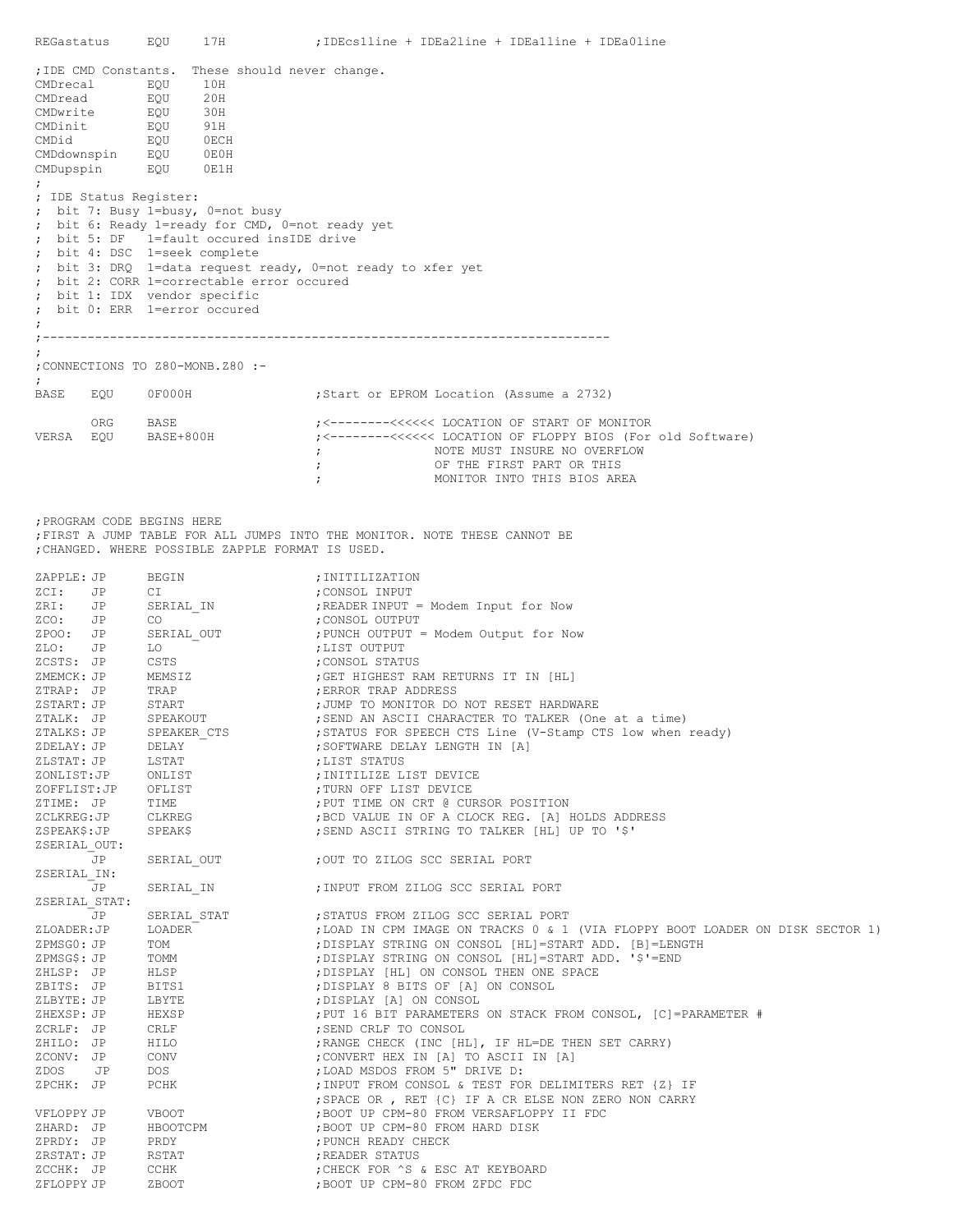; NOTE TABLE MUST BE WITHIN 0-FFH BOUNDRY

;COMMAND BRANCH TABLE

;

;

| TBL:       |             | DW RAMTEST ; "J"<br>DW VBOOT<br>$DW$ MOVE ; "M"<br>DW XMEMMAP ; "N"<br>DW HBOOTCPM ; "P"<br>DW QUERY ; "Q"<br>DW INPORTS ; "R"<br>$DW$ SUBS ; "S"<br>$\begin{tabular}{lllllll} DW & \textsc{Type} & & & \textsc{ $\cdot$} & \textsc{``T\text{''}}\\ DW & \textsc{UPDATE} & & \textsc{;\quad "U\text{''}}\\ \end{tabular}$<br>DW VERIFY $; "V"$ | ; "L"             | ADJUST TIME<br>COMPARE MEMORY | DW FLUSH ; "@" SEND FF to LaserJet printer<br>DW MEMMAP ; "A" DISPLAY A MAP OF MEMORY<br>DW DOS ; "B" BOOT MSDOS FROM 5" DISK IN DRIVE D:<br>DW ZBOOT ; "C" BOOT IN CP/M FROM 8" DISK WITH WITH ZFDC FDC<br>DW ZBOOT<br>DW DISP : "D" DISP MR IN TO CHAR OOT<br>DW ECHO : "E" ECHO CHAR IN TO CHAR OOT<br>DW FILL : "F" FILL MEMORY WITH A CONSTANT<br>"C" GO TO [ADDRESS]<br>; "D" DISPLAY MEMORY (IN HEX & ASCII)<br>HEX MATH (GIVES SUM & DIFFERENCE OF TWO NOS.)<br>DW TIMEC ; "I" PRINT TIME ON CONSOL<br>NON-DESTRUCTIVE MEMORY TEST<br>DW KCMD ; "K" DISPLAY THE LIST OF MONITOR COMMANDS<br>BOOT IN CP/M FROM 8" DISK WITH VERSAFLOPPY II FDC<br>MOVE BLOCK OF MEMORY (START, FINISH, DESTINATION)<br>Display extended memory Segment: Address<br>DW UP8086 ; "O" HAVE 8086 (or 80286) JUMP to 500H in RAM<br>BOOT IN CPM FROM IDE HARD DISK<br>QUERY PORT (IN OR OUT)<br>Read ALL Input Ports<br>SUBSTITUTE &/OR EXAMINE MEMORY<br>TYPE ASCII PRESENT IN MEMORY<br>DW PORTED ; "W" INPUT Port ED (switched in 8086/80286)<br>DW START ; "X" BOOT IN MSDOS FROM HARD DISK (Not done yet)<br>DW BEGIN ; "Y" SPARE |
|------------|-------------|------------------------------------------------------------------------------------------------------------------------------------------------------------------------------------------------------------------------------------------------------------------------------------------------------------------------------------------------|-------------------|-------------------------------|--------------------------------------------------------------------------------------------------------------------------------------------------------------------------------------------------------------------------------------------------------------------------------------------------------------------------------------------------------------------------------------------------------------------------------------------------------------------------------------------------------------------------------------------------------------------------------------------------------------------------------------------------------------------------------------------------------------------------------------------------------------------------------------------------------------------------------------------------------------------------------------------------------------------------------------------------------------------------------------------------------------------------------------------------------------------------------------------------------------------------|
|            |             |                                                                                                                                                                                                                                                                                                                                                |                   |                               | DW SIZE ; "Z" FIND HIGHEST R/W RAM                                                                                                                                                                                                                                                                                                                                                                                                                                                                                                                                                                                                                                                                                                                                                                                                                                                                                                                                                                                                                                                                                       |
| $\ddot{ }$ |             |                                                                                                                                                                                                                                                                                                                                                |                   |                               |                                                                                                                                                                                                                                                                                                                                                                                                                                                                                                                                                                                                                                                                                                                                                                                                                                                                                                                                                                                                                                                                                                                          |
|            |             |                                                                                                                                                                                                                                                                                                                                                |                   |                               | -------------------------                                                                                                                                                                                                                                                                                                                                                                                                                                                                                                                                                                                                                                                                                                                                                                                                                                                                                                                                                                                                                                                                                                |
| ÷          |             |                                                                                                                                                                                                                                                                                                                                                |                   |                               |                                                                                                                                                                                                                                                                                                                                                                                                                                                                                                                                                                                                                                                                                                                                                                                                                                                                                                                                                                                                                                                                                                                          |
|            |             | OUT (CONSOL_OUT), A<br>LD A, 0FFH                                                                                                                                                                                                                                                                                                              |                   |                               |                                                                                                                                                                                                                                                                                                                                                                                                                                                                                                                                                                                                                                                                                                                                                                                                                                                                                                                                                                                                                                                                                                                          |
|            |             | A, OFFH                                                                                                                                                                                                                                                                                                                                        |                   |                               | ; Clear Printer strobe, comes up 0 on a reset                                                                                                                                                                                                                                                                                                                                                                                                                                                                                                                                                                                                                                                                                                                                                                                                                                                                                                                                                                                                                                                                            |
|            |             |                                                                                                                                                                                                                                                                                                                                                |                   |                               | OUT (PRINTER STROBE), A ; also it turn all LED's off as a diagnostic<br>LD A,00000000B ; FLAG PROGRESS VISUALLY FOR DIAGNOSTIC (ALL LED'ON)                                                                                                                                                                                                                                                                                                                                                                                                                                                                                                                                                                                                                                                                                                                                                                                                                                                                                                                                                                              |
|            | OUT         |                                                                                                                                                                                                                                                                                                                                                |                   |                               | (DIAG LEDS), A (LED's will go off one at a time                                                                                                                                                                                                                                                                                                                                                                                                                                                                                                                                                                                                                                                                                                                                                                                                                                                                                                                                                                                                                                                                          |
|            |             |                                                                                                                                                                                                                                                                                                                                                |                   |                               |                                                                                                                                                                                                                                                                                                                                                                                                                                                                                                                                                                                                                                                                                                                                                                                                                                                                                                                                                                                                                                                                                                                          |
|            | LD<br>OUT   | A, OFFH<br>(SELECT), A                                                                                                                                                                                                                                                                                                                         |                   |                               | ; DESELECT ANY FLOPPYS ON VERSAFLOPPY FDC (If Present)                                                                                                                                                                                                                                                                                                                                                                                                                                                                                                                                                                                                                                                                                                                                                                                                                                                                                                                                                                                                                                                                   |
|            | LD          |                                                                                                                                                                                                                                                                                                                                                |                   |                               | A, 10000000B FLAG PROGRESS VISUALLY FOR DIAGNOSTIC (1 LED off)                                                                                                                                                                                                                                                                                                                                                                                                                                                                                                                                                                                                                                                                                                                                                                                                                                                                                                                                                                                                                                                           |
|            | OUT         | (DIAG LEDS), A                                                                                                                                                                                                                                                                                                                                 |                   |                               |                                                                                                                                                                                                                                                                                                                                                                                                                                                                                                                                                                                                                                                                                                                                                                                                                                                                                                                                                                                                                                                                                                                          |
|            | LD          | A, OFFH                                                                                                                                                                                                                                                                                                                                        |                   |                               |                                                                                                                                                                                                                                                                                                                                                                                                                                                                                                                                                                                                                                                                                                                                                                                                                                                                                                                                                                                                                                                                                                                          |
|            | OUT         | $(RSET)$ , $A$                                                                                                                                                                                                                                                                                                                                 |                   |                               | ;RESET VERSAFLOPPY II FLOPPY DISK CONTROLLER (If Present)                                                                                                                                                                                                                                                                                                                                                                                                                                                                                                                                                                                                                                                                                                                                                                                                                                                                                                                                                                                                                                                                |
|            | OUT         |                                                                                                                                                                                                                                                                                                                                                |                   |                               | RESET ZFDC PORT, A ; RESET ZFDC FLOPPY DISK CONTROLLER (If Present)                                                                                                                                                                                                                                                                                                                                                                                                                                                                                                                                                                                                                                                                                                                                                                                                                                                                                                                                                                                                                                                      |
|            | XOR         |                                                                                                                                                                                                                                                                                                                                                |                   |                               | ; SET INTERUPT TO PAGE OH                                                                                                                                                                                                                                                                                                                                                                                                                                                                                                                                                                                                                                                                                                                                                                                                                                                                                                                                                                                                                                                                                                |
|            | OUT         | A                                                                                                                                                                                                                                                                                                                                              | $(Z80PORT+1)$ , A |                               | ; KILL THE INTERSYSTEMS Z80 CPU BOARD INT CONTROLLER (If present)                                                                                                                                                                                                                                                                                                                                                                                                                                                                                                                                                                                                                                                                                                                                                                                                                                                                                                                                                                                                                                                        |
|            | LD          | I, A                                                                                                                                                                                                                                                                                                                                           |                   |                               |                                                                                                                                                                                                                                                                                                                                                                                                                                                                                                                                                                                                                                                                                                                                                                                                                                                                                                                                                                                                                                                                                                                          |
|            |             |                                                                                                                                                                                                                                                                                                                                                |                   |                               |                                                                                                                                                                                                                                                                                                                                                                                                                                                                                                                                                                                                                                                                                                                                                                                                                                                                                                                                                                                                                                                                                                                          |
|            | LD<br>OUT   | A, 0H                                                                                                                                                                                                                                                                                                                                          | $(280$ PORT+2), A |                               | ; SETUP MEMORY MANAGEMENT TO OVERLAP WITH<br>; CURRENT RAM in 64K Space                                                                                                                                                                                                                                                                                                                                                                                                                                                                                                                                                                                                                                                                                                                                                                                                                                                                                                                                                                                                                                                  |
|            | LD          | A,04H                                                                                                                                                                                                                                                                                                                                          |                   |                               |                                                                                                                                                                                                                                                                                                                                                                                                                                                                                                                                                                                                                                                                                                                                                                                                                                                                                                                                                                                                                                                                                                                          |
|            | OUT         | $(280$ PORT+3), A                                                                                                                                                                                                                                                                                                                              |                   |                               |                                                                                                                                                                                                                                                                                                                                                                                                                                                                                                                                                                                                                                                                                                                                                                                                                                                                                                                                                                                                                                                                                                                          |
|            | LD<br>OUT   | A, 11000000B                                                                                                                                                                                                                                                                                                                                   | (DIAG LEDS), A    |                               | ; FLAG PROGRESS VISUALLY FOR DIAGNOSTIC (2 LED's off)                                                                                                                                                                                                                                                                                                                                                                                                                                                                                                                                                                                                                                                                                                                                                                                                                                                                                                                                                                                                                                                                    |
| ZAXXLE: LD |             | SP, AHEAD-4                                                                                                                                                                                                                                                                                                                                    |                   |                               | ; SETUP A FAKE STACK                                                                                                                                                                                                                                                                                                                                                                                                                                                                                                                                                                                                                                                                                                                                                                                                                                                                                                                                                                                                                                                                                                     |
|            | JP          | MEMSZ1                                                                                                                                                                                                                                                                                                                                         |                   |                               | ; RETURNS WITH TOP OF RAM IN [HL]                                                                                                                                                                                                                                                                                                                                                                                                                                                                                                                                                                                                                                                                                                                                                                                                                                                                                                                                                                                                                                                                                        |
|            | DW          | AHEAD                                                                                                                                                                                                                                                                                                                                          |                   |                               | ; Ret will pick up this address                                                                                                                                                                                                                                                                                                                                                                                                                                                                                                                                                                                                                                                                                                                                                                                                                                                                                                                                                                                                                                                                                          |
| AHEAD: LD  |             | SP, HL                                                                                                                                                                                                                                                                                                                                         |                   |                               | ; [HL] CONTAINS TOP OF RAM - WORKAREA                                                                                                                                                                                                                                                                                                                                                                                                                                                                                                                                                                                                                                                                                                                                                                                                                                                                                                                                                                                                                                                                                    |
|            | PUSH<br>POP | HL.<br>IX                                                                                                                                                                                                                                                                                                                                      |                   |                               | ; Store stack pointer for below in [IX]                                                                                                                                                                                                                                                                                                                                                                                                                                                                                                                                                                                                                                                                                                                                                                                                                                                                                                                                                                                                                                                                                  |
|            |             |                                                                                                                                                                                                                                                                                                                                                |                   |                               |                                                                                                                                                                                                                                                                                                                                                                                                                                                                                                                                                                                                                                                                                                                                                                                                                                                                                                                                                                                                                                                                                                                          |
|            | LD          | A, 11100000B                                                                                                                                                                                                                                                                                                                                   |                   |                               | ; FLAG PROGRESS (Have a Stack with 3 LED's off)                                                                                                                                                                                                                                                                                                                                                                                                                                                                                                                                                                                                                                                                                                                                                                                                                                                                                                                                                                                                                                                                          |
|            | OUT         |                                                                                                                                                                                                                                                                                                                                                | (DIAG LEDS), A    |                               |                                                                                                                                                                                                                                                                                                                                                                                                                                                                                                                                                                                                                                                                                                                                                                                                                                                                                                                                                                                                                                                                                                                          |
|            | LD<br>CALL  | HL, MSG0<br>ZPMSG\$                                                                                                                                                                                                                                                                                                                            |                   |                               | ; Have a Stack, so we can use CALL                                                                                                                                                                                                                                                                                                                                                                                                                                                                                                                                                                                                                                                                                                                                                                                                                                                                                                                                                                                                                                                                                       |
|            | CALL        | INIT S100 IO                                                                                                                                                                                                                                                                                                                                   |                   |                               | ; Initilize the Zilog 8530 & 8255 on the S100Computers I/O Board                                                                                                                                                                                                                                                                                                                                                                                                                                                                                                                                                                                                                                                                                                                                                                                                                                                                                                                                                                                                                                                         |
|            |             |                                                                                                                                                                                                                                                                                                                                                |                   |                               |                                                                                                                                                                                                                                                                                                                                                                                                                                                                                                                                                                                                                                                                                                                                                                                                                                                                                                                                                                                                                                                                                                                          |
|            | LD<br>OUT   | A, 11110000B                                                                                                                                                                                                                                                                                                                                   | (DIAG LEDS), A    |                               | ; FLAG PROGRESS (I/O board initilized, 4 LED's Off)                                                                                                                                                                                                                                                                                                                                                                                                                                                                                                                                                                                                                                                                                                                                                                                                                                                                                                                                                                                                                                                                      |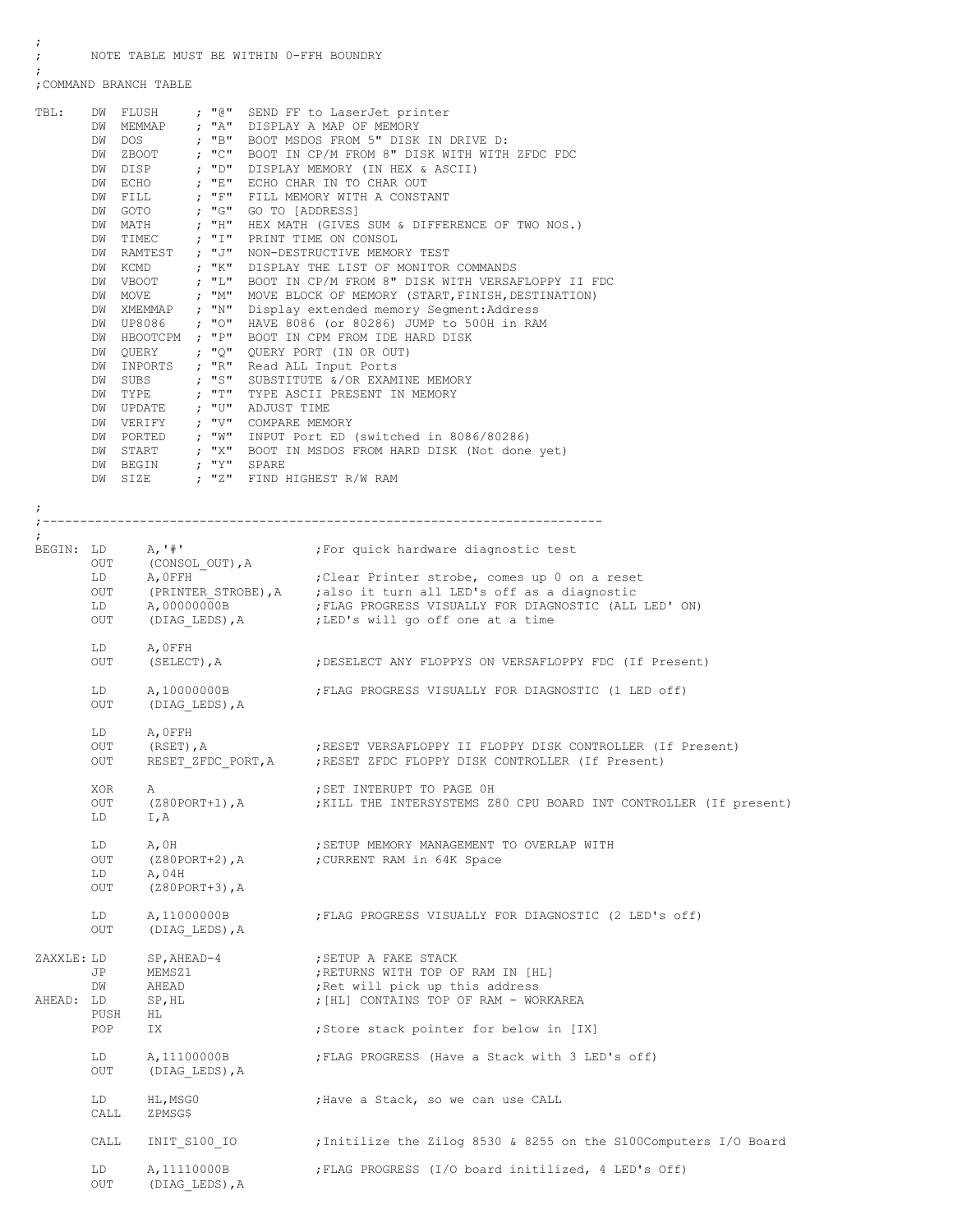|             | CALL         | TIME                                                    | ; PRINT TIME ON CRT, then CRLF                                                                                                                       |
|-------------|--------------|---------------------------------------------------------|------------------------------------------------------------------------------------------------------------------------------------------------------|
|             | LD<br>CALL   | HL, SP MSG<br>ZPMSG\$                                   | Print Current Stack Location;                                                                                                                        |
|             | PUSH<br>POP  | IX<br>НL                                                | ; SP is stored from above in [IX]                                                                                                                    |
|             | CALL         | HLSP                                                    | Print HL/SP;                                                                                                                                         |
|             | CALL         | CRLF                                                    | ;Then CRLF                                                                                                                                           |
|             | CALL         | CSTS                                                    | CHECK IF GARBAGE AT KEYBOARD;                                                                                                                        |
|             | CALL         | NZ, CI                                                  | ;If so flush it                                                                                                                                      |
|             | IN           | A, (IOBYTE)                                             | ; Do we directly boot up the 8086/80286                                                                                                              |
|             | AND<br>CALL  | 00001000B<br>Z,UP8086                                   | ; Setup FAR JMP to 500H in RAM for 8086/80286 on reset if bit is 1                                                                                   |
|             | LD           | A, 11111000B                                            | ; FLAG PROGRESS (Ready to go, 5 LED's off)                                                                                                           |
|             | OUT          | (DIAG LEDS), A                                          |                                                                                                                                                      |
|             | LD<br>CALL   | HL, CR SMSG<br>SPEAK\$                                  | lets V-Stamp chip get baud rate;                                                                                                                     |
|             | CALL         |                                                         | INITILIZE IDE BOARD ; Initilize the I/O to the IDE Board                                                                                             |
|             | LD<br>OUT    | A, 11111100B<br>(DIAG LEDS), A                          | ; FLAG PROGRESS (Initilization done, 6 LED's off)                                                                                                    |
|             |              |                                                         | ;-------THIS IS THE START ON THE MAIN MONITOR LOOP------------------------                                                                           |
| START: LD   |              | DE, START                                               |                                                                                                                                                      |
|             | PUSH         | DE                                                      | ; EXTRA UNBALANCED POP & [DE] WOULD END UP IN [PC]                                                                                                   |
|             | CALL         | CRLF                                                    |                                                                                                                                                      |
|             | LD           | C, BELL                                                 | ; A BELL HERE WILL SIGNAL WHEN JOBS ARE DONE                                                                                                         |
|             | CALL<br>LD   | CO <sub>.</sub><br>$C_{I}$ ' – '                        |                                                                                                                                                      |
|             | CALL         | CO                                                      |                                                                                                                                                      |
|             | LD           | C, '>'                                                  |                                                                                                                                                      |
|             | CALL         | CO.                                                     |                                                                                                                                                      |
| STARO: CALL | AND          | TI<br>7 F H                                             | ; Main loop. Monitor will stay here until cmd.                                                                                                       |
|             | JR           | Z, STARO                                                |                                                                                                                                                      |
|             | SUB          | ' @ '                                                   | ; Commands @ to Z only                                                                                                                               |
|             | RET<br>CP    | М<br>1 AH                                               |                                                                                                                                                      |
|             | RET          | ΝC                                                      |                                                                                                                                                      |
|             | ADD          | A, A                                                    |                                                                                                                                                      |
|             | LD           | HL, TBL                                                 |                                                                                                                                                      |
|             | ADD          | A, L                                                    |                                                                                                                                                      |
|             | LD<br>LD     | L, A<br>A, (HL)                                         |                                                                                                                                                      |
|             | INC          | НL                                                      |                                                                                                                                                      |
|             | LD           | $H$ , $(HL)$                                            |                                                                                                                                                      |
|             | LD           | L, A                                                    |                                                                                                                                                      |
|             | LD           | $C$ , 02H                                               | ; JUMP TO COMMAND TABLE                                                                                                                              |
| ÷.          | JP           | (HL)                                                    |                                                                                                                                                      |
|             |              |                                                         | $:---$ GO CARRY OUT COMMAND AND POP BACK TO START---------<br>; NOTE STRING IS HERE IN CASE A 2716 IS USED BY MISTAKE (Monitor will at least signon) |
| MSGO:       |              | DB SCROLL, QUIT, NO ENHANCEMENT, FAST, BELL, CR, LF, LF |                                                                                                                                                      |
| SMSG:       |              |                                                         | DB 'Z80 ROM MONITOR V4.53 (John Monahan, 02/16/2011) \$'<br>DB 'HELLOW JOHN THE Z 80 ROM MONITOR VERSION 4.5 IS NOW RESIDENT \$'                     |
|             |              | ; SEND MESSAGE TO CONSOL MESSAGE IN [HL], LENGTH IN [B] |                                                                                                                                                      |
| TOM:        | LD           | $C$ , $(HL)$                                            |                                                                                                                                                      |
|             | INC          | ΗL                                                      |                                                                                                                                                      |
|             | CALL<br>DJNZ | CO<br>TOM                                               |                                                                                                                                                      |
|             | <b>RET</b>   |                                                         |                                                                                                                                                      |
| $\ddot{ }$  |              |                                                         |                                                                                                                                                      |
| TOMM:       | LD           | A, (HL)                                                 | ;A ROUTINE TO PRINT OUT A STRING @ [HL]                                                                                                              |
|             | INC          | HL                                                      | ;UP TO THE FIRST '\$'.                                                                                                                               |
|             | CP<br>RET    | $\sqrt{5}$<br>z                                         |                                                                                                                                                      |
|             | LD           | C, A                                                    |                                                                                                                                                      |
|             | CALL         | CO                                                      |                                                                                                                                                      |
|             | JR           | TOMM                                                    |                                                                                                                                                      |
|             |              |                                                         |                                                                                                                                                      |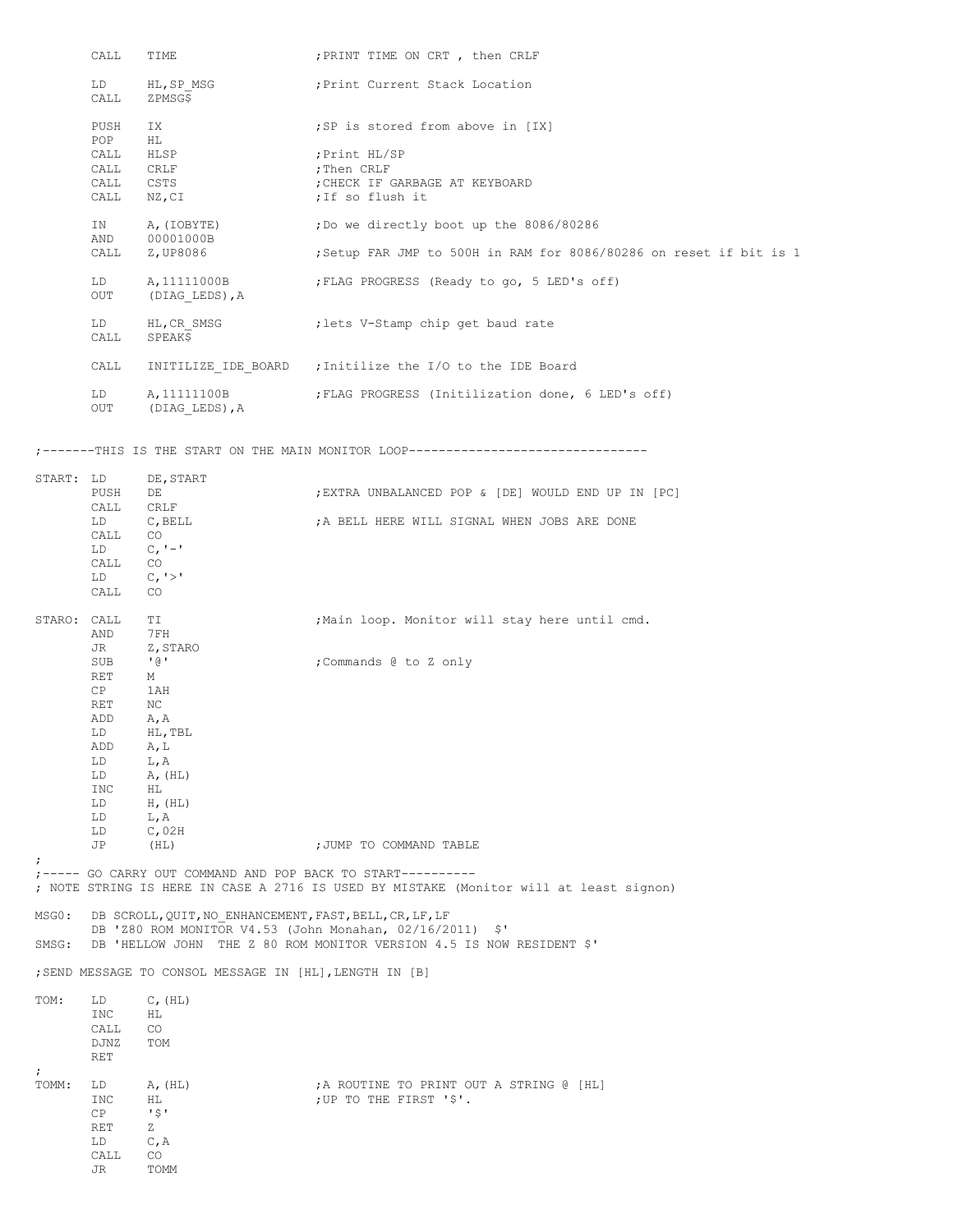|                                |                                                                                                        | ; ABORT IF ESC AT CONSOL, PAUSE IF ^S AT CONSOL                                                                                                                     |                                              |
|--------------------------------|--------------------------------------------------------------------------------------------------------|---------------------------------------------------------------------------------------------------------------------------------------------------------------------|----------------------------------------------|
|                                | CCHK: CALL CSTS<br>RET                                                                                 | Z<br>$\begin{tabular}{ll} \texttt{CALL} & $\texttt{CI}$ \\ $\texttt{CP}$ & $\texttt{ 'S' - 40H} $ \end{tabular}$                                                    | ; FIRST IS THERE ANYTHING THERE              |
|                                | CCHK2: CALL CSTS                                                                                       | JR $NZ$ , CCHK1                                                                                                                                                     | ; WAIT HERE UNTIL ANOTHER INPUT IS GIVEN     |
| CCHK1: CP                      | RET NZ                                                                                                 | JR Z, CCHK2<br>ESC                                                                                                                                                  |                                              |
|                                |                                                                                                        | ; RESTORE SYSTEM AFTER ERROR                                                                                                                                        | ; RETURN EXECPT IF ESC                       |
|                                |                                                                                                        | ERROR: CALL MEMSIZ                                                                                                                                                  | ;GET RAM AVAILABLE - WORKSPACE IN [HL]       |
|                                | LD<br>LD                                                                                               | SP, HL<br>$C_{1}$ <sup>1</sup> $\star$ 1                                                                                                                            | ; SET STACK UP IN WORKSPACE AREA             |
|                                | CALL CO<br>JP START                                                                                    |                                                                                                                                                                     |                                              |
|                                |                                                                                                        | ; PRINT HIGHEST MEMORY FROM BOTTOM                                                                                                                                  |                                              |
|                                | SIZE: CALL MEMSIZ                                                                                      |                                                                                                                                                                     | ; RETURNS WITH [HL]= RAM AVAILABLE-WORKSPACE |
|                                | LFADR: CALL CRLF                                                                                       |                                                                                                                                                                     |                                              |
|                                | HLSP: PUSH HL<br>PUSH BC<br>$\begin{tabular}{ll} CALL & CO \\ POP & BC \end{tabular}$<br>POP HL<br>RET | ; PRINT [HL] AND A SPACE<br>$\begin{tabular}{ll} \multicolumn{2}{l}{{\bf{CA}}L} & & {\bf{L}ADR} \\ \multicolumn{2}{l}{{\bf{L}D}} & & {\bf{C, SPACE}} \end{tabular}$ |                                              |
|                                | ; PRINT A SPACE                                                                                        |                                                                                                                                                                     |                                              |
|                                | JP CO                                                                                                  | SF488: LD C, SPACE                                                                                                                                                  |                                              |
|                                | ; CONVERT HEX TO ASCII                                                                                 |                                                                                                                                                                     |                                              |
| CONV:                          | AND OFH<br>ADD                                                                                         | A,90H                                                                                                                                                               |                                              |
|                                | DAA<br>ADC                                                                                             | A, 40H                                                                                                                                                              |                                              |
|                                | DAA<br>LD                                                                                              | C, A                                                                                                                                                                |                                              |
|                                | RET                                                                                                    |                                                                                                                                                                     |                                              |
| EXLF:                          | CALL                                                                                                   | ; GET TWO PARAMETERS AND PUT THEM IN [HL] & [DE] THEN CRLF<br>HEXSP                                                                                                 |                                              |
|                                | POP<br>POP                                                                                             | DE<br>HL.                                                                                                                                                           |                                              |
|                                | ; SEND TO CONSOL CR/LF                                                                                 |                                                                                                                                                                     |                                              |
| CRLF:                          | PUSH                                                                                                   | ВC                                                                                                                                                                  |                                              |
|                                | LD<br>CALL                                                                                             | $C$ , LF<br>CO                                                                                                                                                      |                                              |
|                                | LD<br>CALL                                                                                             | $C$ , CR<br>CO                                                                                                                                                      |                                              |
|                                | POP<br>RET                                                                                             | ВC                                                                                                                                                                  |                                              |
|                                |                                                                                                        | ; PUT THREE PARAMETERS IN [BC] [DE] [HL] THEN CR/LF                                                                                                                 |                                              |
| EXPR3: INC                     | CALL<br>CALL<br>POP<br>POP<br>POP<br>RET                                                               | $\mathsf{C}$<br>HEXSP<br>CRLF<br>BC<br>DE<br>ΗL                                                                                                                     | ; ALREADY HAD [C] = 2 FROM START             |
|                                | ; GET ONE PARAMETER                                                                                    |                                                                                                                                                                     |                                              |
| EXPR1: LD<br>HEXSP: LD<br>EXO: | CALL                                                                                                   | $C$ , 01H<br>HL,0000<br>ΤI                                                                                                                                          |                                              |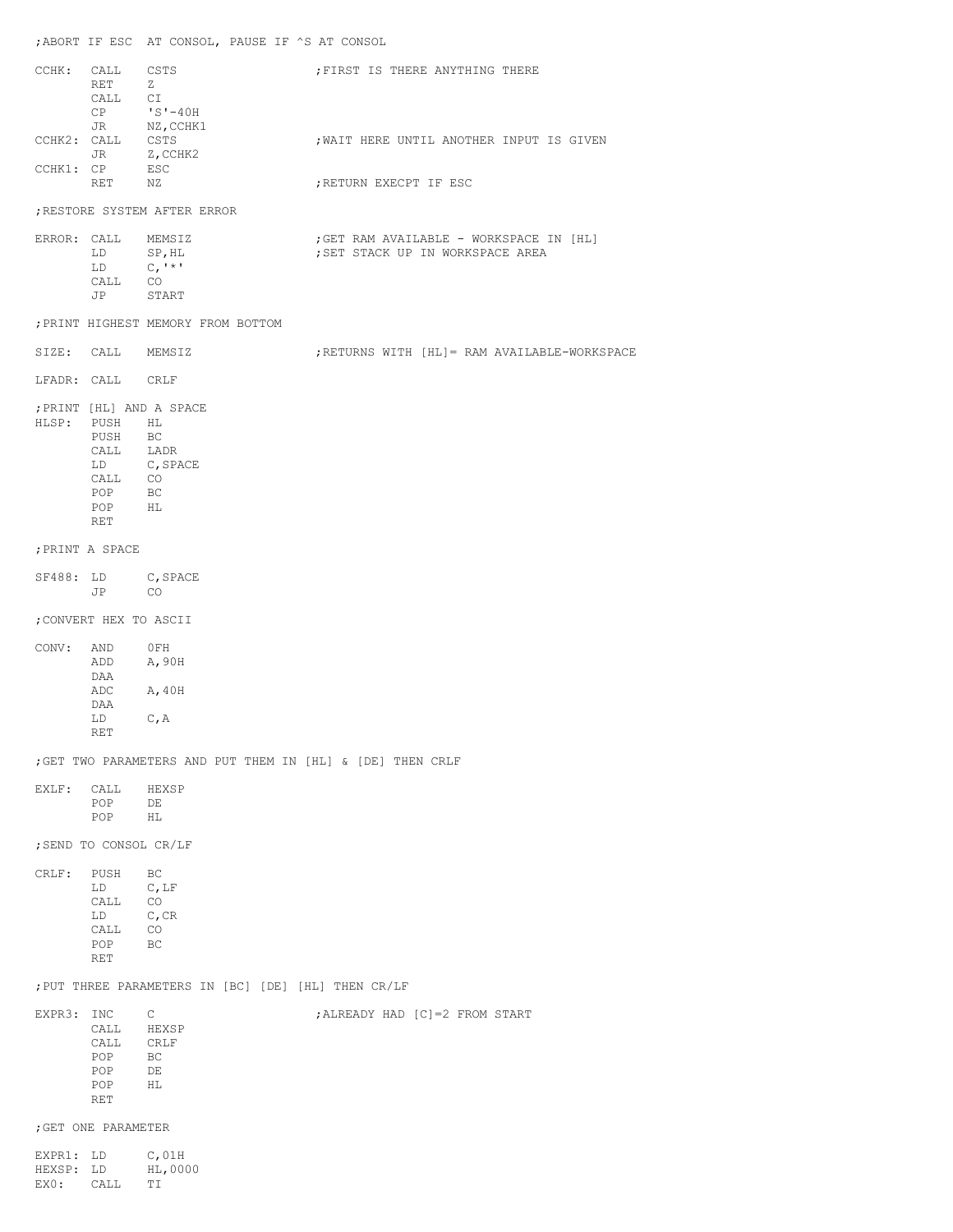| $EX1$ :      | LD<br>CALL             | B, A<br>NIBBLE                                  |                                                                    |
|--------------|------------------------|-------------------------------------------------|--------------------------------------------------------------------|
|              | JR                     | $C$ , EX2X                                      |                                                                    |
|              | ADD<br>ADD             | HL, HL<br>HL, HL                                |                                                                    |
|              | ADD                    | HL, HL                                          |                                                                    |
|              | ADD<br>0R              | HL, HL<br>L                                     |                                                                    |
|              | LD                     | L, A                                            |                                                                    |
|              | JR                     | EX0                                             |                                                                    |
| EX2X:        | ЕX<br>PUSH             | $(SP)$ , HL<br>НL                               |                                                                    |
|              | LD                     | A, B                                            |                                                                    |
|              | CALL<br>JR             | QCHK<br>NC, SF560                               |                                                                    |
|              | DEC                    | С                                               |                                                                    |
| SF560:       | RET<br>JP              | Ζ<br>NZ, ERROR                                  |                                                                    |
|              | DEC                    | С                                               |                                                                    |
|              | JR<br>RET              | NZ, HEXSP                                       |                                                                    |
| EXF:         | LD                     | $C$ ,01H                                        |                                                                    |
|              | LD<br>JR               | HL,0000H<br>EX1                                 |                                                                    |
|              |                        | ; RANGE TEST ROUTINE CARRY SET = RANGE EXCEEDED |                                                                    |
| HILOX:       | CALL                   | CCHK                                            |                                                                    |
|              | CALL                   | HILO                                            |                                                                    |
|              | RET<br>POP             | ΝC<br>DE                                        | ; DROP ONE LEVEL BACK TO START                                     |
|              | RET                    |                                                 |                                                                    |
| HILO:        | INC                    | ΗL<br>A, H                                      | ; RANGE CHECK SET CARRY IF [DE] = [HL]                             |
|              | LD<br>0R               | L                                               |                                                                    |
|              | SCF<br>RET             | Ζ                                               |                                                                    |
|              | LD                     | A, E                                            |                                                                    |
|              | SUB<br>LD              | L<br>A, D                                       |                                                                    |
|              | SBC                    | A, H                                            |                                                                    |
|              | RET                    |                                                 |                                                                    |
|              | ; PRINT [HL] ON CONSOL |                                                 |                                                                    |
| LADR:        | LD                     | A, H                                            |                                                                    |
|              | CALL<br>LD             | LBYTE<br>A, L                                   |                                                                    |
| LBYTE:       | PUSH                   | ΑF                                              |                                                                    |
|              | RRCA<br>RRCA           |                                                 |                                                                    |
|              | RRCA                   |                                                 |                                                                    |
|              | RRCA<br>CALL SF598     |                                                 |                                                                    |
|              | POP                    | AF                                              |                                                                    |
| SF598: CALL  | JP CO                  | CONV                                            |                                                                    |
|              |                        | ; THE ERROR TO RESET THE STACK                  | ; THIS IS A CALLED ROUTINE USED TO CALCULATE TOP OF RAM IS USED BY |
| MEMSIZ: PUSH |                        | BC                                              | ;SAVE [BC]                                                         |
|              |                        | MEMSZ1: LD HL, OFFFFH                           | ; START FROM THE TOP DOWN                                          |
| MEMSZ2: LD   | CPL                    | A, (HL)                                         |                                                                    |
|              | LD                     | $(HL)$ , $A$                                    |                                                                    |
|              | CP<br>CPL              | (HL)                                            | ; PUT BACK WHAT WAS THERE                                          |
|              | LD                     | $(HL)$ , $A$                                    |                                                                    |
|              | JP<br>DEC              | Z, GOTTOP<br>H                                  | ; TRY 100H BYTES LOWER                                             |
|              | JR                     | MEMSZ2                                          | ; KEEP LOOKING FOR RAM                                             |
|              | GOTTOP: POP<br>RET     | BC.                                             | ; RESTORE [BC]                                                     |
|              |                        |                                                 |                                                                    |
| NIBBLE: SUB  | RET                    | 30H<br>$\mathbb{C}$                             |                                                                    |
|              | CP                     | 17H                                             |                                                                    |
|              | CCF<br>RET             | $\mathbb{C}$                                    |                                                                    |
|              | CP                     | LF                                              |                                                                    |
|              | CCF                    |                                                 |                                                                    |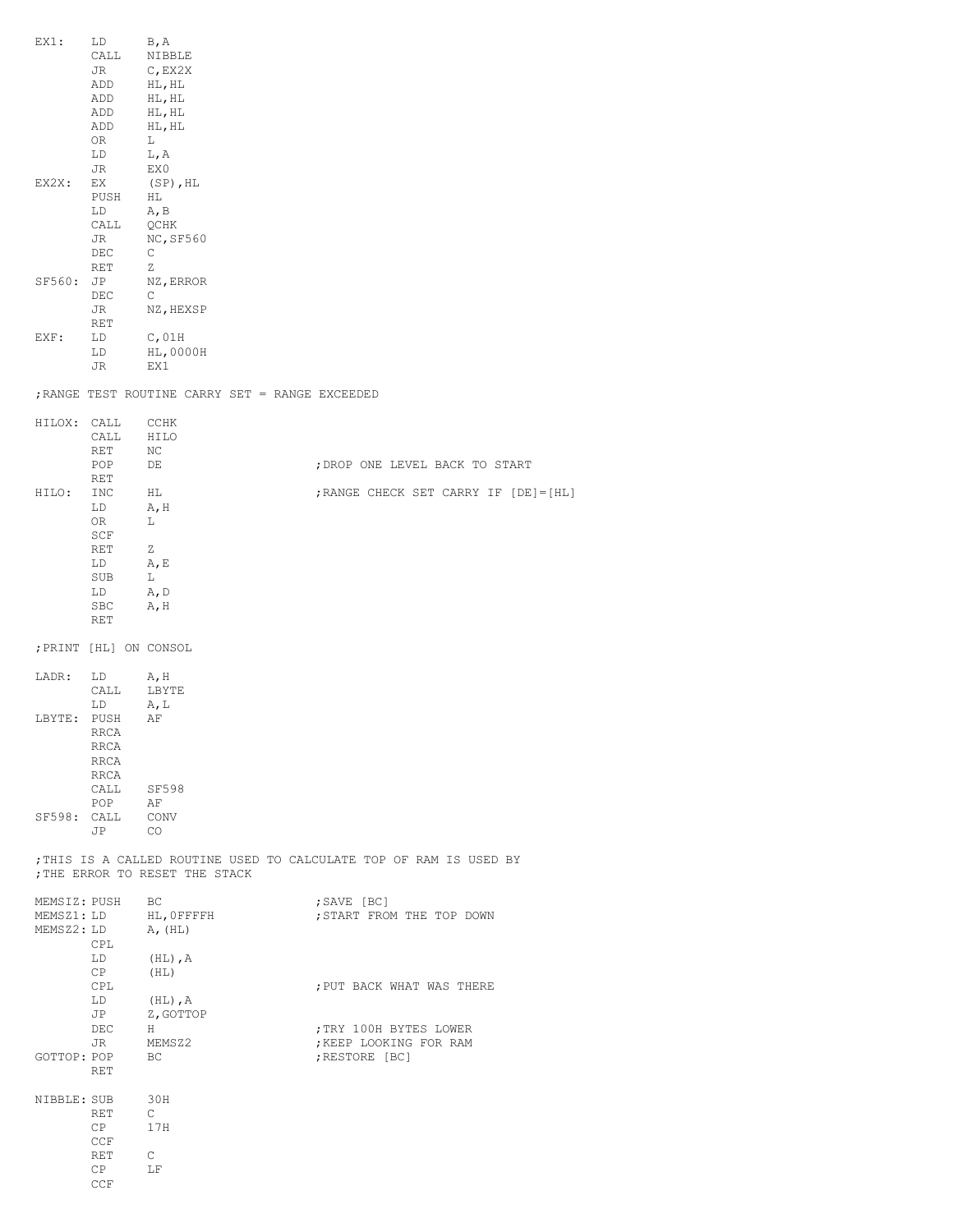| ; TEST FOR DELIMITERS<br>QCHK:<br>CP<br>SPACE<br>RET<br>Ζ<br>$^{\prime}$ , $^{\prime}$<br>СP<br>RET<br>Ζ<br>CP<br>CR<br>SCF<br>RET<br>Ζ<br>CCF                                                                                            |  |
|-------------------------------------------------------------------------------------------------------------------------------------------------------------------------------------------------------------------------------------------|--|
|                                                                                                                                                                                                                                           |  |
| RET                                                                                                                                                                                                                                       |  |
| ; KEYBOARD HANDELING ROUTINE (WILL NOT ECHO CR/LF)<br>; IT CONVERTS LOWER CASE TO UPPER CASE FOR LOOKUP COMMANDS<br>; ALSO ^C WILL FORCE A JUMP TO BOOT IN CP/M<br>; ALL OTHERE CHARACTERS ARE ECHOED ON CONSOL                           |  |
| TI:<br>СI<br>CALL<br>СP<br>CR<br>RET<br>Ζ<br>$"C" - 40H$<br>; ^C TO BOOT IN CP/M<br>СP<br>JP<br>Z, FBOOT<br>ВC<br>PUSH<br>LD<br>C, A<br>CALL<br>CO.<br>LD<br>A, C<br>POP<br>ВC<br>CP<br>40H<br>; $LC->UC$                                 |  |
| RET<br>C<br>СP<br>7BH<br>RET<br>ΝC<br>SF754:<br>AND<br>5FH<br>RET                                                                                                                                                                         |  |
| BITS1: PUSH<br>DE<br>; DISPLAY 8 BITS OF [A]<br>PUSH<br>ВC<br>LD<br>E, A<br>CALL<br>BITS<br>POP<br>ВC<br>POP<br>DE<br>RET                                                                                                                 |  |
| ; DISPLAY 8 BITS OF [E]<br>BITS:<br><b>B,08H</b><br>LD<br><b>SF488</b><br>CALL<br>$S$ F76E:<br>SLA<br>Е<br>LD<br>A, 18H<br>ADC<br>A, A<br>LD<br>$\mathbb{C}$ , $\mathbb{A}$<br>CALL CO<br>DJNZ SF76E<br>RET                               |  |
| ÷.                                                                                                                                                                                                                                        |  |
| CO:<br>A, (IOBYTE)<br>;NOTE CHARACTER IS IN [C]<br>IN<br>; CHECK IF OUTPUT TO LIST IS ALSO REQ<br>0, A<br>BIT                                                                                                                             |  |
| Z,LOX<br>JP<br>A, (CONSOL STATUS) ; SD SYSTEMS VIDIO BOARD PORT<br>SDCONO: IN<br>4 H<br>AND<br>JR<br>Z,SDCONO<br>LD<br>A, C                                                                                                               |  |
| CP<br>07H<br>;IS IT A BELL                                                                                                                                                                                                                |  |
| JR<br>Z, BELL1<br>CP<br>OH<br>; SD BOARD CANNOT TAKE A NULL!<br>RET<br>Ζ<br>(CONSOL_OUT), A<br>OUT<br>IN A, (IOBYTE)<br>; SEE IF SERIAL PORT OUTPUT IS REQ<br>BIT<br>5, A<br>; MAKE SURE TO RETURN CHARACTER SENT IN [A]<br>JR NZ, SDCON5 |  |
| ;Send data in [C] to Serial Port<br>CALL SERIAL OUT<br>SDCON5: LD A,C<br>RET<br>; RETURN CHARACTER SENT IN [A]                                                                                                                            |  |

RET NC SUB 07H CP LF RET COPCK: LD C,'-' CALL CO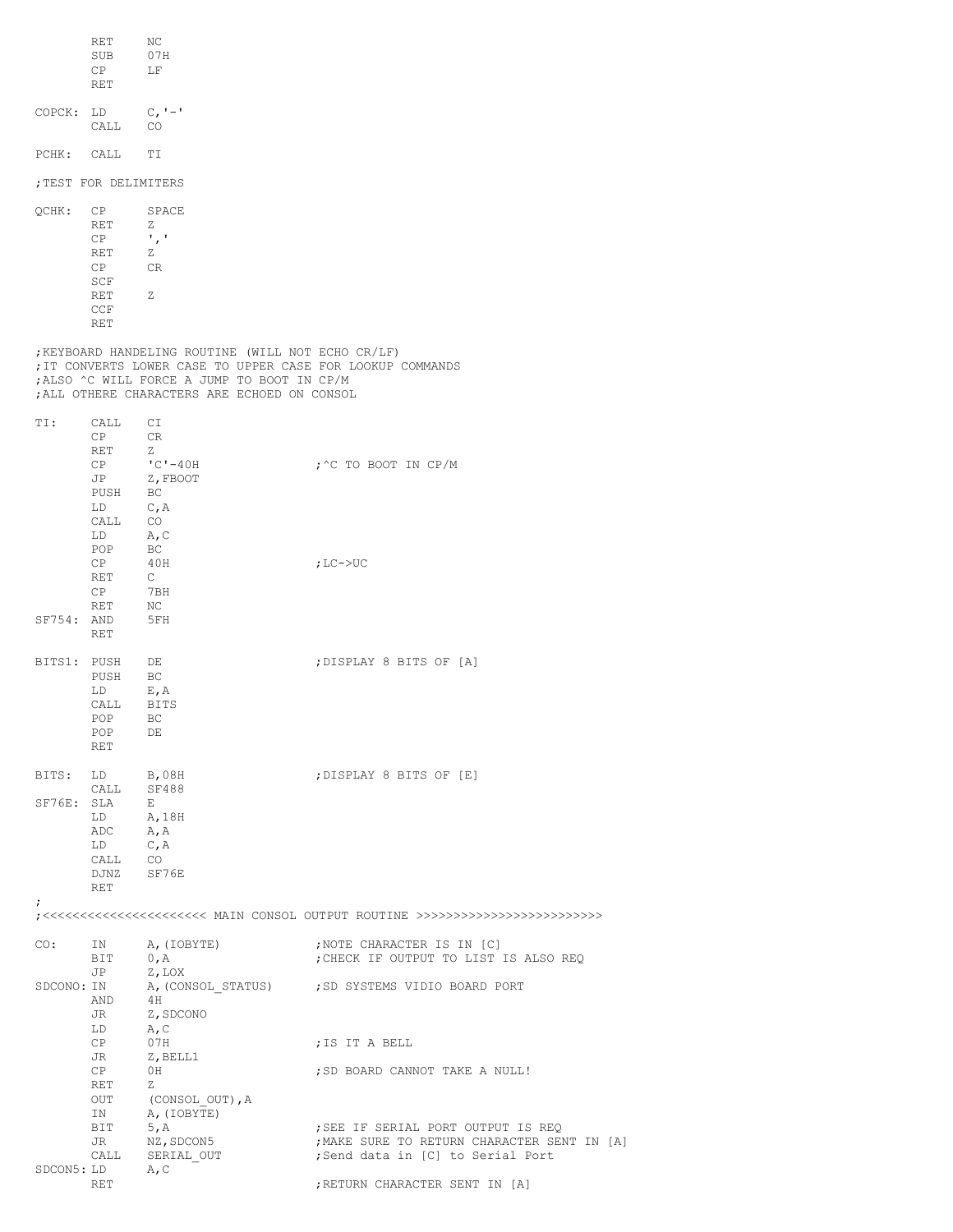| LOX:           | CALL<br>CALL<br>RET                                           | SDCONO<br>LO.                                                                    | ; OUTPUT TO BOTH PRINTER & CONSOLE                                                                                                                                      |
|----------------|---------------------------------------------------------------|----------------------------------------------------------------------------------|-------------------------------------------------------------------------------------------------------------------------------------------------------------------------|
|                | BELL1: LD<br>OUT<br>${\rm \bf LD}$<br>CALL<br>LD<br>OUT<br>JR | A,06H<br>(CONSOL OUT),A<br>A, OFH<br>DELAY<br>A,07H<br>(CONSOL OUT), A<br>SDCON5 | ; SEND A BELL                                                                                                                                                           |
|                | DELAY: DEC<br>RET<br>PUSH<br>LD                               | A<br>Ζ<br>AF<br>A,05H                                                            | ; GENERAL COUNT DOWN TIME DELAY<br>; LENGTH SET IN [A]                                                                                                                  |
| MORE: DEC      | PUSH AF<br>XOR                                                | Α<br>A                                                                           |                                                                                                                                                                         |
| MORE2: DEC     | JR<br>POP<br>JR<br>POP<br>JR                                  | A<br>NZ, MORE2<br>ΑF<br>NZ,MORE<br>AF<br>DELAY                                   |                                                                                                                                                                         |
|                |                                                               |                                                                                  |                                                                                                                                                                         |
| CSTS:          | IN<br>AND<br>JP                                               | A, (CONSOL STATUS)<br>02H<br>Z,TRYSER                                            | ; See if input from Serial Port is req                                                                                                                                  |
|                | XOR<br>DEC<br>RET                                             | A<br>A                                                                           | ; RETURN WITH OFFH IN [A] IF SOMETHING                                                                                                                                  |
| TRYSER: IN     | BIT<br>JP<br>XOR<br>RET                                       | A, (IOBYTE)<br>5, A<br>Z,SERIAL STAT<br>Α                                        | ; SEE IF SERIAL PORT INPUT IS REQ<br>: Check if anything at Modem IN status routine<br>; IF IOBYTE bit 1 then skip modem input<br>; RETURN WITH 0 IN A IF NOTHING THERE |
|                |                                                               |                                                                                  |                                                                                                                                                                         |
| CI:            | IN<br>AND<br>JR<br>IN<br>AND<br>RET                           | 02H<br>Z, CHKSERIAL<br>A, (CONSOL IN)<br>7 F H                                   | A, (CONSOL STATUS) ; NEED CONSTAT TO CLEAN UP SHIFT KEYS ETC                                                                                                            |
| CHKSERIAL:     | IN<br>BIT<br>JR<br>CALL<br>JP<br>JP                           | A, (IOBYTE)<br>5, A<br>NZ, CI<br>SERIAL STAT<br>Z, CI<br>SERIAL IN               | ; SEE IF SERIAL PORT INPUT IS REQ<br>; NO, then do normal CI<br>; See if anything at Modem input                                                                        |
|                |                                                               |                                                                                  | ;>>>>>>>>>>>>>>>>>>>>>>> MAIN PRINTER OUTPUT ROUTINE <<<<<<<<<<<<<<<<<<<<<                                                                                              |
| LO:<br>$LO2$ : | LD<br>CALL<br>JR<br>DJNZ<br>XOR<br>LD                         | B, OFFH<br>LSTAT<br>NZ, LO1<br>LO <sub>2</sub><br>Α<br>A, C                      |                                                                                                                                                                         |
| $LO1$ :        | RET<br>LD<br>OUT<br>LD                                        | A, OFFH<br>(PRINTER STROBE), A<br>A, C                                           | ; RET Z if Printer problem (Not switched on)<br>; Setup strobe high to low then high                                                                                    |
|                | OUT<br>XOR                                                    | (PRINTER OUT), A<br>Α                                                            | ; Now Data<br>; STROBE FOR CENTRONICS                                                                                                                                   |
|                | OUT<br>LD<br>OUT                                              | (PRINTER STROBE), A<br>A, OFFH<br>(PRINTER STROBE), A                            | ; Raise strobe again                                                                                                                                                    |
|                | OR<br>RET                                                     | A, A                                                                             | ;Ret NZ if OK                                                                                                                                                           |
| FLUSH: LD      |                                                               | $C$ , $FF$                                                                       | ; Send a Form Feed to laserJet Printer                                                                                                                                  |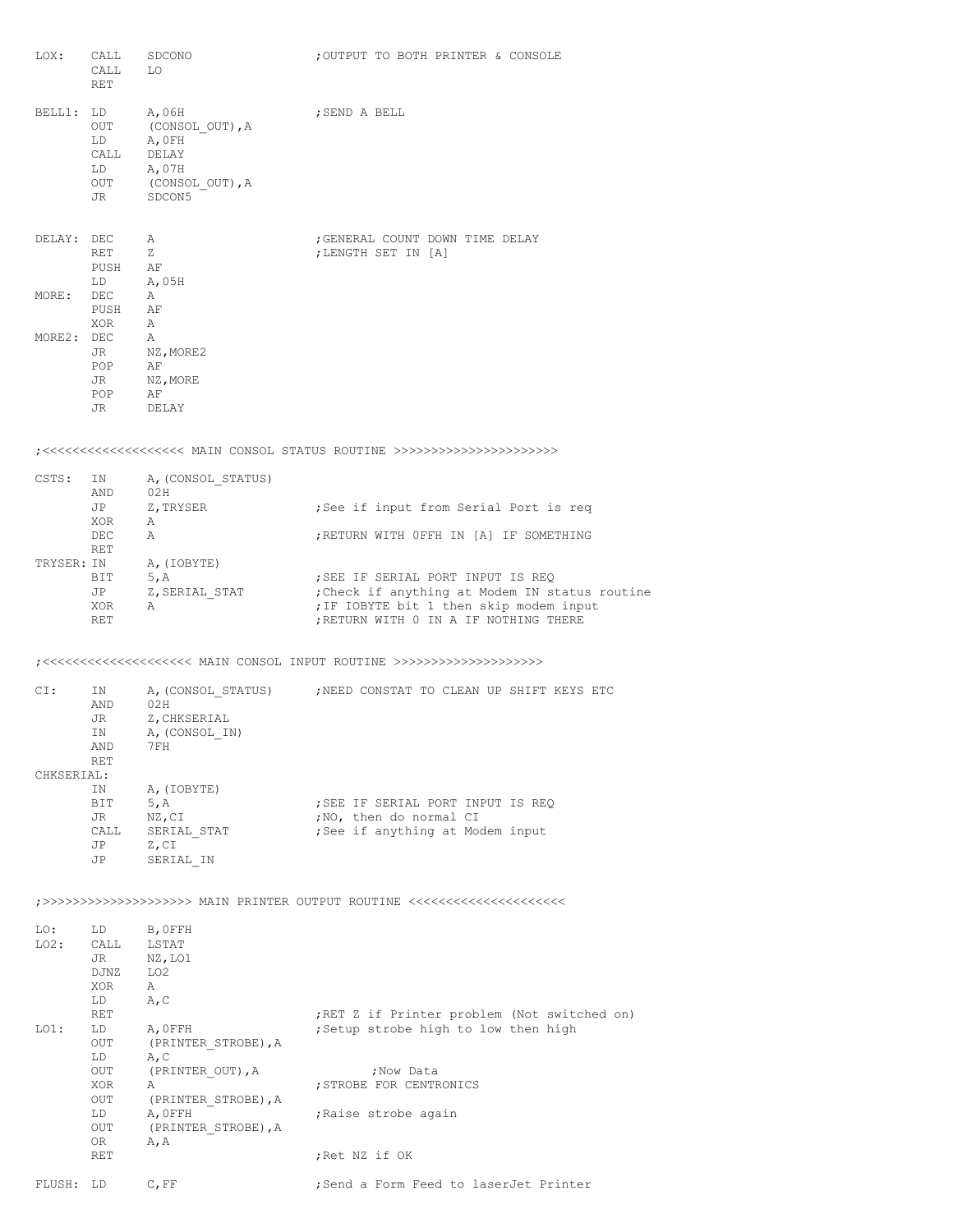|                           | CALL<br>RET                                               | LO                                                                                                         | : This forces a partial page to be printed                                                                                             |
|---------------------------|-----------------------------------------------------------|------------------------------------------------------------------------------------------------------------|----------------------------------------------------------------------------------------------------------------------------------------|
|                           |                                                           |                                                                                                            | ;>>>>>>>>>>>>>>>>>>>>>>>>>>> PRINTER STATUS ROUTINE <<<<<<<<<<<<<<<<<<<<<<<<<<<<                                                       |
| LSTAT: IN                 | AND<br>CP<br>JR<br>XOR                                    | A, (PRINTER STATUS)<br>00001111B<br>00000110B<br>Z, LSTAT1<br>A                                            | XXXX0110 IS READY (BIT 3=PAPER BIT 2=FAULT)<br>BIT 1=SELECT BIT 0=BUSY,                                                                |
| LSTAT1: XOR               | RET<br>DEC<br>RET                                         | Α<br>Α                                                                                                     | ; PUT OFFH IN [A] IF READY & NO ZERO FLAG                                                                                              |
|                           |                                                           |                                                                                                            | ;------------- BOOT UP CPM FROM HARD DISK ON S100COMPUTERS IDR BOARD ---------------                                                   |
|                           |                                                           | ; BOOT UP THE 8255/IDE Board HARD DISK/Flash Memory Card<br>; NOTE CODE IS ALL HERE IN CASE A 2716 IS USED |                                                                                                                                        |
| HBOOTCPM:                 |                                                           |                                                                                                            |                                                                                                                                        |
|                           | POP<br>LD<br>CALL                                         | HL<br>HL, SPEAKCPM MSG<br>SPEAK\$                                                                          | ; CLEAN UP STACK<br>Announce on speaker,                                                                                               |
|                           | CALL                                                      |                                                                                                            | INITILIZE IDE BOARD ; Initilze the 8255 and drive                                                                                      |
|                           | LD<br>LD                                                  | D,11100000B<br>E, REGshd<br>CALL IDEwr8D                                                                   | ; Data for IDE SDH reg (512bytes, LBA mode, single drive)<br>;00001110, (OEH) CSO, A2, A1,<br>; Write byte to select the MASTER device |
| WaitInit:                 | LD                                                        | B, OFFH                                                                                                    | ;Delay time                                                                                                                            |
|                           | LD<br>CALL<br>BIT                                         | E, REGstatus<br>IDErd8D<br>7, D                                                                            | Get status after initilization;<br>(Check Status (info in [D];                                                                         |
|                           | JR                                                        | Z, SECREAD                                                                                                 | ;Zero, so all is OK to write to drive<br>; Delay to allow drive to get up to speed                                                     |
| DXLAY2: LD<br>DXLAY1: DEC | PUSH<br>LD<br>JR<br>DEC<br>LD<br>OR.<br>JR<br>POP<br>djnz | BC<br>BC, OFFFFH<br>D, 2<br>D<br>NZ,DXLAY1<br>BC.<br>A, C<br>B<br>NZ, DXLAY2<br>BC<br>WaitInit             | May need to adjust delay time to allow cold drive to<br>; to speed                                                                     |
| IDError:                  | LD<br>JP                                                  | HL, DRIVE NR ERR<br>ABORT ERR MSG                                                                          | ; Drive not ready                                                                                                                      |
| SECREAD:                  | LD<br>OUT                                                 | A, 11111111B<br>(DIAG LEDS), A                                                                             | ; Note CPMLDR will ALWAYS be on TRK 0, SEC2, Head 0<br>; FLAG PROGRESS VISUALLY FOR DIAGNOSTIC                                         |
|                           | CALL<br>JR                                                | IDEwaitnotbusy<br>C, IDError                                                                               | ;Make sure drive is ready<br>;NC if ready                                                                                              |
|                           | LD<br>LD<br>CALL                                          | D, 2<br>E, REGsector<br>IDEwr8D                                                                            | ;Load track 0, sec 2, head 0<br>;Send info to drive                                                                                    |
|                           | LD<br>LD<br>CALL                                          | D, 0<br>E, REGCYLSB<br>IDEwr8D                                                                             | ;Send Low TRK#                                                                                                                         |
|                           | LD<br>LD<br>CALL                                          | D, 0<br>E, REGCYMSB<br>IDEwr8D                                                                             | ;Send High TRK#                                                                                                                        |
|                           | LD<br>LD<br>CALL                                          | D, SEC COUNT<br>E, REGCnt<br>IDEwr8D                                                                       | Count of CPM sectors we wish to read;                                                                                                  |
|                           | LD<br>LD                                                  | D, CMDread<br>E, REGCMD                                                                                    | ;Send read CMD                                                                                                                         |
|                           | CALL<br>CALL                                              | IDEwr8D<br>IDEwdrg                                                                                         | ; Send sec read CMD to drive.<br>; Wait until it's got the data                                                                        |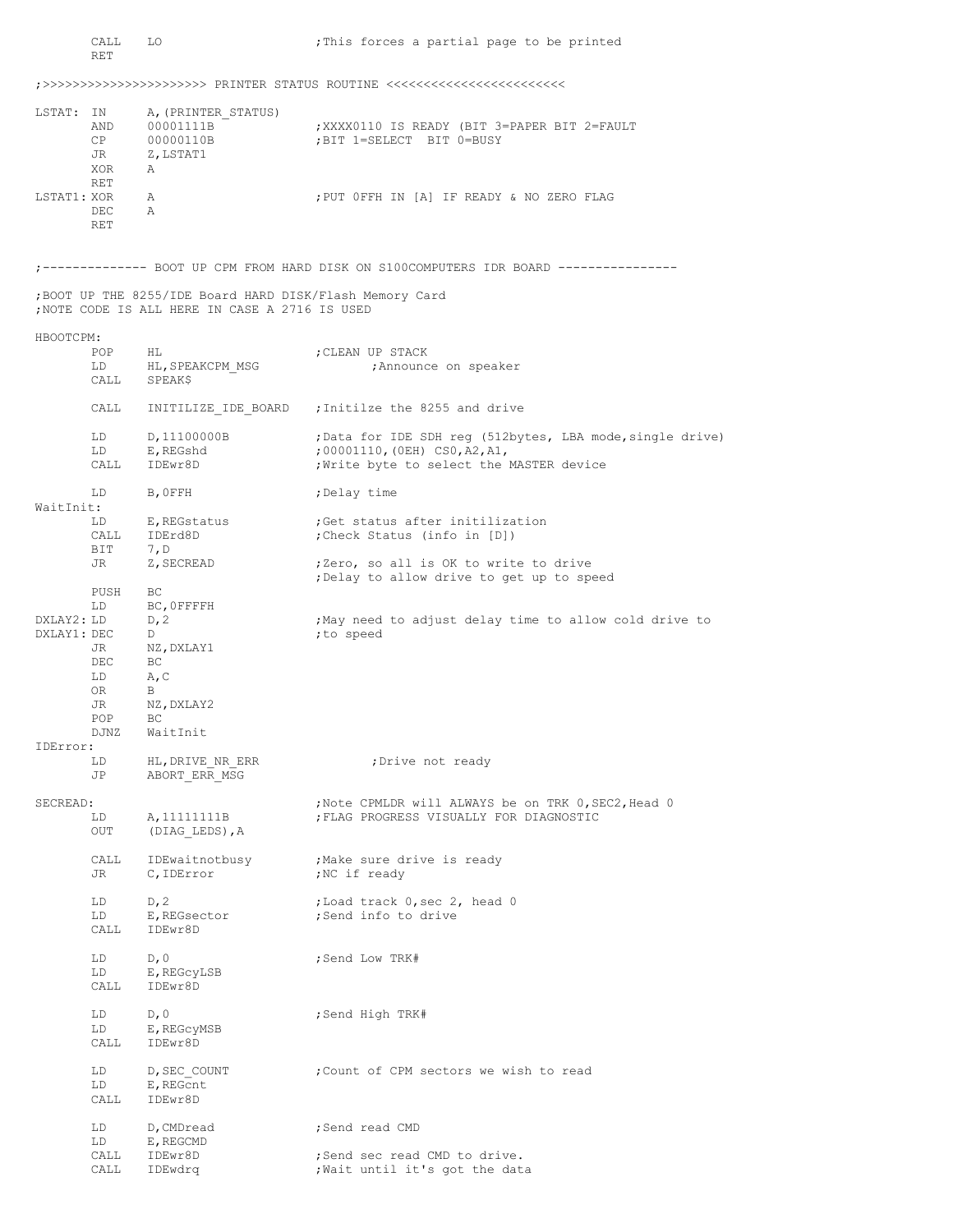|              | LD<br>LD                             | HL, CPM ADDRESS<br>B, 0                                                     | ; DMA address where the CPMLDR resides in RAM<br>;256X2 bytes                                                                                                                                                                  |
|--------------|--------------------------------------|-----------------------------------------------------------------------------|--------------------------------------------------------------------------------------------------------------------------------------------------------------------------------------------------------------------------------|
| MoreRD16:    | LD                                   | C, SEC COUNT                                                                | ; Count of sectors X 512                                                                                                                                                                                                       |
|              | LD<br>OUT                            | A, REGdata<br>(IDECport), A                                                 | ; REG regsiter address                                                                                                                                                                                                         |
|              | OR<br>OUT                            | IDErdline<br>(IDECport), A                                                  | ;08H+40H, Pulse RD line                                                                                                                                                                                                        |
|              | IN<br>LD                             | A, (IDEAport)<br>$(HL)$ , A                                                 | ; read the LOWER byte                                                                                                                                                                                                          |
|              | INC<br>IN<br>LD<br>INC               | HL.<br>A, (IDEBport)<br>$(HL)$ , A<br>HL.                                   | ; read the UPPER byte                                                                                                                                                                                                          |
|              | LD<br>OUT<br>DJNZ<br>DEC             | A, REGdata<br>(IDECport), A<br>MoreRD16<br>$\mathsf{C}^-$                   | ; Deassert RD line                                                                                                                                                                                                             |
|              | JR                                   | NZ, MoreRD16                                                                |                                                                                                                                                                                                                                |
|              | LD<br>CALL<br>BIT                    | E, REGstatus<br>IDErd8D<br>0, D                                             | ; Check the R/W status when done                                                                                                                                                                                               |
|              | JR<br>LD<br>LD                       | NZ, IDEerr1<br>HL, STARTCPM<br>A, (HL)                                      | ;Z if no errors                                                                                                                                                                                                                |
|              | CP<br>JP<br>JP                       | 31H<br>Z, STARTCPM<br>ERR LD1                                               | ; EXPECT TO HAVE 31H @80H IE. LD SP, 80H<br>; AS THE FIRST INSTRUCTION. IF OK JP to 100H in RAM<br>; Boot Sector Data incorrect                                                                                                |
| IDEerr1:     |                                      |                                                                             |                                                                                                                                                                                                                                |
|              | LD<br>JP                             | HL, IDE RW ERROR<br>ABORT ERR MSG                                           | ; Drive R/W Error                                                                                                                                                                                                              |
| $\ddot{ }$   |                                      | ----- SUPPORT ROUTINES --------------                                       |                                                                                                                                                                                                                                |
|              | INITILIZE IDE BOARD:                 |                                                                             |                                                                                                                                                                                                                                |
|              | LD<br>OUT                            | A, RDcfg8255<br>$(IDENT)$ , A                                               | ;Config 8255 chip (10010010B), read mode on return<br>;Config 8255 chip, READ mode                                                                                                                                             |
|              | LD<br>OUT<br>CALL<br>XOR             | A, IDEreset<br>(IDECport), A<br>DELAY 32                                    | ; For some reason some CF cards need to the RESET line<br>; pulsed twice to reset properly. I tried varying length of<br>; a single pulse etc. So just do it twice!<br>; Hard reset the disk drive<br>; Need to stretch pulse! |
|              | OUT<br>CALL                          | $(IDENT)$ , $A$<br>DELAY 32                                                 | ; No IDE control lines asserted (just bit 7 of port C)                                                                                                                                                                         |
|              | LD<br>OUT<br>CALL<br>XOR             | A, IDEreset<br>(IDECport), A<br>DELAY 32<br>Α                               | ; Hard reset the disk drive a second time.                                                                                                                                                                                     |
|              | OUT<br>RET                           | (IDECport), A                                                               |                                                                                                                                                                                                                                |
|              | IDEwaitnotbusy:                      |                                                                             | ; Drive READY if 01000000                                                                                                                                                                                                      |
|              | LD<br>LD                             | B, OFFH<br>$C$ , OFFH                                                       | ; Delay, must be above 80H for 4MHz Z80. Leave longer for slower drives                                                                                                                                                        |
| MoreWait:    | LD<br>CALL<br>LD<br>AND<br>XOR<br>JR | E, REGstatus<br>IDErd8D<br>A, D<br>11000000B<br>01000000B<br>Z, DoneNotbusy | ; wait for RDY bit to be set                                                                                                                                                                                                   |
| DoneNotBusy: | DJNZ<br>DEC<br>JR<br>SCF<br>RET      | MoreWait<br>C<br>NZ, MoreWait                                               | ; Set carry to indicate an error                                                                                                                                                                                               |
|              | OR                                   | Α                                                                           | ; Clear carry it indicate no error                                                                                                                                                                                             |
|              | RET                                  |                                                                             | ; Wait for the drive to be ready to transfer data.                                                                                                                                                                             |
| IDEwdrq:     |                                      |                                                                             | ; Returns the drive's status in Acc                                                                                                                                                                                            |

LD B, OFFH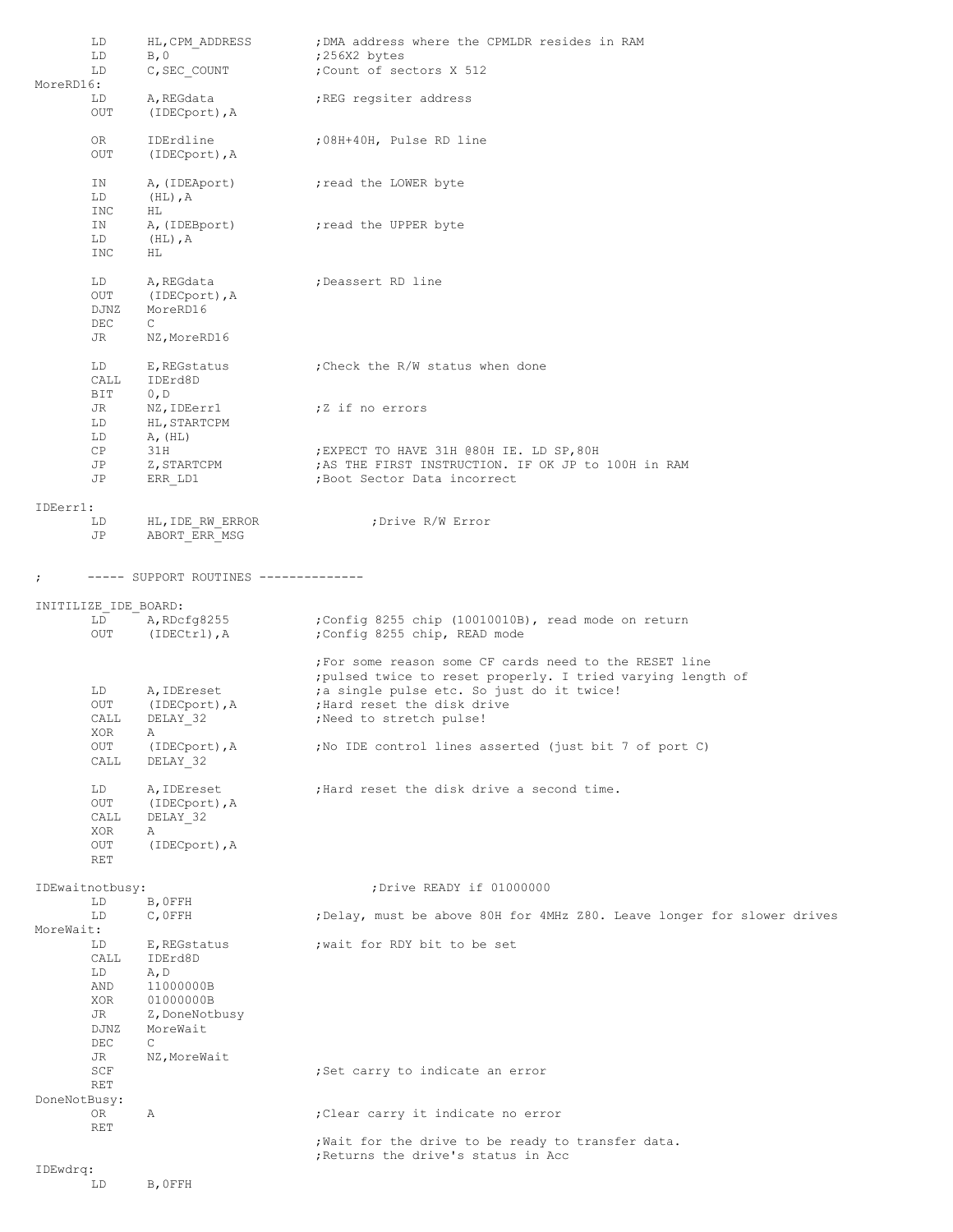| MoreDRQ:       | LD                                                                     | $C$ , OFFH                                                                                                       | ; Delay, must be above 80H for 4MHz Z80. Leave longer for slower drives                                                                                                                                                                      |
|----------------|------------------------------------------------------------------------|------------------------------------------------------------------------------------------------------------------|----------------------------------------------------------------------------------------------------------------------------------------------------------------------------------------------------------------------------------------------|
|                | LD<br>CALL<br>LD<br>AND<br>CP<br>JR<br>DJNZ<br>DEC<br>JR               | E, REGstatus<br>IDErd8D<br>A, D<br>10001000B<br>00001000B<br>Z,DoneDRQ<br>MoreDRQ<br>$\mathbb{C}$<br>NZ, MoreDRQ | ; wait for DRQ bit to be set                                                                                                                                                                                                                 |
| DoneDRQ:       | SCF<br>RET                                                             |                                                                                                                  | ; Set carry to indicate error                                                                                                                                                                                                                |
| ÷.             | OR<br><b>RET</b>                                                       | Α                                                                                                                | Clear carry;                                                                                                                                                                                                                                 |
|                |                                                                        | ; in the routine MoreRD16 for speed reasons.                                                                     | ; Low Level 8 bit R/W to the drive controller. These are the routines that talk<br>; directly to the drive controller registers, via the 8255 chip.<br>; Note the 16 bit I/O to the drive (which is only for SEC Read here) is done directly |
| IDErd8D:       | LD                                                                     | A, E                                                                                                             | ; READ 8 bits from IDE register in [E], return info in [D]                                                                                                                                                                                   |
|                | OUT<br>OR<br>OUT                                                       | (IDECport), A<br>IDErdline<br>(IDECport), A                                                                      | ; drive address onto control lines<br>; RD pulse pin (40H)<br>;assert read pin                                                                                                                                                               |
|                | ΙN<br>LD                                                               | A, (IDEAport)<br>D, A                                                                                            | return with data in [D]                                                                                                                                                                                                                      |
|                | XOR<br>OUT<br>RET                                                      | Α<br>(IDECport), A                                                                                               | ;Zero all port C lines                                                                                                                                                                                                                       |
| IDEwr8D:       | LD<br>OUT                                                              | A, WRcfg8255<br>(IDECtrl), A                                                                                     | ; WRITE Data in [D] to IDE register in [E]<br>;Set 8255 to write mode                                                                                                                                                                        |
|                | LD<br>OUT                                                              | A, D<br>(IDEAport), A                                                                                            | Get data put it in 8255 A port                                                                                                                                                                                                               |
|                | LD<br>OUT                                                              | A, E<br>(IDECport), A                                                                                            | ; select IDE register                                                                                                                                                                                                                        |
|                | 0R<br>OUT                                                              | IDEwrline<br>(IDECport), A                                                                                       | ;lower WR line                                                                                                                                                                                                                               |
|                | XOR<br>OUT                                                             | Α<br>(IDECport), A                                                                                               | ; Deselect all lines including WR line                                                                                                                                                                                                       |
|                | LD<br>OUT<br>RET                                                       | A, RDcfg8255<br>$(IDENT)$ , A                                                                                    | Config 8255 chip, read mode on return;                                                                                                                                                                                                       |
|                |                                                                        |                                                                                                                  |                                                                                                                                                                                                                                              |
| $\ddot{ }$     |                                                                        | ; MEMORY MAP PROGRAM CF.DR.DOBBS VOL 31 P40.                                                                     | ; IT WILL SHOW ON CONSOL TOTAL MEMORY SUMMARY OF RAM, PROM, AND NO MEMORY                                                                                                                                                                    |
| MEMMAP:        | CALL ZCRLF<br>LD                                                       | $HL$ , 0                                                                                                         |                                                                                                                                                                                                                                              |
| MAP1:<br>MAP2: | LD<br>LD<br>LD<br>CPL<br>LD<br>CP<br>CPL<br>LD<br>JR<br>CP<br>JR<br>LD | B, 1<br>E, 'R'<br>A, (HL)<br>$(HL)$ , A<br>(HL)<br>$(HL)$ , $A$<br>NZ, MAP2<br>(HL)<br>Z, PRINT<br>E, 'p'        | ; PRINT R FOR RAM                                                                                                                                                                                                                            |
| MAP3:          | LD<br>CP<br>JR<br>INC                                                  | A, OFFH<br>(HL)<br>NZ, PRINT<br>L.                                                                               |                                                                                                                                                                                                                                              |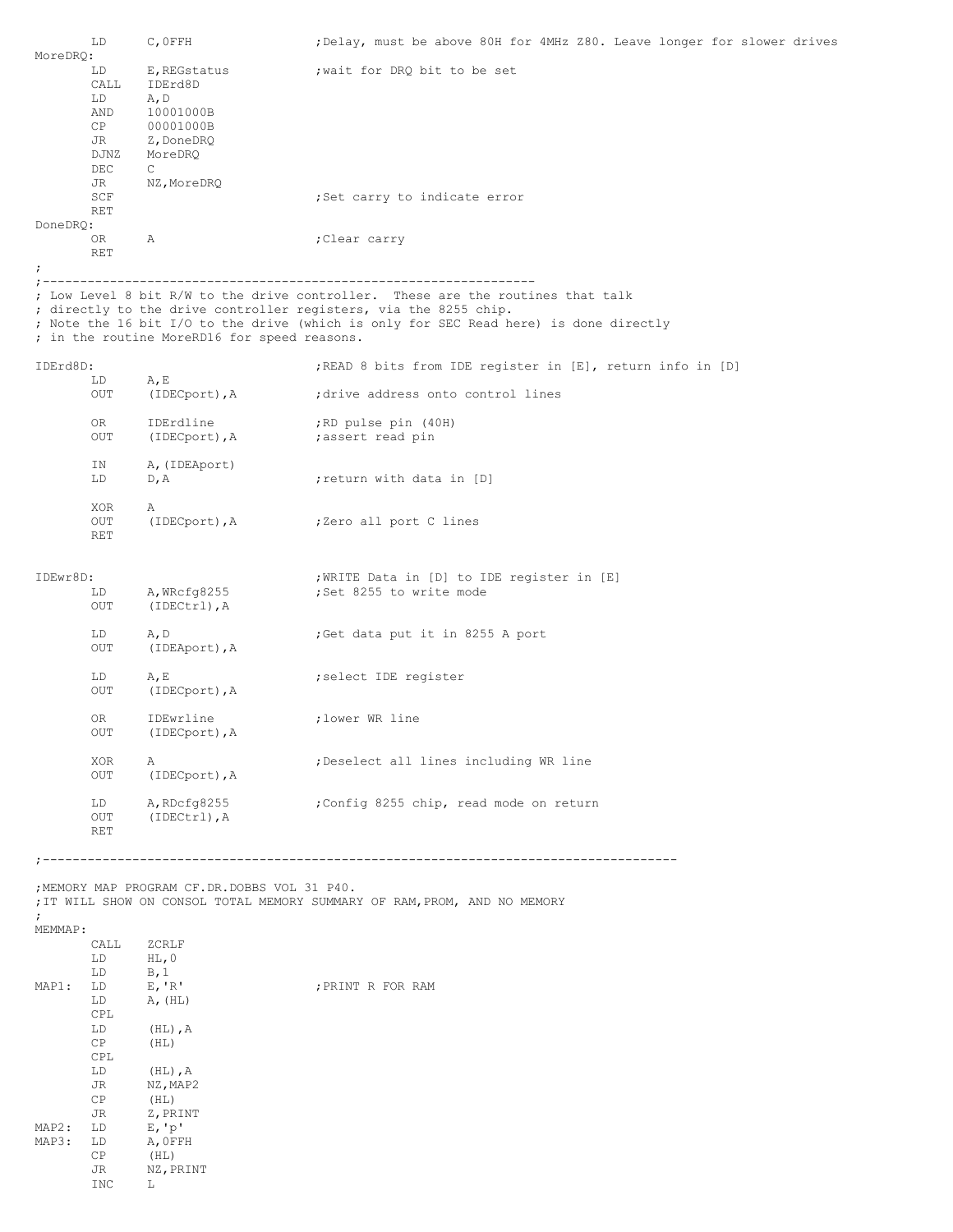|                            | XOR<br>CP<br>JR<br>LD                                                                                                                                                                                                                                             | Α<br>L<br>NZ, MAP3<br>$E, '$ .'                              |                                                                  |
|----------------------------|-------------------------------------------------------------------------------------------------------------------------------------------------------------------------------------------------------------------------------------------------------------------|--------------------------------------------------------------|------------------------------------------------------------------|
| PRINT: LD                  | DEC<br>JR<br>LD and the set of the set of the set of the set of the set of the set of the set of the set of the set of the set of the set of the set of the set of the set of the set of the set of the set of the set of the set of the se<br>CALL<br>CALL HXOT4 | L, 0<br>B<br>NZ, NLINE<br>B, 16<br>ZCRLF                     |                                                                  |
| NLINE: LD                  | CALL<br>LD<br>CALL<br>INC<br>JR                                                                                                                                                                                                                                   | A, SPACE<br>OTA<br>A, E<br>OTA<br>H<br>NZ,MAP1               |                                                                  |
|                            | CALL<br>$\verb CALL  2CRLF $                                                                                                                                                                                                                                      | ZCRLF<br>JP ZSTART                                           |                                                                  |
|                            |                                                                                                                                                                                                                                                                   | ;16 HEX OUTPUT ROUTINE                                       |                                                                  |
| HXOT4: LD                  | CALL<br>LD                                                                                                                                                                                                                                                        | C, H<br>HXO2<br>C, L                                         |                                                                  |
| HXO2:                      | LD<br>RRA<br>RRA<br>RRA<br>RRA                                                                                                                                                                                                                                    | A, C                                                         |                                                                  |
|                            | CALL<br>LD                                                                                                                                                                                                                                                        | HXO3<br>A, C                                                 |                                                                  |
| HXO3:                      | AND<br>CP<br>JR<br>ADD                                                                                                                                                                                                                                            | 0 FH<br>10<br>C, HADJ<br>A, 7                                |                                                                  |
| HADJ:<br>OTA:              | ADD<br>PUSH<br>LD                                                                                                                                                                                                                                                 | A, 30H<br>BC<br>C, A                                         |                                                                  |
|                            | CALL<br>POP<br>RET                                                                                                                                                                                                                                                | ZCO<br>BC                                                    | ; SEND TO CONSOL                                                 |
|                            |                                                                                                                                                                                                                                                                   | ; DISPLAY MEMORY IN HEX                                      |                                                                  |
| DISP:                      | CALL<br>LD<br>AND                                                                                                                                                                                                                                                 | EXLF<br>A, L<br>0F0H                                         | ; GET PARAMETERS IN [HL], [DE]<br>; ROUND OFF ADDRESSES TO XX00H |
|                            | LD<br>LD<br>AND                                                                                                                                                                                                                                                   | L,A<br>A, E<br>OFOH                                          | ; FINAL ADDRESS LOWER HALF                                       |
| SF172: CALL<br>SF175: CALL | ADD<br>LD<br>CALL<br>CALL HILOX<br>LD<br>AND                                                                                                                                                                                                                      | A, 10H<br>LFADR<br>BLANK<br>A, (HL)<br>ZLBYTE<br>A, L<br>OFH | ; FINISH TO END OF LINE                                          |
|                            | JR<br>LD<br>CALL                                                                                                                                                                                                                                                  | NZ, SF175<br>C, TAB<br>ZCO                                   | ; INSERT A TAB BETWEEN DATA                                      |
| TA11:                      | LD<br>LD<br>CALL                                                                                                                                                                                                                                                  | B, 4H<br>C, SPACE<br>ZCO                                     | ; ALSO 4 SPACES                                                  |
|                            | DJNZ<br>LD<br>PUSH<br>LD<br>SBC<br>POP                                                                                                                                                                                                                            | TA11<br>B, 16<br>DE<br>DE,0010H<br>HL, DE<br>DE              | ; NOW PRINT ASCII (16 CHARACTERS)<br>; TEMPORLY SAVE [DE]        |
| T11:                       | LD<br>AND<br>CP                                                                                                                                                                                                                                                   | A, (HL)<br>7 FH<br>$\mathbf{I}=\mathbf{I}$                   | ; FILTER OUT CONTROL CHARACTERS'                                 |
| T22:<br>T33:               | JR<br>LD<br>CP                                                                                                                                                                                                                                                    | NC, T33<br>$A, \cdot \cdot \cdot$<br>07CH                    |                                                                  |
|                            | JR<br>LD<br>CALL                                                                                                                                                                                                                                                  | NC, T22<br>C, A<br>ZCO                                       | ; SET UP TO SEND                                                 |
|                            | INC<br>DJNZ                                                                                                                                                                                                                                                       | ΗL<br>T11                                                    | ; REPEAT FOR WHOLE LINE                                          |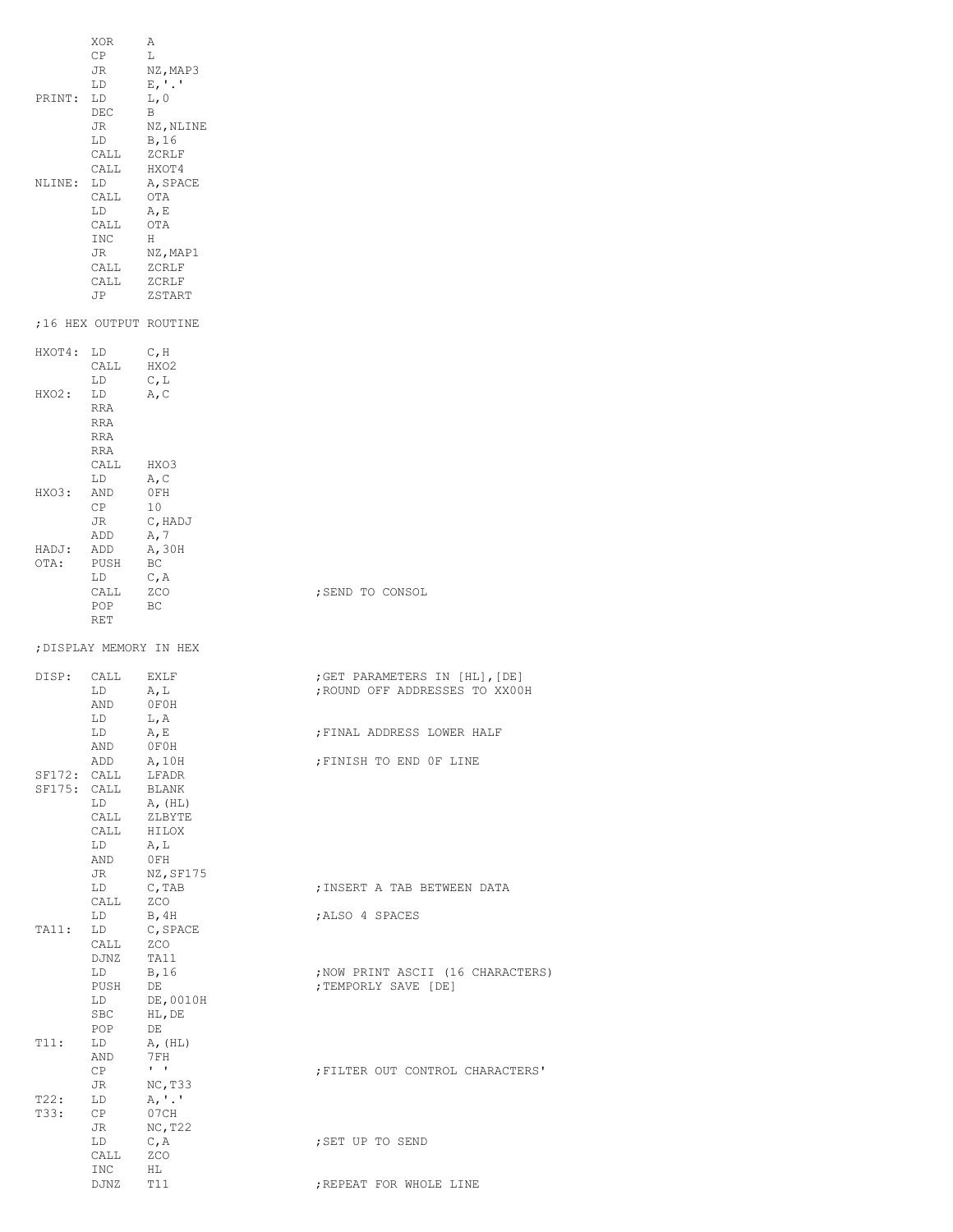|                         | JR SF172               |                                          |                                |
|-------------------------|------------------------|------------------------------------------|--------------------------------|
| BLANK: LD               |                        | $C_{I}$ <sup><math>\uparrow</math></sup> |                                |
|                         | JP                     | ZCO<br>; INSPECT AND / OR MODIFY MEMORY  |                                |
|                         |                        |                                          |                                |
|                         | SUBS: LD               | C, 1<br>CALL ZHEXSP                      |                                |
| SF2E3: LD               | POP                    | HL<br>A, (HL)                            |                                |
|                         | CALL<br>LD             | ZLBYTE<br>$C, ' -'$                      |                                |
|                         | CALL<br>CALL ZPCHK     | ZCO                                      |                                |
|                         | RET                    | $\mathbb{C}$                             |                                |
|                         | JR<br>CP               | Z,SF2FC<br>5 FH                          |                                |
|                         | <b>JR</b><br>PUSH      | Z, SF305<br>HL                           |                                |
|                         | CALL EXF<br>POP        | DE                                       |                                |
|                         | POP<br>LD              | HL<br>$(HL)$ , E                         |                                |
|                         | LD                     | A, B                                     |                                |
|                         | CP<br>RET              | CR.<br>Z                                 |                                |
| SF2FC: INC<br>SF2FD: LD |                        | HL<br>A, L                               |                                |
|                         | AND                    | 07H                                      |                                |
|                         | CALL                   | Z, LFADR                                 |                                |
| SF305: DEC              | JR                     | SF2E3<br>HL                              |                                |
|                         | JR                     | SF2FD                                    |                                |
|                         |                        | FILL A BLOCK OF MEMORY WITH A VALUE      |                                |
|                         | FILL: CALL EXPR3       |                                          |                                |
| SF1A5: LD               | CALL                   | $(HL)$ , C<br>HILOX                      |                                |
|                         | JR                     | NC, SF1A5                                |                                |
|                         | POP<br>JP              | DE<br>ZSTART                             |                                |
|                         | ; GO TO A RAM LOCATION |                                          |                                |
| GOTO:                   | LD                     | C, 1                                     | ; SIMPLE GOTO FIRST GET PARMS. |
|                         | CALL                   | HEXSP                                    |                                |
|                         | CALL<br>POP            | CRLF<br>НL                               | ; GET PARAMETER PUSHED BY EXF  |
|                         | JP                     | (HL)                                     |                                |
|                         |                        | ; GET OR OUTPUT TO A PORT                |                                |
|                         | QUERY: CALL<br>CP      | ZPCHK<br>$\cdot$ 0.1                     | ; OUTPUT TO PORT               |
|                         | JR                     | Z, SF77A                                 |                                |
|                         | CP<br>JP               | 'I'<br>Z, QQQ1                           | ; INPUT FROM PORT              |
|                         | LD                     | $C, '$ *'                                |                                |
|                         | JP                     | ZCO                                      | ; WILL ABORT IF NOT 'I' OR 'O' |
| QQQ1:                   | LD<br>CALL             | C, 1<br>ZHEXSP                           |                                |
|                         | POP<br>ΙN              | ВC<br>$A_{r}$ (C)                        |                                |
| $\ddot{ }$              | JP                     | ZBITS                                    |                                |
|                         | SF77A: CALL<br>POP     | ZHEXSP<br>DE                             |                                |
|                         | POP                    | BC.                                      |                                |
|                         | OUT<br>RET             | $(C)$ , E                                |                                |
|                         |                        |                                          |                                |
|                         | ; MEMORY TEST          |                                          |                                |
| SF200: LD               | RAMTEST: CALL          | EXLF                                     |                                |
|                         | LD                     | A, (HL)<br>B, A                          |                                |
|                         | CPL                    |                                          |                                |
|                         | LD                     | $(HL)$ , A                               |                                |

XOR (HL)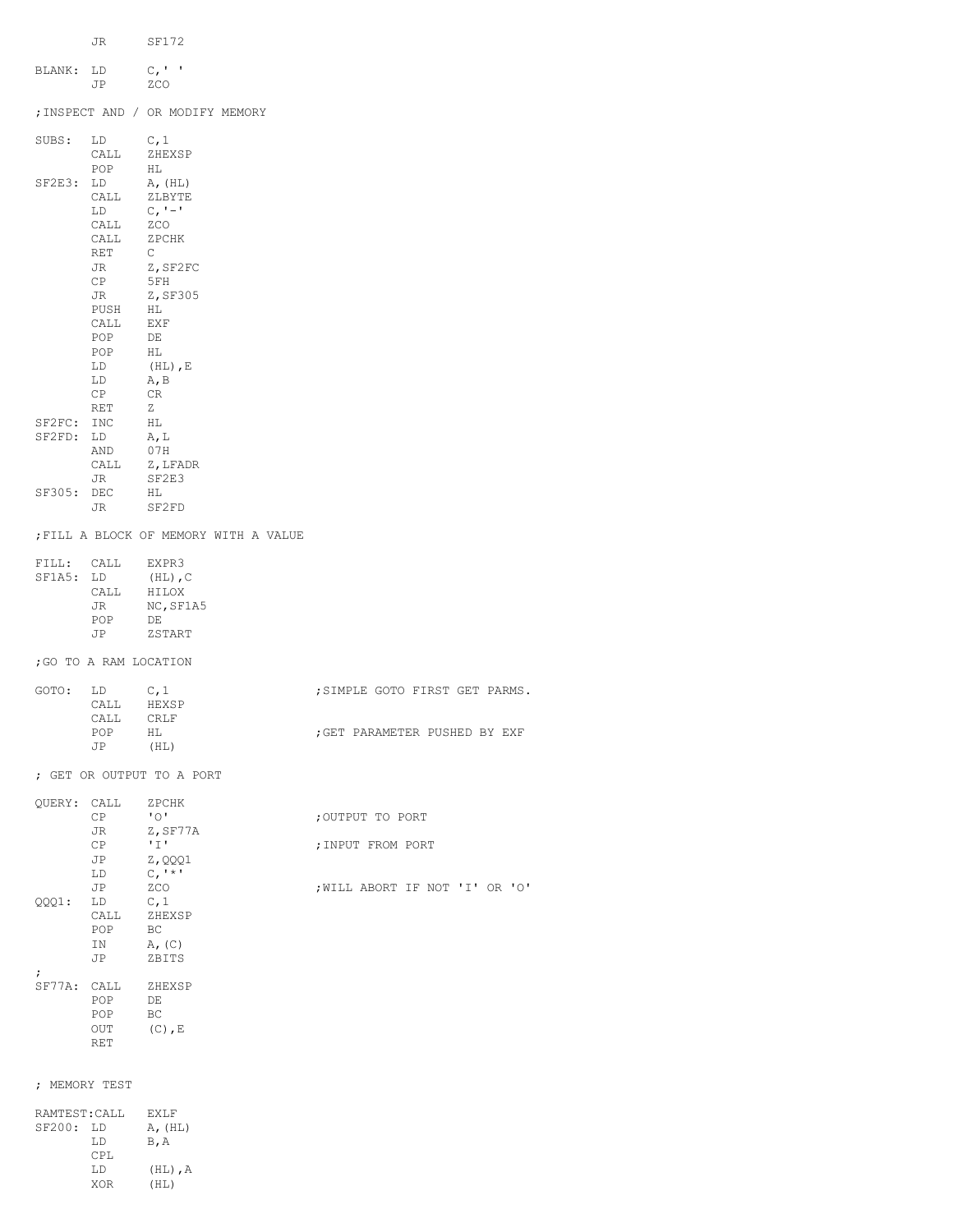|                     | JR DO<br>PUSH<br>LD                                    | Z, SF215<br>DE<br>D, B                                         |                                                                                 |
|---------------------|--------------------------------------------------------|----------------------------------------------------------------|---------------------------------------------------------------------------------|
|                     | LD<br>$LD \tA, E$<br>CALL                              | $E$ , A<br>$\verb CALL  = \verb ZHLSP $<br>CALL BLANK<br>ZBITS | ; TEMP STORE BITS                                                               |
| SF215: LD           | LD<br>POP DE                                           | $\verb CALL  2CRLF $<br>B, D<br>$(HL)$ , $B$                   |                                                                                 |
|                     |                                                        | $\verb CALL   \hspace{0.1in} \verb HILOX $<br>JR SF200         |                                                                                 |
|                     |                                                        |                                                                | ; MOVE A BLOCK OF MEMORY TO ANOTHER LOCATION                                    |
|                     |                                                        | MOVE: CALL EXPR3                                               |                                                                                 |
|                     | LD                                                     | SF21E: LD A, (HL)                                              |                                                                                 |
|                     | $\begin{tabular}{ll} \bf{INC} & \bf{BC} \end{tabular}$ | $(BC)$ , $A$                                                   |                                                                                 |
|                     |                                                        | CALL HILOX                                                     |                                                                                 |
|                     | <b>JR</b>                                              | SF21E                                                          |                                                                                 |
|                     |                                                        |                                                                | ; VERIFY ONE BLOCK OF MEMORY WITH ANOTHER                                       |
|                     |                                                        | VERIFY: CALL EXPR3                                             |                                                                                 |
| VERIO: LD           |                                                        | A, (BC)                                                        |                                                                                 |
|                     | CP<br>JR 1                                             | (HL)<br>Z,SF78E                                                |                                                                                 |
|                     | PUSH BC                                                |                                                                |                                                                                 |
|                     |                                                        | CALL CERR                                                      |                                                                                 |
|                     | POP BC                                                 |                                                                |                                                                                 |
|                     |                                                        | SF78E: INC BC<br>CALL HILOX                                    |                                                                                 |
|                     | JR                                                     | VERIO                                                          |                                                                                 |
|                     | RET                                                    |                                                                |                                                                                 |
| ÷.<br>CERR: LD B, A |                                                        |                                                                |                                                                                 |
|                     |                                                        | CALL ZHLSP                                                     |                                                                                 |
|                     |                                                        | $\begin{array}{cc}\n\text{LID} & \text{A, (HL)}\n\end{array}$  |                                                                                 |
|                     |                                                        | CALL ZLBYTE<br>CALL BLANK                                      |                                                                                 |
|                     |                                                        |                                                                |                                                                                 |
|                     |                                                        | $\begin{tabular}{ll} LD & A, B \\ CALL & ZLBYTE \end{tabular}$ |                                                                                 |
|                     |                                                        | JP ZCRLF                                                       |                                                                                 |
| ECHO: CALL CI       |                                                        |                                                                | ; Routeen to check keyboard etc.                                                |
|                     | CP                                                     | $°C - 40H$                                                     | ; Loop until ^C                                                                 |
|                     | RET<br>CP                                              | $'Z' - 40H$                                                    |                                                                                 |
|                     | RET                                                    | Ζ                                                              |                                                                                 |
|                     | LD                                                     | C, A                                                           |                                                                                 |
|                     | CALL                                                   | CO                                                             |                                                                                 |
|                     | JR                                                     | <b>ECHO</b>                                                    |                                                                                 |
|                     |                                                        |                                                                | ; Display Extended memory map for 1MG RAM using IA-2 Z80 Board window registers |
| XMEMMAP:            |                                                        |                                                                |                                                                                 |
|                     | LD<br>CALL                                             | HL, MSG17<br>ZPMSG\$                                           | ;Get segment (0-F)                                                              |
|                     | LD<br>CALL                                             | C, 1<br>ZHEXSP                                                 | ; Get 2 or 4 hex digits (count in C).                                           |

| CALL       | ZPMSG\$             |                                                                      |
|------------|---------------------|----------------------------------------------------------------------|
| LD         | C, 1                |                                                                      |
| CALL       | ZHEXSP              | ; Get 2 or 4 hex digits (count in C).                                |
| POP        | HL                  |                                                                      |
| LD         | A, L                | ; Get single byte value                                              |
| AND        | $0$ FH              |                                                                      |
| EXX        |                     |                                                                      |
| LD         | D, A                | ; Store in D' for 000X: YYYY display below                           |
| SLA        | Α                   |                                                                      |
| SLA        | Α                   |                                                                      |
| SLA        | Α                   |                                                                      |
| SLA        | Α                   |                                                                      |
| <b>OUT</b> | $(280$ PORT+2), $A$ | ; Re-map to first 16K in segment: 64K Space                          |
| LD         | $E$ , $A$           | ; store shifted nibble in E'                                         |
| LD         | $HL$ , 0            | ; Will store 0-FFFF for total RAM display (not actual access)        |
| EXX        |                     |                                                                      |
| LD         | D, 0                | ; Total display line count (256 characters, 16lines X 16 characters) |
|            |                     |                                                                      |
| CALL       | ZCRLF               |                                                                      |
| LD         | $HL$ , 0            |                                                                      |
| LD         | B,1                 |                                                                      |
|            |                     |                                                                      |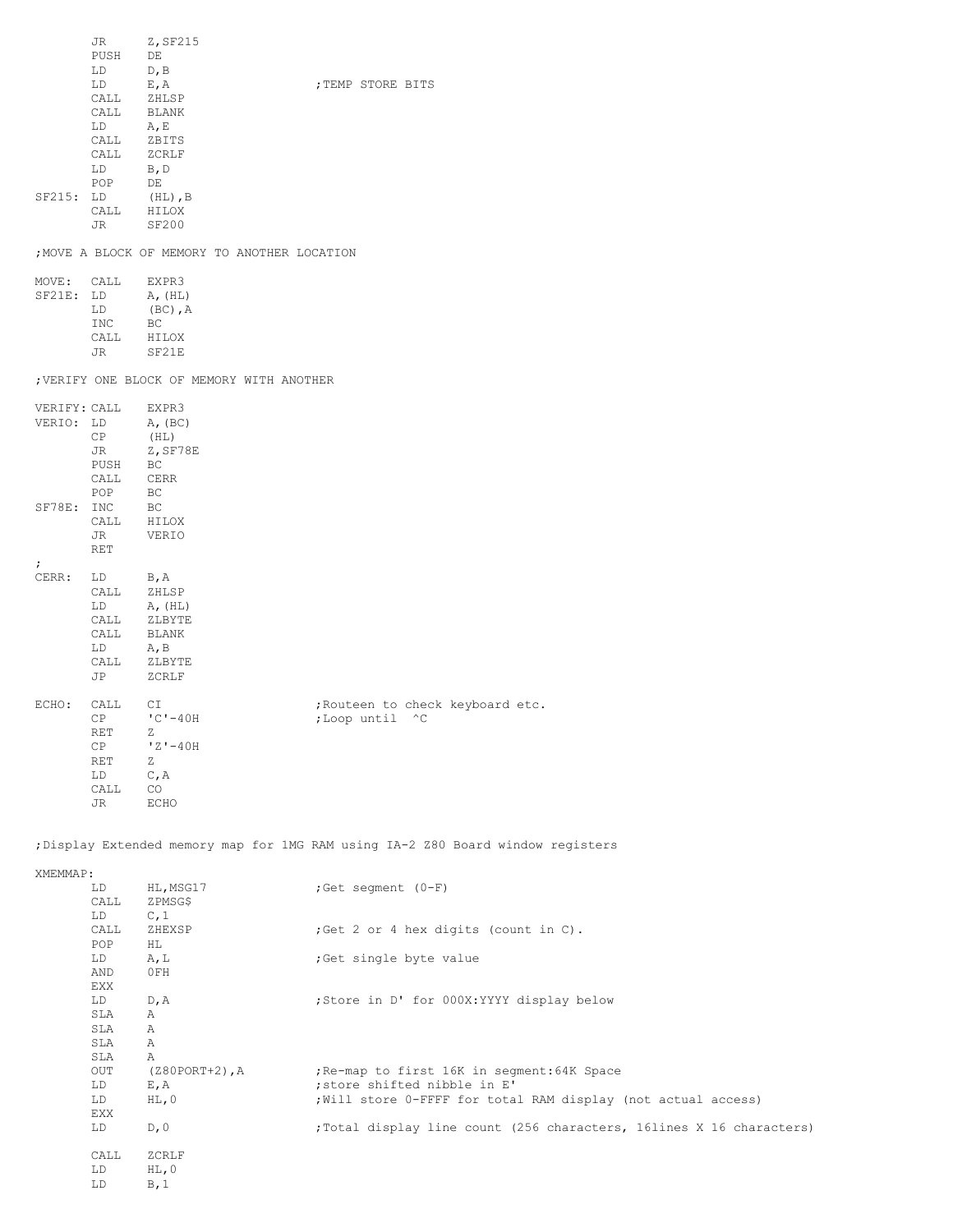| XMAP1: LD               |            | A, H                         |                                                                       |
|-------------------------|------------|------------------------------|-----------------------------------------------------------------------|
|                         | AND<br>LD  | 00111111B<br>H, A            | Wrap 16K window;                                                      |
|                         | LD         | E, 'R'                       | ; PRINT R FOR RAM                                                     |
|                         | LD<br>CPL  | A, (HL)                      |                                                                       |
|                         | LD         | $(HL)$ , A                   |                                                                       |
|                         | CP         | (HL)                         |                                                                       |
|                         | CPL<br>LD  | $(HL)$ , A                   | ;Save it back                                                         |
|                         | JR         | NZ, XMAP2                    |                                                                       |
|                         | CP<br>JR   | (HL)<br>Z, XPRINT            |                                                                       |
| XMAP2: LD               |            | E, 'p'                       |                                                                       |
| XMAP3: LD               |            | A, OFFH                      |                                                                       |
|                         | CP.<br>JR  | (HL)<br>NZ, XPRINT           |                                                                       |
|                         | INC        | L                            |                                                                       |
|                         | XOR<br>CP  | Α<br>L                       |                                                                       |
|                         | JR         | NZ, XMAP3                    |                                                                       |
| XPRINT: LD              | LD         | $E, '$ .'<br>L, O            |                                                                       |
|                         | DEC        | B                            |                                                                       |
|                         | JR         | NZ, XNLINE                   |                                                                       |
|                         | LD<br>CALL | B, 16<br>ZCRLF               |                                                                       |
|                         | CALL       | SET WINDOW                   |                                                                       |
|                         | LD<br>JR   | A, SPACE<br>XN11             |                                                                       |
| XNLINE: LD              |            | A, SPACE                     |                                                                       |
|                         | CALL<br>LD | OTA<br>A, E                  |                                                                       |
| XN11:                   | CALL       | OTA                          |                                                                       |
|                         | INC        | Н                            |                                                                       |
|                         | INC<br>JR  | D<br>NZ, XMAP1               | ; Are we done yet                                                     |
|                         | CALL       | ZCRLF                        |                                                                       |
|                         | XOR<br>OUT | Α<br>$(280$ PORT+2), A       | ;Set RAM window back to the way it was                                |
|                         | JP         | ZSTART                       |                                                                       |
| SET WINDOW:             |            |                              | ; Setup the unique IA-II 280 board window to address $> 64k$          |
|                         | EXX<br>LD  | C, D                         | ; Print seg value                                                     |
|                         | CALL       | HXO2                         |                                                                       |
|                         | LD<br>CALL | $C_{I}$ :<br>CO.             |                                                                       |
|                         | CALL       | HXOT4                        | ; Print HL' (not origional HL)                                        |
|                         | LD         | A, H                         | ; get current H being displayed (Already pointed to first 16K window) |
| NOTWO: CP               |            | 40H                          |                                                                       |
|                         | JR<br>LD   | NZ, NOTW1<br>A, E            |                                                                       |
|                         | ADD        | A,04H                        | ; Window for 4, 5, 6, 7, set to H from above                          |
| NOTW1: CP               | JR         | DOWIN<br>80H                 |                                                                       |
|                         | JR         | NZ, NOTW2                    |                                                                       |
|                         | LD<br>ADD  | A, E<br>A,08H                | ; Window for 8, 9, A, B set to H from above                           |
|                         | JR         | DOWIN                        |                                                                       |
| NOTW2: CP               | JR         | OCOH                         | ; Must be values in between                                           |
|                         | LD         | NZ, NOTW3<br>A, E            |                                                                       |
|                         | ADD        | A, OCH                       | ; Window for 4, 5, 6, 7, set to H from above                          |
| DOWIN: OUT<br>NOTW3: LD |            | (Z80PORT+2), A<br>A, H       | ; Re-map to first 16K in segment: 64K Space                           |
|                         | ADD        | A, 10H                       |                                                                       |
|                         | LD<br>EXX  | H, A                         | ; Get back normal register set                                        |
|                         | RET        |                              |                                                                       |
|                         |            |                              | ; Place an 8086 Far Jump at FFFF0H to 500H in RAM for the 8086/80286  |
|                         |            |                              |                                                                       |
| UP8086: LD              | OUT        | A, OFCH<br>$(Z80PORT+2)$ , A | ; Point to 8086 Reset location<br>; Re-map to 0000H to FC000H         |
|                         | LD         | HL, 3FF0H                    |                                                                       |
|                         | LD<br>INC  | $(HL)$ , OEAH<br>ΗL          |                                                                       |
|                         | LD         | $(HL)$ , OH                  |                                                                       |
|                         | <b>INC</b> | НL                           |                                                                       |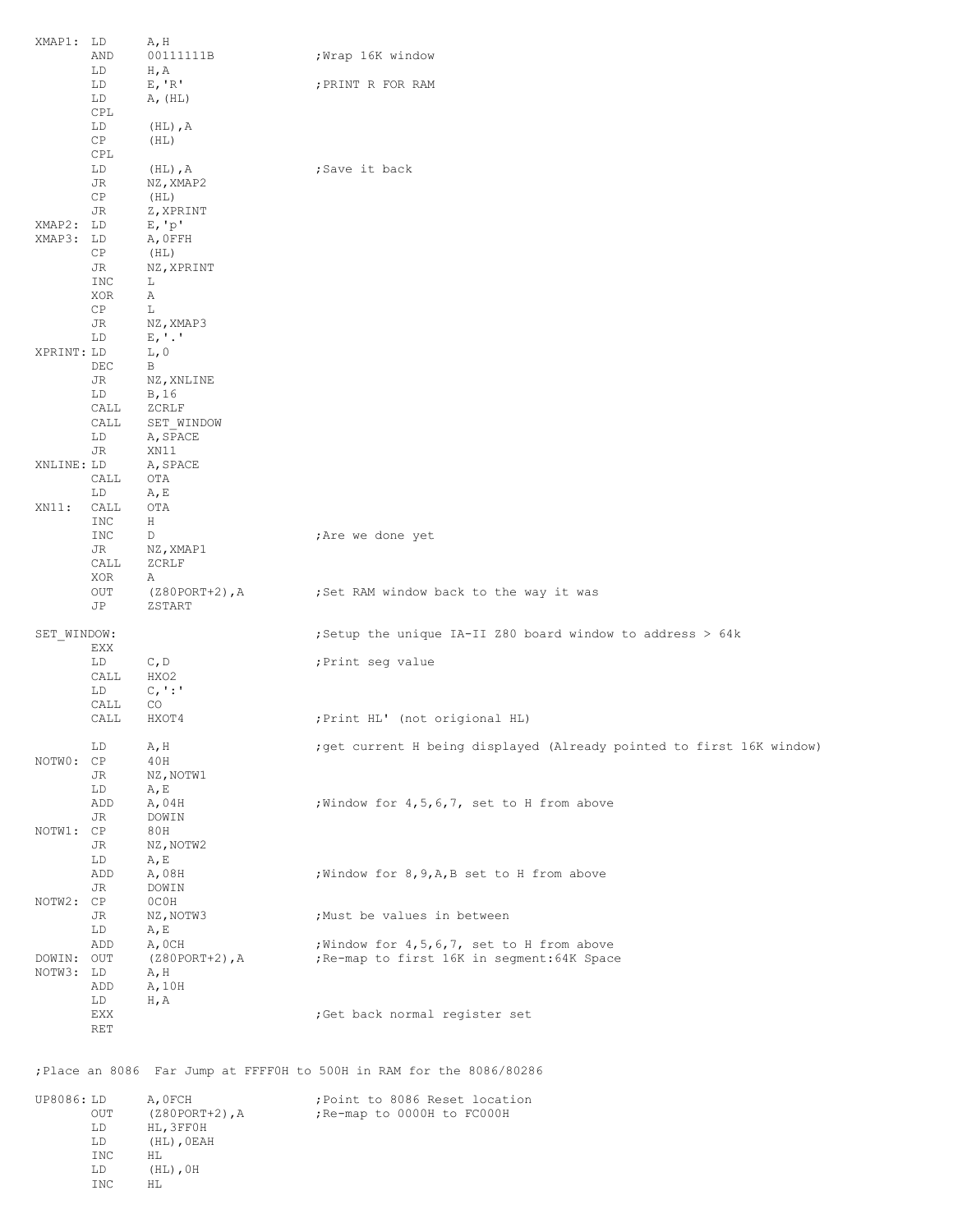| LD<br>INC<br>LD<br>INC<br>LD           | $(HL)$ , 05H<br>HT.<br>$(HL)$ , $OH$<br>HT.<br>$(HL)$ , $OH$ |                                     |
|----------------------------------------|--------------------------------------------------------------|-------------------------------------|
| INC<br>LD                              | HT.<br>$(HL)$ , $0F4H$                                       | ; Put an 8086 HLT here just in case |
| <b>XOR</b><br><b>OUT</b><br><b>RET</b> | Α<br>$(Z80PORT+2)$ , A                                       | ; Re-map back to OH                 |

## ; GET SUM & DIFFERENCE OF TWO HEX NOS

| MATH: | LD <sub>2</sub>                                                                                                                                                                                                                | HL, MSG9     |                               |
|-------|--------------------------------------------------------------------------------------------------------------------------------------------------------------------------------------------------------------------------------|--------------|-------------------------------|
|       |                                                                                                                                                                                                                                | CALL ZPMSG\$ |                               |
|       | $LD \t C, 2$                                                                                                                                                                                                                   |              | :2 PARAMETERS REO             |
|       |                                                                                                                                                                                                                                | CALL EXLF    | ; GET DATA IN [DE] & [HL]     |
|       |                                                                                                                                                                                                                                | PUSH HL      | ; SAVE [HL] FOR LATER         |
|       | ADD                                                                                                                                                                                                                            | HL, DE       |                               |
|       | PUSH                                                                                                                                                                                                                           | HL           | ; SAVE THIS [HL] ALSO         |
|       |                                                                                                                                                                                                                                | LD HL, MSG6  | $; 'SUM = '$                  |
|       |                                                                                                                                                                                                                                | CALL ZPMSG\$ |                               |
|       | POP HL                                                                                                                                                                                                                         |              | ; PUT SUM IN [HL]             |
|       |                                                                                                                                                                                                                                | CALL ZHLSP   | ; PRINT [HL]                  |
|       | POP HL                                                                                                                                                                                                                         |              | ; GET BACK FIRST [HL]         |
|       | $OR$ and $OR$                                                                                                                                                                                                                  | A            | ; CLEAR CARRY                 |
|       |                                                                                                                                                                                                                                | SBC HL, DE   | ; GET DIFFERENCE              |
|       | PUSH                                                                                                                                                                                                                           | HL           | ; SAVE IT                     |
|       | LD and the set of the set of the set of the set of the set of the set of the set of the set of the set of the set of the set of the set of the set of the set of the set of the set of the set of the set of the set of the se | HL, MSG7     | ; 'DIFFERENCE='               |
|       | CALL                                                                                                                                                                                                                           | ZPMSG\$      |                               |
|       | POP <sub>p</sub>                                                                                                                                                                                                               | HL           | ; GET BACK DIFFERENCE IN [HL] |
|       | JP                                                                                                                                                                                                                             | ZHLSP        | : PRINT [HL]                  |
|       |                                                                                                                                                                                                                                |              |                               |

## ;READ ASCII FROM MEMORY

| TYPE:     | CALL        | EXLF             |
|-----------|-------------|------------------|
| SF30B:    | CALL.       | <b>LFADR</b>     |
|           | T.D         | B,56             |
| SF310:    | T.D         | A, (HL)          |
|           | AND         | 7FH              |
|           | СP          | SPACE            |
|           | JR.         | NC, SF319        |
| SF317: LD |             | A, 2EH           |
| SF319:    | CP          | 7 C H            |
|           | JR.         | <b>NC, SF317</b> |
|           | T.D         | С,А              |
|           | CALL        | <b>7.CO</b>      |
|           | CALL.       | HTT.OX           |
|           | <b>DJNZ</b> | <b>SF310</b>     |
|           | JR          | SF30B            |
|           |             |                  |

; Display all active IO inputports in the system

| INPORTS: CALL |      | ZCRLF       |                                                              |
|---------------|------|-------------|--------------------------------------------------------------|
|               | LD   | B, 0        | ; Now loop through all ports (0-FF)                          |
|               | LD   | D, 6        | ; Display 6 ports across                                     |
|               | LD.  | E, OFFH     | ; Will contain port number                                   |
| LOOPIO: LD    |      | C, E        |                                                              |
|               | LD   | A, E        |                                                              |
|               | CP   | A, SW86     | ; Inputting here will switch out the Z80 to 8086/80286       |
|               | JR   | Z, SKIP     |                                                              |
|               | CP   | A, SW286    | :Also this one                                               |
|               | JR   | Z, SKIP     |                                                              |
| $\ddot{ }$    |      |             |                                                              |
|               | IN.  | $A_{r}$ (C) | ; Remember [ZASMB does not work with this opcode, SLR is OK] |
|               | CP   | A, OFFH     | ;No need for OFF's                                           |
|               | JR   | Z, SKIP     |                                                              |
|               | LD   | H, A        | ; store port data in H for below                             |
|               | LD   | $A$ , E     | ; Need to print port # first                                 |
|               | CALL | LBYTE       | ; Print port number                                          |
|               | LD — | $C, -1$     |                                                              |
|               | CALL | ZCO         |                                                              |
|               | LD — | C, '>'      |                                                              |
|               | CALL | ZCO         |                                                              |
|               | LD   | A, H        | ; get back port data                                         |
|               | CALL | LBYTE       | ;print it                                                    |
|               | LD.  | C, TAB      |                                                              |
|               |      |             |                                                              |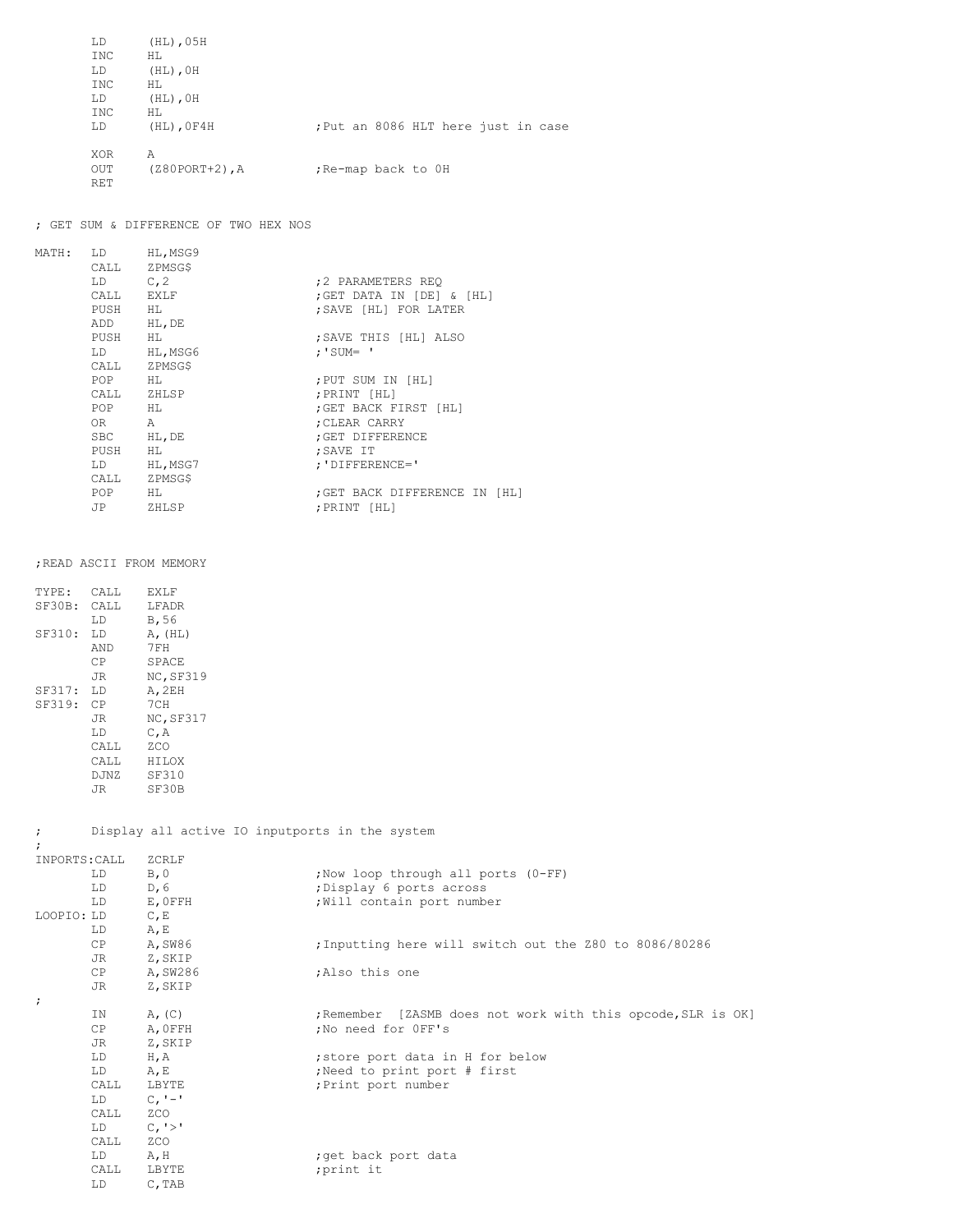|       | CALL       | ZCO      |                   |
|-------|------------|----------|-------------------|
|       | DEC        | D        | ;6 ports per line |
|       | JR.        | NZ, SKIP |                   |
|       | LD         | D, 6     |                   |
|       | CALL       | ZCRLF    |                   |
| SKIP: | DEC.       | F.       | ;Next Port        |
|       | DJNZ       | LOOPIO   |                   |
|       | CALL       | ZCRLF    |                   |
|       | <b>RET</b> |          |                   |
|       |            |          |                   |

;S100Computers Serial I/O Board Initilization ;Note both Zilog SCC serial ports (A & B) will be set to 19,200 Baud initially.

| INIT S100 IO:                                           |                                        |                                                          | ; First the 8255                                                                                                                                                                   |
|---------------------------------------------------------|----------------------------------------|----------------------------------------------------------|------------------------------------------------------------------------------------------------------------------------------------------------------------------------------------|
|                                                         | LD<br>OUT                              | A, AinBout8255cfq<br>(PortCtrl 8255), A                  | ; A input, B output, C(bits $0-3$ ) output, (bits $4-7$ ) input<br>;Config 8255 chip, Mode 0                                                                                       |
|                                                         | LD<br>LD<br>LD                         | A, ACTL<br>C, A<br>B, OEH                                | ; Then the SCC<br>; Program Channel A<br>; Byte count for OTIR below                                                                                                               |
| $\cdot$                                                 | LD<br>OTIR                             | HL, SCCINIT                                              |                                                                                                                                                                                    |
|                                                         | LD<br>LD                               | A, BCTL<br>C, A                                          | ; Program Channel B                                                                                                                                                                |
|                                                         | LD<br>LD<br>OTIR<br>RET                | B, OEH<br>HL, SCCINIT                                    | ; Byte count for OTIR below                                                                                                                                                        |
| $\ddot{\phantom{0}}$<br>$\ddot{ }$<br>SCCINIT:          |                                        | ALL SSC's are set for 19,200 BAUD                        |                                                                                                                                                                                    |
| $\cdot$                                                 | DB<br>DB                               | 04H<br>44H                                               | ; Point to WR4<br>;X16 clock,1 Stop,NP                                                                                                                                             |
| $\cdot$<br>$\cdot$                                      | DB<br>DB<br>DB                         | 03H<br>OCIH<br>0E1H                                      | ; Point to WR3<br>; Enable reciever, Auto Enable, Recieve 8 bits<br>; Enable reciever, No Auto Enable, Recieve 8 bits (for CTS bit)                                                |
| $\cdot$<br>$\cdot$                                      | DB<br>DB                               | 05H<br>0EAH                                              | ; Point to WR5<br>Enable, Transmit 8 bits<br>; Set RTS, DTR, Enable                                                                                                                |
| $\cdot$                                                 | DB<br>DB                               | 0BH<br>56H                                               | ; Point to WR11<br>; Recieve/transmit clock = BRG                                                                                                                                  |
| $\cdot$<br>$\cdot$<br>$\cdot$<br>$\cdot$<br>$\cdot$     | DB<br>DB<br>DB<br>DB<br>DB<br>DB<br>DB | 0CH<br>40H<br>1EH<br>0EH<br>06H<br>02H<br>00H            | ; Point to WR12<br>; Low Byte 2400 Baud<br>; Low Byte 4800 Baud<br>; Low Byte 9600 Baud<br>; Low byte 19, 200 Baud <<<<<<<<<<<br>; Low byte 38, 400 Baud<br>; Low byte 76,800 Baud |
| $\cdot$                                                 | DB<br>DB                               | 0DH<br>00H                                               | ; Point to WR13<br>; High byte for Baud                                                                                                                                            |
| $\ddot{\phantom{0}}$<br>$\ddot{\phantom{0}}$            | DB<br>DB                               | 0EH<br>01H                                               | ; Point to WR14<br>; Use 4.9152 MHz Clock. Note SD Systems uses a 2.4576 MHz clock, enable BRG                                                                                     |
|                                                         | DB<br>DB                               | 0FH<br>00H                                               | ; Point to WR15<br>;Generate Int with CTS going high                                                                                                                               |
| NOP<br>NOP<br>NOP<br>$: - -$                            |                                        | ---------------------------------                        |                                                                                                                                                                                    |
|                                                         | ORG                                    | VERSA                                                    | ; <--------- THIS LOCATION MUST NOT BE CHANGED (F800H)<br>; My old CPM V1.4 systems are counting on it being here                                                                  |
| $\ddot{ }$<br>$\ddot{ }$<br>$\ddot{ }$                  |                                        |                                                          | VERSAFLOPPY II DOS SYSTEM LINKAGES (USED BY SDOS & 2.2 CP/M)<br>These are residule JP's for old CPM BIOS'es. Only LOADER is now functional.                                        |
| FBOOT: JP<br>WBOOT: JP<br>CSE:<br>CIE:<br>COE:<br>LIST: | JP<br>JP<br>JP<br>JP                   | <b>BOOT</b><br>BIOS JP ERR<br>ZCSTS<br>ZCI<br>ZCO<br>ZLO | ; COLD START ENTRY<br>; WARM START ENTRY<br>; CONSOLE STATUS<br>; CONSOLE IN<br>; CONSOLE OUT<br>; TO MONITOR FOR PRINTER                                                          |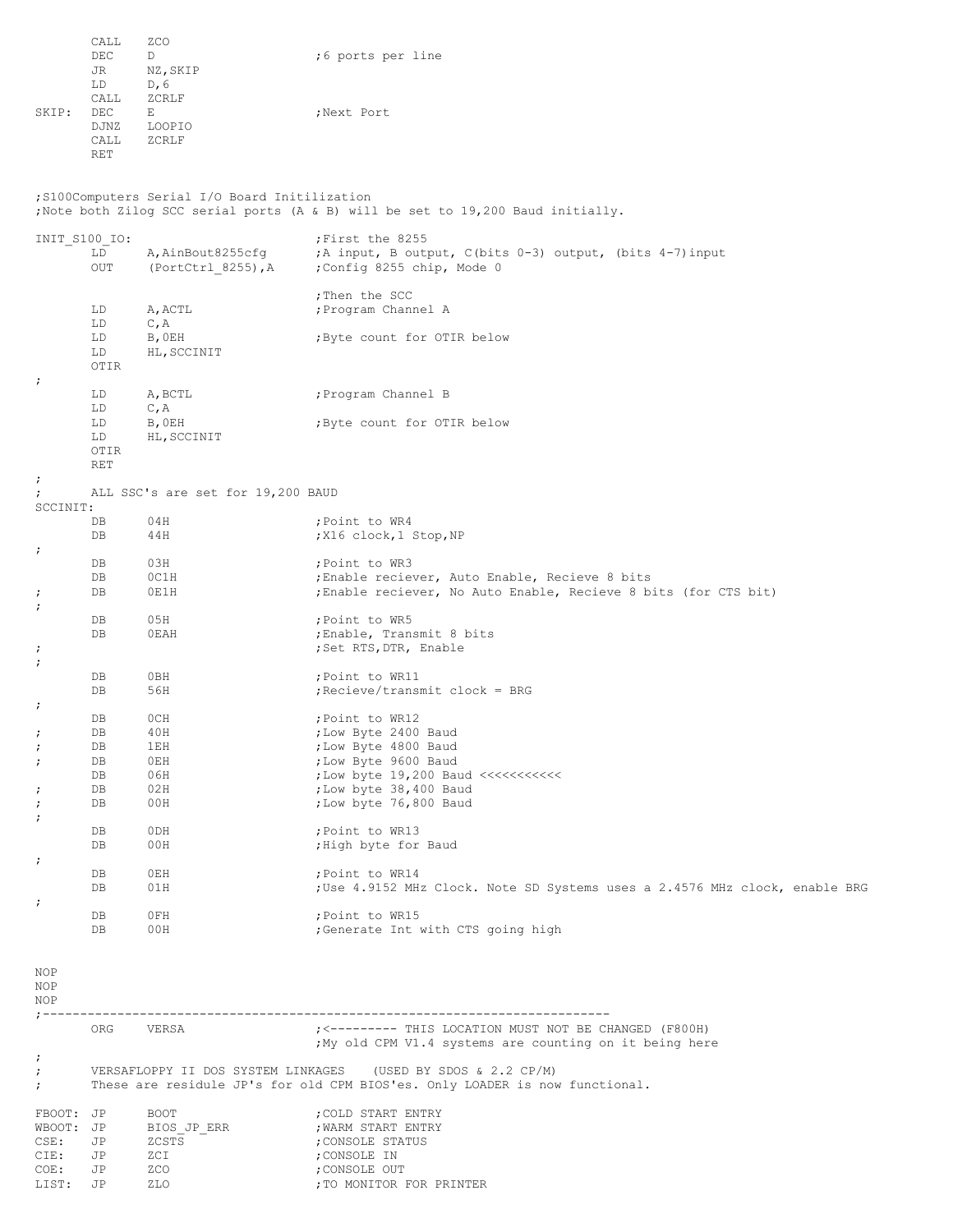| PUNCH: JP<br>READR: JP<br>HME:<br>SDSKE: JP<br>S@TRKE: JP<br>SSECE: JP<br>SDMAE: JP<br>RDE:<br>WRE:<br>LISTS: JP<br>SECTR: JP | JP<br>JP<br>JP                         | ZPOO<br>ZRI<br>BIOS JP ERR<br>BIOS JP ERR<br>BIOS JP ERR<br>BIOS JP ERR<br>BIOS JP ERR<br>BIOS JP ERR<br>BIOS JP ERR<br>LSTAT<br>BIOS JP ERR | ; TO MONITOR FOR PUNCH<br>; TO MONITOR FOR READER<br>; HOME<br>; MOVE TO TRACK 0<br>; SELDSK<br>; SET@TRK<br>; SETSEC<br>; SETDMA<br>; READF<br>; WRITEF<br>; LIST STATUS<br>SECTRAN FOR 2.2 SECTOR TRANSLATION TABLE;                                                                                                                       |
|-------------------------------------------------------------------------------------------------------------------------------|----------------------------------------|----------------------------------------------------------------------------------------------------------------------------------------------|----------------------------------------------------------------------------------------------------------------------------------------------------------------------------------------------------------------------------------------------------------------------------------------------------------------------------------------------|
| DTYPE: JP<br>SVE:<br>LDE:                                                                                                     | JP<br>JP                               | BIOS JP ERR<br>BIOS JP ERR<br>LOADER                                                                                                         | ;UNITSL SET UP @UNIT BYTE (DISK DENSITY)<br>;SAVER SAVE N RECORDS<br>; LOADER LOAD N SECTORS FROM TRACK 0 (& TRACK 1)                                                                                                                                                                                                                        |
| BIOS JP ERR:                                                                                                                  | LD<br>JP                               | HL, BIOS ERR<br>ABORT ERR MSG                                                                                                                | ; "BIOS JMP longer implemented in ROM @ F800H."                                                                                                                                                                                                                                                                                              |
|                                                                                                                               |                                        | ; BOOT LOADS A SECTOR TO 80H AND THEN JUMPS TO 80H<br>; NOTE. Two FDC Boards are supported here:-                                            |                                                                                                                                                                                                                                                                                                                                              |
| ï<br>÷<br>$\ddot{ }$                                                                                                          |                                        | ZFDC BOOT Boots CPM from the ZFDC controller board                                                                                           | VFDC BOOT Boots CPM from the Versafloppy-II disk controller board                                                                                                                                                                                                                                                                            |
| VBOOT: XOR<br>ZBOOT: XOR                                                                                                      | JR                                     | A, A<br>BOOT COLD<br>A, A                                                                                                                    | $:0$ = Flag as Boot from Versafloppy II FDC                                                                                                                                                                                                                                                                                                  |
| BOOT COLD:                                                                                                                    | DEC                                    | Α                                                                                                                                            | ; OFFH = Flag as Boot from ZFDC FDC                                                                                                                                                                                                                                                                                                          |
|                                                                                                                               | LD                                     | (@FDCTYPE),A                                                                                                                                 | ;0 for VF, OFFH for ZFDC                                                                                                                                                                                                                                                                                                                     |
| BOOT:                                                                                                                         | LD<br>OUT                              | A, 11111111B<br>(DIAG LEDS), A                                                                                                               | ; FLAG PROGRESS VISUALLY FOR DIAGNOSTIC                                                                                                                                                                                                                                                                                                      |
|                                                                                                                               | LD<br>CALL<br>XOR                      | HL, SPEAKCPM MSG<br>SPEAK\$<br>A                                                                                                             | Announce on speaker,                                                                                                                                                                                                                                                                                                                         |
|                                                                                                                               | LD<br>LD<br>LD<br>LD<br>LD<br>LD<br>LD | (CDISK),A<br>(CIOBYTE), A<br>(@UNIT),A<br>$(ZERO L)$ , A<br>$(ZERO H)$ , A<br>$HL$ , 128                                                     | ;MAKE CURRENT DISK A:<br>CLEANUP IOBYTE;<br>;8LOAD.Z80 (The first sector loader module) will count on this being OH<br>for the Versafloppy-II boots;<br>;These need to be zero's here for the CPM Loader/Versafloppy-II of my old<br>; NON-BANKED CPM3 or CPM2.2 disks. Need to later find out why!<br>; Assume 128 byte sectors for 8" disk |
| BOOTW1: LD                                                                                                                    | LD<br>OR                               | SP, @SSTACK<br>A, (@FDCTYPE)<br>A, A                                                                                                         | Are we using a Versafloppy II or ZFDC FDC board                                                                                                                                                                                                                                                                                              |
|                                                                                                                               | JP                                     | NZ, ZFDC BOOT                                                                                                                                |                                                                                                                                                                                                                                                                                                                                              |
| VFDC BOOT:                                                                                                                    | LD<br>CALL<br>LD<br>CALL               | HL, BOOT MSG0<br>ZPMSG\$<br>HL, VF MSG<br>ZPMSG\$                                                                                            | ;<<<<<<<<<< BOOT FROM VERSAFLOPPY-II >>>>>>>>>>>>>>>><br>; "Loading CPM from VF FDC"                                                                                                                                                                                                                                                         |
|                                                                                                                               | LD<br>OUT                              | A, ODOH<br>$(CMD)$ , $A$                                                                                                                     | ; FORCE CHIP INTERUPT                                                                                                                                                                                                                                                                                                                        |
|                                                                                                                               | LD<br>LD<br>LD<br>OUT                  | A, STDSDT<br>(@COUNT), A<br>A, OFEH<br>(SELECT), A                                                                                           | ; SETUP FOR SD<br>; STORE AS 26 SECTORS/TRACK<br>;Select Drive A: (Always)                                                                                                                                                                                                                                                                   |
|                                                                                                                               | XOR<br>LD<br>INC<br>LD                 | Α<br>$(\texttt{QTRK})$ , $A$<br>Α<br>(@SCTR), $A$                                                                                            |                                                                                                                                                                                                                                                                                                                                              |
|                                                                                                                               | CALL<br>LD<br>OUT                      | READY CHK<br>A, RSCMD<br>$(CMD)$ , $A$                                                                                                       | ; Critical to make sure chip is ready first!<br>; RESTORE COMMAND (Note 3 Ms seek)                                                                                                                                                                                                                                                           |
|                                                                                                                               | CALL<br>LD                             | READY CHK<br>HL, COLD                                                                                                                        | Critical to make sure chip is ready first!                                                                                                                                                                                                                                                                                                   |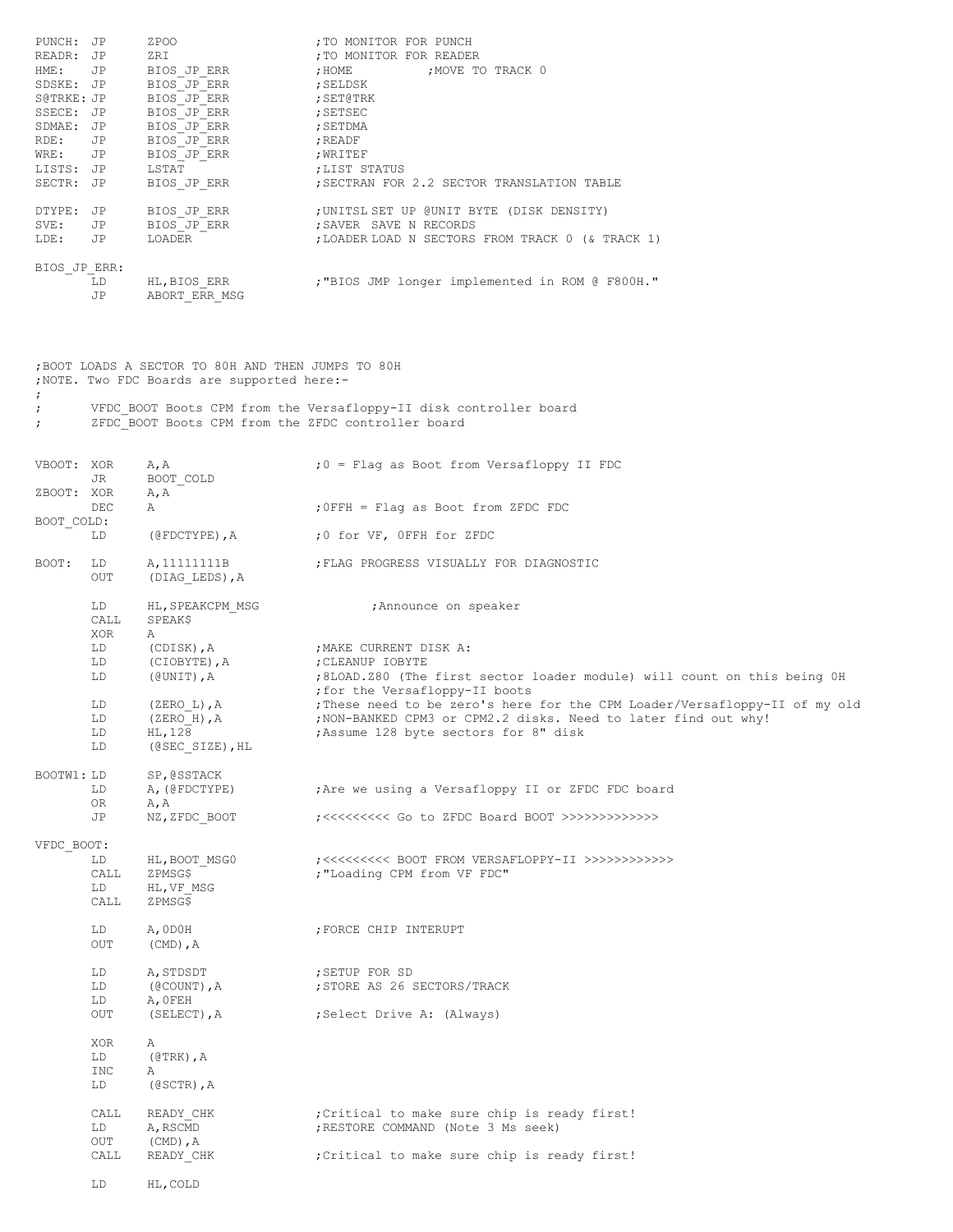|              |                       | LD (@TADDR), HL                                           |                                                                          |
|--------------|-----------------------|-----------------------------------------------------------|--------------------------------------------------------------------------|
|              | BOOT SEC READ:        |                                                           | CALL    VF READ SECTOR    (Read the Boot Sector                          |
|              | JP                    | NZ, ERR LD                                                |                                                                          |
|              | BOOT SEC CHECK:<br>LD | HL, COLD                                                  |                                                                          |
|              | LD                    | A, (HL)                                                   |                                                                          |
|              | CP                    | 31H                                                       | EXPECT TO HAVE 31H @80H IE. LD SP,80H;                                   |
|              | JP<br>JP              | Z, COLD<br>ERR LD1                                        | ; AS THE FIRST INSTRUCTION. IF OK JP 80H<br>; Boot Sector Data incorrect |
|              |                       |                                                           |                                                                          |
|              | VF READ SECTOR:       |                                                           | ; READ SECTOR COMMAND                                                    |
|              | $LD \t B, 3$          |                                                           | ;Will Try 3 times                                                        |
| READ1: PUSH  |                       | BC                                                        |                                                                          |
|              | $LD \tA, E$           | $\begin{tabular}{ll} \bf CALL & \tt DRINIT \end{tabular}$ | ;Setup sector paramaters                                                 |
|              | $CP$ $A, 80H$         |                                                           | ;128 or 512 byte sectors ?                                               |
|              | LD                    | B, 128                                                    |                                                                          |
|              | DI<br>LD              | A, RDCMD                                                  |                                                                          |
|              | OUT                   | (CMD), $A$                                                | ;Note wait states are now switched on                                    |
|              | JR DO                 | M2                                                        |                                                                          |
| M2 :         | JR                    | MM2                                                       |                                                                          |
|              |                       | MM2: JR Z, RD 128<br>B, 0                                 | ;256X2                                                                   |
|              | LD<br>INIR            |                                                           | ; [C] -> [HL++], [B--]                                                   |
| RD 128: INIR |                       |                                                           |                                                                          |
|              | ΕI                    |                                                           |                                                                          |
|              | IN                    | CALL WAITF<br>A, (STATUS)                                 | Wait states are now off,                                                 |
|              | AND                   | A, SRMASK                                                 | ;Check sector was read OK                                                |
|              | POP                   | BC                                                        |                                                                          |
|              | RET                   | Z                                                         |                                                                          |
|              | DEC<br>JR             | $\Box$<br>NZ, READ1                                       |                                                                          |
|              | XOR $A, A$            |                                                           |                                                                          |
|              | DEC                   | Α                                                         |                                                                          |
|              | RET                   |                                                           | ; Return NZ if failure after 3 reads                                     |
|              | DRINIT: CALL          | SEEK                                                      | ; DRIVE INITIALIZATION                                                   |
|              | LD                    | HL, (@TADDR)                                              | ; SETUP DMA ADDRESS AND BYTE COUNT                                       |
|              | LD                    | A, (@SCTR)                                                |                                                                          |
|              | OUT                   | (SECTOR), A                                               |                                                                          |
|              | LD                    | DE, (@SEC SIZE)                                           | This will be 128 or 512 sectors,                                         |
|              | LD                    | C, DATA                                                   | ;8067H in BC                                                             |
| SWEB:        | IN                    | A, (SELECT)                                               | ; ENABLE WAIT STATES                                                     |
|              | AND                   | 7FH                                                       |                                                                          |
|              | OUT<br>RET            | (SELECT), A                                               |                                                                          |
|              |                       |                                                           |                                                                          |
| $\ddot{ }$   | SEEK TRACK            |                                                           |                                                                          |
| SEEK:        | LD                    | A, (ØTRK)                                                 |                                                                          |
|              | LD<br>ΙN              | C, A<br>A, (TRACK)                                        |                                                                          |
|              | CP                    | $\mathbb{C}$                                              |                                                                          |
|              | RET                   | Ζ                                                         | ; IF SAME TRACK NO NEED TO SEEK                                          |
|              | LD                    | A, (@TRK)                                                 |                                                                          |
|              | OUT                   | (DATA), A                                                 |                                                                          |
|              | CALL                  | READY CHK                                                 | ; Critical to make sure chip is ready first!                             |
|              | LD<br>OUT             | A, FSKCMD<br>(CMD), $A$                                   | ; Send Seeek Command to WD1791                                           |
|              | CALL                  | DELAY 32                                                  |                                                                          |
|              | CALL                  | READY CHK                                                 |                                                                          |
|              | IN<br>LD              | A, (TRACK)<br>C, A                                        |                                                                          |
|              | LD                    | A, (ØTRK)                                                 |                                                                          |
|              | CP                    | A, C                                                      |                                                                          |
|              | RET<br>LD             | Ζ<br>HL, SEEK ERROR MSG                                   |                                                                          |
|              | JP                    | ABORT ERR MSG                                             |                                                                          |
|              |                       |                                                           |                                                                          |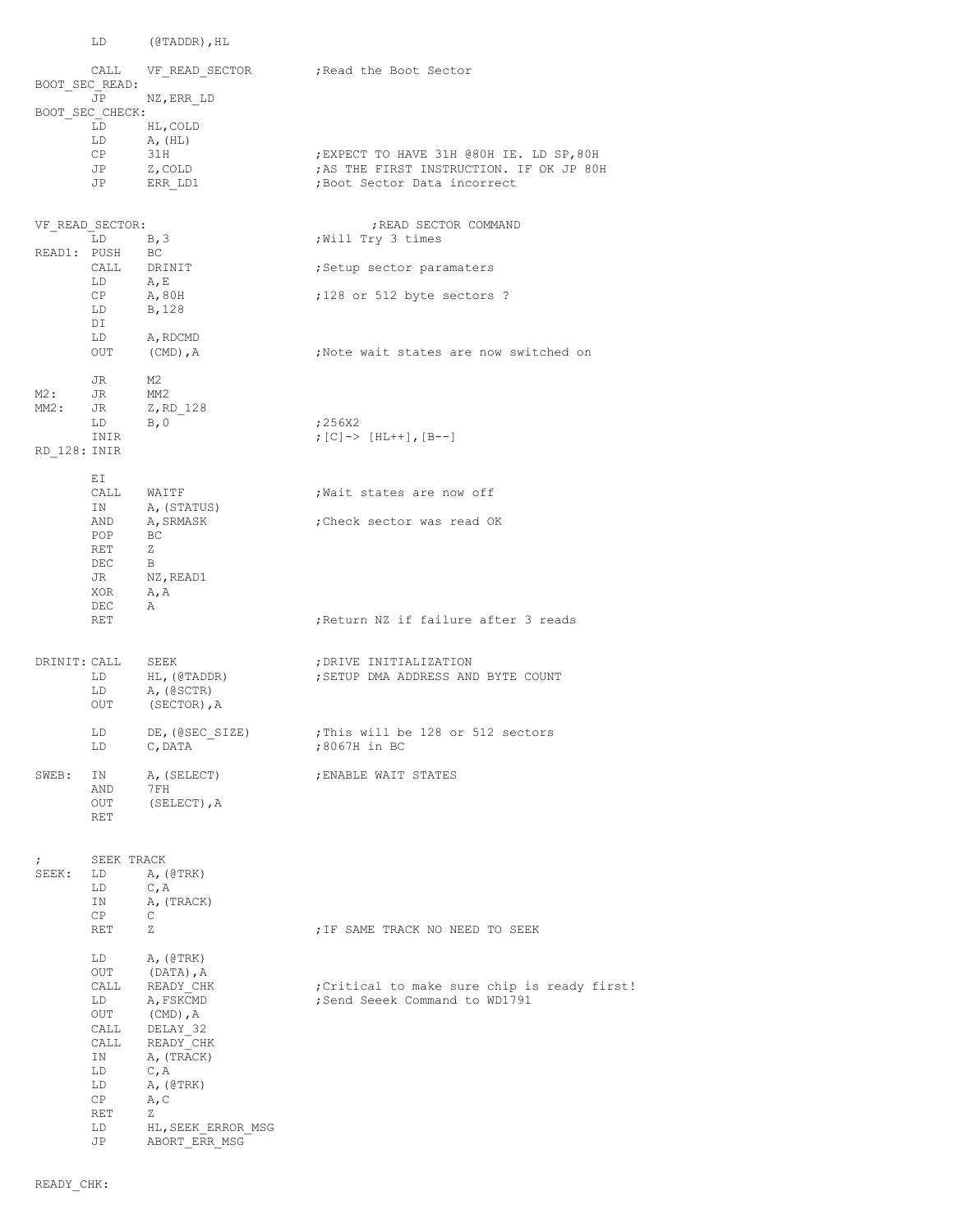| READY CHK1:                       | LD<br>ΙN<br>AND<br>RET<br>DEC<br>$LD$ $A, C$<br>OR<br>JP<br>JP                                                                                                                                                                                                                                           | BC, 0<br>A, (STATUS)<br>A, 1<br>Z<br>BC<br>A, B<br>WAIT3                                              | NZ, READY CHK1 ( ; Wait until 1791/5 is ready                                                                                                                             |
|-----------------------------------|----------------------------------------------------------------------------------------------------------------------------------------------------------------------------------------------------------------------------------------------------------------------------------------------------------|-------------------------------------------------------------------------------------------------------|---------------------------------------------------------------------------------------------------------------------------------------------------------------------------|
| WAIT2: IN                         | WAITF: LD E, 0<br>PUSH BC<br>LD and the set of the set of the set of the set of the set of the set of the set of the set of the set of the set of the set of the set of the set of the set of the set of the set of the set of the set of the set of the se<br>AND<br>JR<br>DJNZ WAIT2<br>$DEC$ E<br>DEC | C, 2<br>A, (STATUS)<br>$\mathbf{1}$<br>Z, DWAIT<br>JR NZ, WAIT2<br>$\mathbb{C}$<br>JR NZ, WAIT2       |                                                                                                                                                                           |
|                                   | POP<br>OR .<br>$_{\rm OUT}$<br>LD<br>JP                                                                                                                                                                                                                                                                  | BC<br>WAIT3: IN A, (SELECT)<br>80H<br>(RSET), A<br>HL, VF HUNG<br>ABORT ERR MSG                       | ; IF BY THIS TIME NOT READY FORCE<br>; A HARDWARE RESET                                                                                                                   |
| $\ddot{ }$<br>DDWAIT: IN          | DWAIT: POP BC<br>OR.<br>OUT<br>RET                                                                                                                                                                                                                                                                       | DISABLE WAIT STATES<br>A, (SELECT)<br>80H<br>(SELECT), A                                              | ; TO BALANCE THE ABOVE PUSH IN WAIT                                                                                                                                       |
| DELAY 32: LD<br>DELAY1: LD<br>MO: | DJNZ<br>DEC<br>JR<br>RET                                                                                                                                                                                                                                                                                 | A, 40<br>B, 0<br>M0<br>A<br>NZ,DELAY1                                                                 | ; DELAY ~32 MS (DOES NOT SEEM TO BE CRITICAL)                                                                                                                             |
| LOADER: LD                        | OR.<br>JP                                                                                                                                                                                                                                                                                                | A, A<br>NZ,ZFDC LOADER                                                                                | A, (@FDCTYPE) : Are we using a Versafloppy II or ZFDC FDC board<br>Go to ZFDC Board Loader;                                                                               |
| $\ddot{ }$<br>VF LOADER:          |                                                                                                                                                                                                                                                                                                          | LOAD A NUMBER OF SECTORS                                                                              |                                                                                                                                                                           |
|                                   | CALL<br>JP<br>LD<br>CALL<br>CALL INCP<br>JR DO<br>RET                                                                                                                                                                                                                                                    | VF READ SECTOR<br>NZ, ERR LD<br>C, '.'<br>CO <sub>.</sub><br>NZ, VF LOADER                            | ; Show progress                                                                                                                                                           |
| $\ddot{ }$<br>INCP:<br>INCP2: ADD | LD<br>LD<br>LD<br>LD<br>DEC                                                                                                                                                                                                                                                                              | INC SECTOR AND TRACK<br>HL, (@TADDR)<br>DE, (@SEC SIZE)<br>HL, DE<br>(@TADDR),HL<br>HL, @NREC<br>(HL) | %128 or 512 byte sectors                                                                                                                                                  |
|                                   | RET<br>LD<br>INC                                                                                                                                                                                                                                                                                         | Z<br>HL,0SCTR<br>(HL)                                                                                 | ; Return when we have done all sectors (~51)                                                                                                                              |
|                                   | LD<br>INC<br>CP<br>RET<br>LD<br>INC<br>INC<br>OR<br>RET                                                                                                                                                                                                                                                  | A, (@COUNT)<br>A<br>(HL)<br>ΝZ<br>$(HL)$ , 1<br>HL<br>(HL)<br>Α                                       | ; IS ONE TRACK DONE YET (Sec/track+1)<br>; IF FULL Z, THEN GO TO NEXT TRACK<br>; SET SECTOR COUNT BACK TO 1<br>; ASSUMES @TRK=SECTOR+1 IE 44H<br>; MAKE SURE TO RETURN NZ |
| ERR NR: LD                        |                                                                                                                                                                                                                                                                                                          | HL, DRIVE NR ERR                                                                                      | , "DRIVE NOT READY                                                                                                                                                        |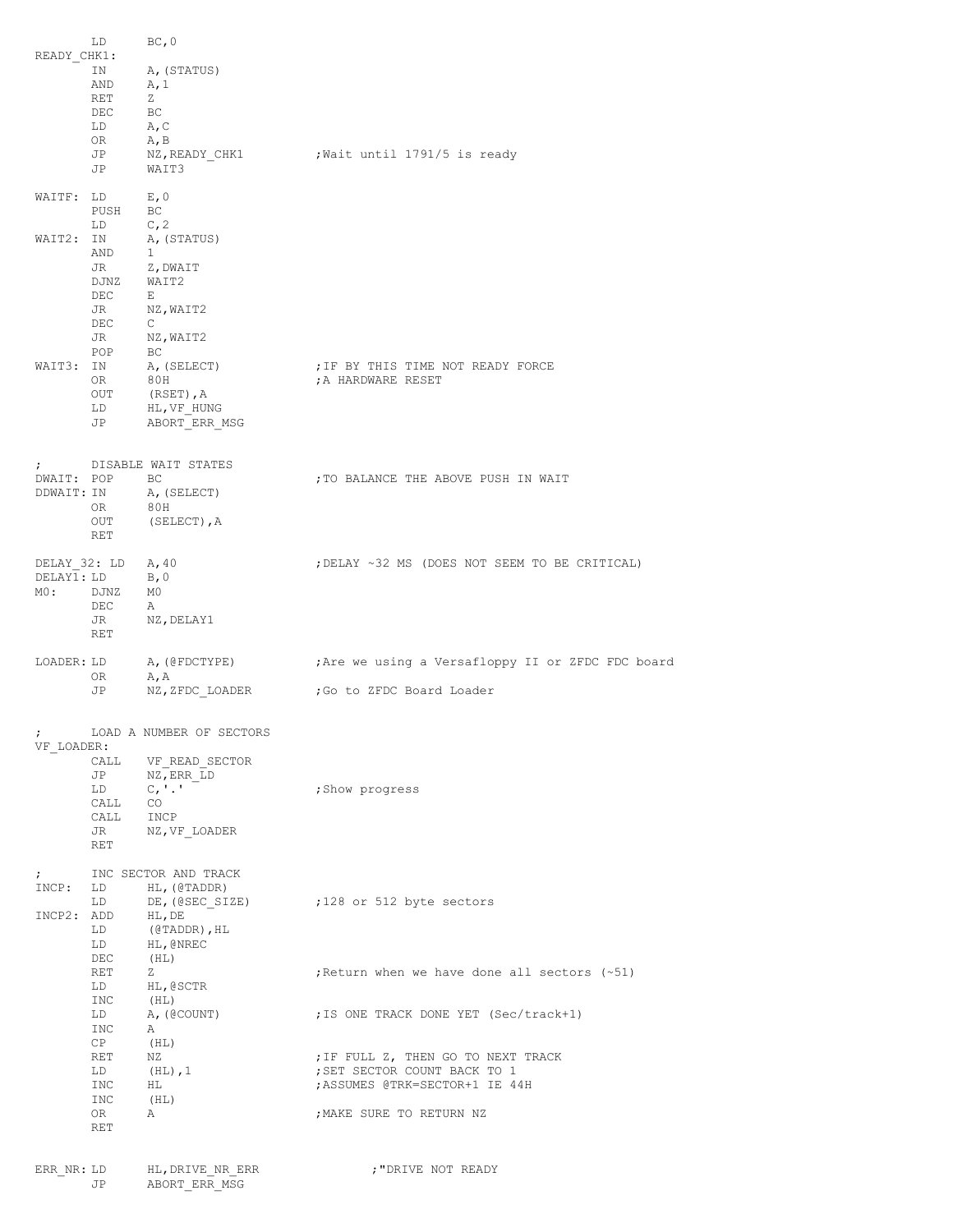|                                                                                                                                                                                                                                                                                                                                                                                                                                                                                        | ERR_LD: LD HL, BOOT_LD_ERR<br>JP ABORT_ERR_MSG                                 | ; "ERROR READING BOOT/LOADER SECTORS"                                                                                                                                                                                                                                                                         |
|----------------------------------------------------------------------------------------------------------------------------------------------------------------------------------------------------------------------------------------------------------------------------------------------------------------------------------------------------------------------------------------------------------------------------------------------------------------------------------------|--------------------------------------------------------------------------------|---------------------------------------------------------------------------------------------------------------------------------------------------------------------------------------------------------------------------------------------------------------------------------------------------------------|
|                                                                                                                                                                                                                                                                                                                                                                                                                                                                                        | ERR LD1:LD HL, BOOT LD1 ERR                                                    | ; "DATA ERROR IN BOOT SECTOR"                                                                                                                                                                                                                                                                                 |
| ABORT ERR MSG:<br>CALL<br><b>JP</b>                                                                                                                                                                                                                                                                                                                                                                                                                                                    | ZPMSG\$<br>ZAPPLE                                                              | ; BACK TO START OF MONITOR.                                                                                                                                                                                                                                                                                   |
|                                                                                                                                                                                                                                                                                                                                                                                                                                                                                        | ---------------- ZFDC FDC BOOT & LOADER -------                                |                                                                                                                                                                                                                                                                                                               |
| ZFDC BOOT:<br>LD<br>CALL                                                                                                                                                                                                                                                                                                                                                                                                                                                               | HL, BOOT MSG0<br>ZPMSG\$<br>LD HL, ZFDC_MSG<br>CALL ZPMSG\$                    | Cold Boot with ZFDC FDC Board;<br>;<<<<<<<<< BOOT FROM ZFDC BOARD >>>>>>>>>>>>>>>>><br>; "Loading CPM from ZFDC FDC"                                                                                                                                                                                          |
| OUT                                                                                                                                                                                                                                                                                                                                                                                                                                                                                    |                                                                                | RESET ZFDC PORT, A ; Do a hardware reset. Does not matter what is in [A]                                                                                                                                                                                                                                      |
| LD<br>LD<br>WAIT D: DEC                                                                                                                                                                                                                                                                                                                                                                                                                                                                | BC, 0<br>В                                                                     | A, STATUS_DELAY $:$ $\sim$ 0.5 second at 10 MHz<br>;Delay to allow board to setup hardware                                                                                                                                                                                                                    |
| JR<br>DEC<br>DEC<br>JR<br>DEC<br>JR                                                                                                                                                                                                                                                                                                                                                                                                                                                    | B<br>$\mathsf{C}$<br>NZ, WAIT D<br>Α<br>NZ, WAIT D                             | $NZ$ , WAIT D $\qquad \qquad$ ; Delay for $\sim 0.5$ seconds<br>;Reset B to OFFH                                                                                                                                                                                                                              |
| IN<br>CP<br>JP                                                                                                                                                                                                                                                                                                                                                                                                                                                                         | NZ,ERR NR                                                                      | A, S100_DATA_B ; Check the board is there<br>A, CMD_HANDSHAKE ; Make sure we get<br>; Make sure we get HANDSHAKE byte back<br>; If error, just abort                                                                                                                                                          |
| LD<br>OUT<br>CALL<br>OR                                                                                                                                                                                                                                                                                                                                                                                                                                                                | A, A                                                                           | A, CMD_HANDSHAKE<br>Send another byte just to<br>S100_DATA_B, A<br>Fhis clears up ints on ZFDC board<br>WAIT_FOR_ACK ,<br>Wait to make sure all is well.<br>; Send another byte just to be sure.                                                                                                              |
| JP                                                                                                                                                                                                                                                                                                                                                                                                                                                                                     |                                                                                | NZ, ERR NR (7) 7 7 F error, just abort                                                                                                                                                                                                                                                                        |
| LD and the set of the set of the set of the set of the set of the set of the set of the set of the set of the set of the set of the set of the set of the set of the set of the set of the set of the set of the set of the se<br>CALL<br>LD and the set of the set of the set of the set of the set of the set of the set of the set of the set of the set of the set of the set of the set of the set of the set of the set of the set of the set of the set of the se<br>CALL<br>JP | S100OUT<br>C, 0<br>CALL S100OUT<br>LD C, STD8IBM<br>CALL S1000UT<br>NZ, ERR NR | C, CMD SET FORMAT ; Send Set Disk Format to 8" SSSD DISK<br>;Floppy Drive 0, (ZFDC Board expects a OH, 1H, 2H or 3H)<br>;ZFDC Board expects a Disk Format Table Number $(0,1,2\ldots13H)$<br>WAIT_FOR_ACK $\qquad$ ; Return Z (and NO_ERRORS_FLAG in [A]), or NZ with error # in [A]<br>;If error, just abort |
| LD<br>CALL<br>LD<br>CALL<br>CALL                                                                                                                                                                                                                                                                                                                                                                                                                                                       | C, CMD SET DRIVE<br>S100OUT<br>C, 0<br>S100OUT<br>WAIT FOR ACK                 | ;Send a "Set Drive CMD" to ZFDC board<br>; Floppy Drive #, (ZFDC Board expects a OH, 1H, 2H or 3H)<br>; Return Z (and NO ERRORS FLAG in [A]), or NZ with error # in [A]                                                                                                                                       |
| JP                                                                                                                                                                                                                                                                                                                                                                                                                                                                                     | NZ, ERR NR                                                                     | ; If error, just abort<br>; Drive selected and ready to read sectors. Note this code<br>; is written to eb compatible with the boot loader for the<br>;Versafloppy-II disk controller as well.                                                                                                                |
| LD<br>LD                                                                                                                                                                                                                                                                                                                                                                                                                                                                               | A, STDSDT<br>(@COUNT), A                                                       | ; SETUP FOR SD<br>; STORE AS 26 SECTORS/TRACK                                                                                                                                                                                                                                                                 |
| XOR<br>LD<br>INC<br>LD                                                                                                                                                                                                                                                                                                                                                                                                                                                                 | Α<br>$(@TRK)$ , A<br>Α<br>$(6SCTR)$ , $A$                                      | ; Setup Boot Sector read track                                                                                                                                                                                                                                                                                |
| LD<br>LD                                                                                                                                                                                                                                                                                                                                                                                                                                                                               | HL, COLD<br>$(@TADDR)$ , HL                                                    |                                                                                                                                                                                                                                                                                                               |
| CALL<br>JP                                                                                                                                                                                                                                                                                                                                                                                                                                                                             | ZFDC READ SECTOR<br>BOOT SEC READ                                              | ; JMP to same section as for Versafloppy boot                                                                                                                                                                                                                                                                 |
| ZFDC READ SECTOR:<br>LD<br>CALL<br>LD<br>LD<br>CALL<br>CALL                                                                                                                                                                                                                                                                                                                                                                                                                            | C, CMD SET TRACK<br>S100OUT<br>A, (ØTRK)<br>C, A<br>S100OUT<br>WAIT FOR ACK    | ;Set Track<br>; Send Selected track HEX number<br>; Return Z (and NO ERRORS FLAG in [A]), or NZ with error # in [A]                                                                                                                                                                                           |

JP NZ, ERR NR ;If error, just abort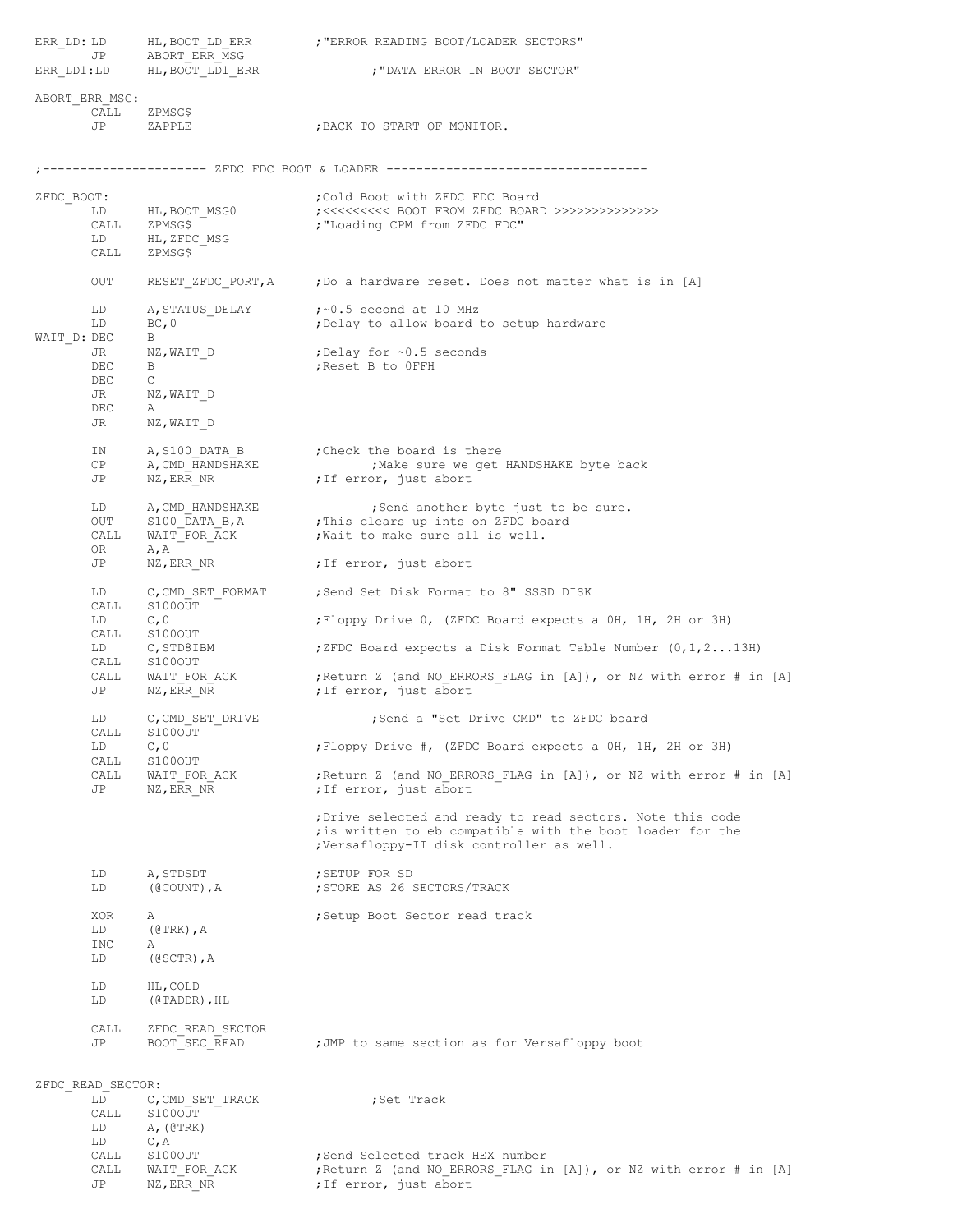|               | LD<br>CALL<br>LD<br>LD             | C, CMD SET SECTOR<br>S100OUT<br>A, (@SCTR)<br>C, A                  | ;Set Sector # to side A (or for DS disks also side B)                                                                                                                        |
|---------------|------------------------------------|---------------------------------------------------------------------|------------------------------------------------------------------------------------------------------------------------------------------------------------------------------|
|               | CALL<br>CALL<br>JP                 | S100OUT<br>WAIT FOR ACK<br>NZ, ERR NR                               | ; Send Selected sector HEX number<br>; Return Z (and NO ERRORS FLAG in [A]), or NZ with error # in [A]<br>; If error, just abort                                             |
|               | LD<br>CALL                         | C, CMD SEEK TRACK<br>S100OUT                                        | ;Later can let board do this                                                                                                                                                 |
|               | CALL<br>JP                         | WAIT FOR ACK<br>NZ, ERR NR                                          | ; Return Z (and NO ERRORS FLAG in $[A]$ ), or NZ with error # in $[A]$<br>; If error, just abort                                                                             |
| sent to board | LD                                 | C, CMD READ SECTOR                                                  | ; Routine assumes required Drive Table, Drive, Side, Track, and sector are already                                                                                           |
|               | CALL<br>CALL<br>JP                 | S100OUT<br>WAIT FOR ACK<br>NZ, ERR NR                               | ; (Note [HL]-> Sector DMA address)<br>; Wait for NO_ERRORS_FLAG to come back<br>; If error, just abort                                                                       |
|               | LD<br>LD                           | HL, (@TADDR)<br>DE, (@SEC SIZE)                                     | ;Set DMA address<br>; For CPM this will be 128 Byte sector (s)                                                                                                               |
| RD SEC: CALL  | LD<br>INC<br>DEC<br>LD<br>OR<br>JR | S100IN<br>$(HL)$ , $A$<br>ΗL<br>DE<br>A, E<br>A, D<br>NZ, RD SEC    | ; Note potential to lockup here & below (but unlightly)                                                                                                                      |
|               | CALL<br>RET                        | WAIT FOR ACK                                                        | ; Return Z (and NO ERRORS FLAG in [A]), or NZ with error # in [A]                                                                                                            |
| S100OUT:      | ΙN                                 | A, S100 STATUS B                                                    | ; Send data to ZFDC output (arrive with character to be sent in C)                                                                                                           |
|               | BIT<br>JR<br>BIT                   | DIRECTION BIT, A<br>NZ, S100OUT<br>DATA_OUT RDY, A                  | ; Is ZFDC in output mode, if not wait<br>;Has previous (if any) character been read.                                                                                         |
|               | JR<br>LD<br>OUT<br>RET             | Z, S100OUT<br>A, C<br>$S100$ DATA B, A                              | ;Z if not yet ready                                                                                                                                                          |
| S100STAT:     |                                    |                                                                     |                                                                                                                                                                              |
|               | ΙN<br>BIT<br>RET                   | A, S100 STATUS B<br>DATA IN RDY, A<br>Ζ                             | : Check if ZFDC has any data for S-100 system<br>; Anything there?<br>; Return 0 if nothing                                                                                  |
|               | XOR<br>DEC<br>RET                  | A, A<br>Α                                                           | ; Return NZ, & OFFH in A if something there                                                                                                                                  |
| S100IN:       |                                    |                                                                     |                                                                                                                                                                              |
|               | IN<br>BIT<br>JR<br>BIT             | A, S100 STATUS B<br>DIRECTION BIT, A<br>Z, S100IN<br>DATA IN RDY, A | : Check if ZFDC has any data for S-100 system<br>; Is ZFDC in input mode, if not wait<br>; If low then ZFDC board is still in input mode, wait                               |
|               | JR<br>IN<br>RET                    | Z, S100IN<br>A, S100 DATA A                                         | ; return with character in A                                                                                                                                                 |
| WAIT FOR ACK: | PUSH<br>PUSH<br>LD                 | ВC<br>DE<br>BC, 0                                                   | ; Delay to wait for ZFDC to return data. There is a timeout of about 2 sec.<br>This can be increased if you are displaying debugging info on the ZFDC;<br>; HEX LED display. |
| WAIT 1: IN    | LD<br>BIT                          | E, STATUS DELAY<br>A, S100 STATUS B<br>DIRECTION BIT, A             | ; Timeout, (about 2 seconds)<br>: Check if ZFDC has any data for S-100 system<br>; Is ZFDC in input mode                                                                     |
|               | JR<br>CALL<br>JR                   | Z,WAIT 2<br>S100STAT<br>Z,WAIT 2                                    | ; if low then ZFDC is still in input mode<br>; Wait until ZFDC Board sends something                                                                                         |
| board)        | CALL                               | S100IN                                                              | ; Get returned Error # (Note this releases the SEND DATA routine on the ZFDC                                                                                                 |
|               | CP<br>POP<br>POP                   | A, NO ERRORS FLAG<br>DE<br>BC.                                      | ; Was SEND OK/NO ERRORS FLAG sent back from ZFDC Board<br>; Balance up stack                                                                                                 |
|               | <b>RET</b>                         | В                                                                   | ; Return NZ if problem, Z if no problem                                                                                                                                      |
| WAIT 2: DEC   | JR<br>DEC                          | NZ,WAIT 1<br>В                                                      | ; Try for $\sim$ 2 seconds<br>; Reset B to OFFH                                                                                                                              |
|               | DEC<br>JR                          | C<br>NZ, WAIT 1                                                     |                                                                                                                                                                              |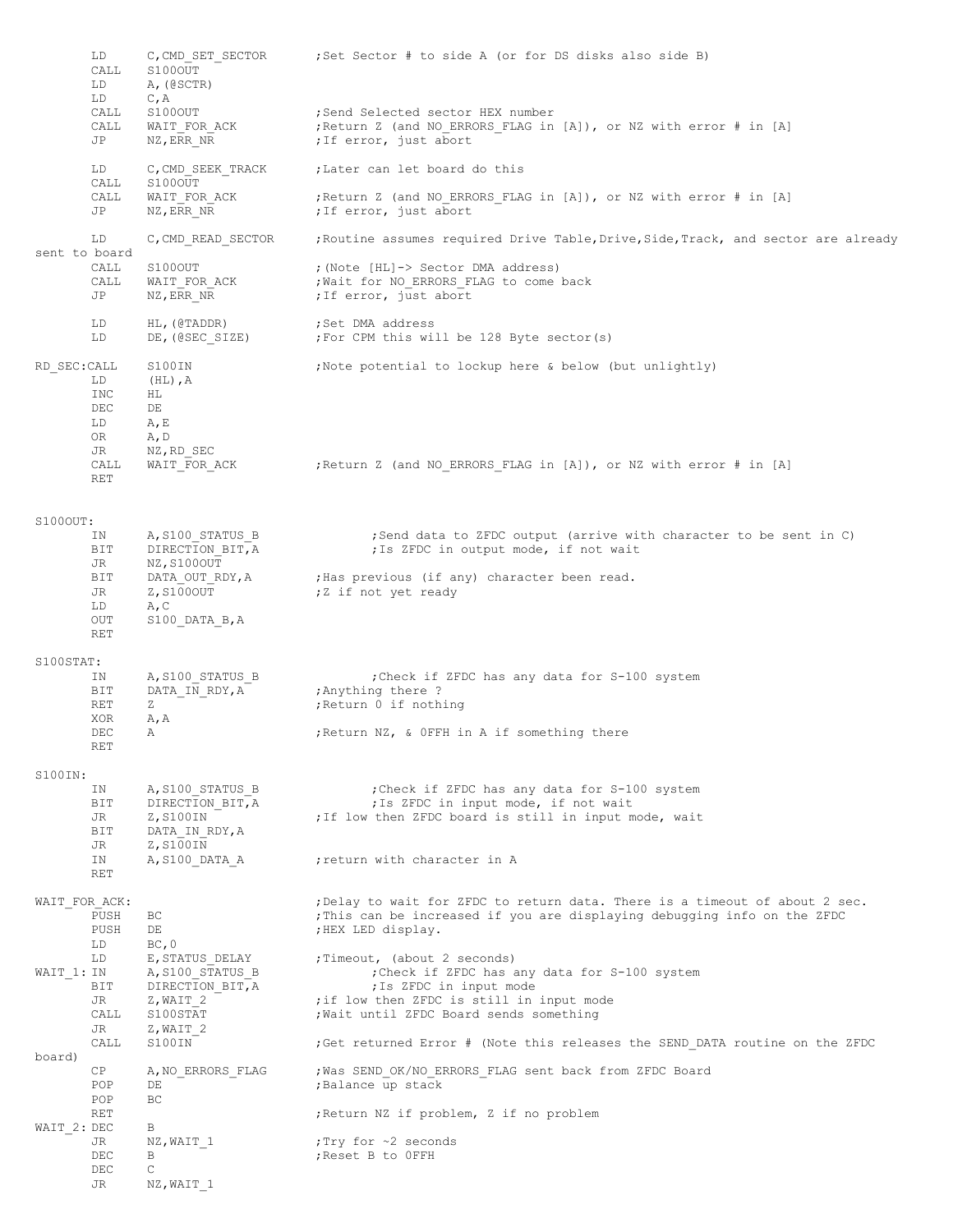|   | DEC          | B                        | ; Reset B to OFFH                                                                                                      |
|---|--------------|--------------------------|------------------------------------------------------------------------------------------------------------------------|
|   | DEC.         | $\mathsf{C}$             |                                                                                                                        |
|   | <b>DEC</b>   | E                        |                                                                                                                        |
|   | JR           | NZ,WAIT 1                |                                                                                                                        |
|   | XOR          | A, A                     |                                                                                                                        |
|   | DEC          | Α                        |                                                                                                                        |
|   | POP          | DE                       | ; Balance up stack                                                                                                     |
|   | POP          | BC                       |                                                                                                                        |
|   | <b>RET</b>   |                          | ; Return NZ flag set if timeout AND OFFH in [A]                                                                        |
| ÷ |              | LOAD A NUMBER OF SECTORS | ; Note this loader will be particulary slow since the sector<br>; reads are not skewed. (Actully one rotation/sector)! |
|   | ZFDC LOADER: |                          | ; Loader with ZFDC FDC Board                                                                                           |
|   | CALL         | ZFDC READ SECTOR         |                                                                                                                        |
|   | JP           | NZ, ERR LD               |                                                                                                                        |
|   | LD           | C, '.'                   | ; Show progress                                                                                                        |
|   | CALL         | CO.                      |                                                                                                                        |
|   | CALL         | INCP                     | ; Increment sector, track adjust NREC                                                                                  |
|   | JR           | NZ, ZFDC LOADER          |                                                                                                                        |
|   | RET          |                          |                                                                                                                        |

| $\mathcal{L}$                                         |                       |                                                         | Module to boot MSDOS from 5" DDDS disk (Note this module has not been updated yet) |
|-------------------------------------------------------|-----------------------|---------------------------------------------------------|------------------------------------------------------------------------------------|
| $\ddot{ }$                                            | CALL CRLF             | DOS: LD HL, SPEAKDOS MSG<br>CALL SPEAK\$                | ;Announce on speaker                                                               |
|                                                       | JP                    | ERR NR                                                  | ;Not done Yet                                                                      |
| $\ddot{ }$<br>$\ddot{ }$<br>$\ddot{ }$                | LD<br>$LD$ $A, 0$     | $LD \tA, 4$<br>(@SCTR),A                                | MSDOS.SYS STARTS AT SECTOR 4 SIDE B;                                               |
| $\ddot{ }$<br>$\ddot{ }$                              | LD<br>$LD \tA, 1$     | (@TRK),A                                                | ; START ON TRACK 0                                                                 |
| $\ddot{ }$<br>$\ddot{ }$<br>÷                         |                       | LD (@SIDE),A<br>LD A,FFILE_SIZE<br>LD (@NREC), A        | ; START ON SIDE B<br>SIZE OF DOS IN 512 BYTE SECTORS                               |
| $\ddot{ }$<br>$\ddot{ }$<br>$\ddot{ }$                | CALL MDSEL            |                                                         | LD A, 01110100B ; 0, DD, 5", SIDE 1, 0100=D:                                       |
| $\ddot{ }$<br>$\ddot{ }$<br>$\ddot{ }$<br>$\ddot{ }$  | LD<br>CALL DCMDI      | JP NZ, ERR_NR<br>LD A, RSVCMD<br>JR Z, DGETID           | , ROUTINE TO SAY DRIVE NOT READY<br>; SEND RESTORE COMMAND                         |
| $\ddot{ }$                                            |                       |                                                         |                                                                                    |
| ; DGETID:<br>$\ddot{ }$                               |                       | CALL DIDRD<br>; JR NZ, DOS1                             |                                                                                    |
| $\ddot{ }$<br>$\ddot{ }$                              | CALL CO               | ; GETSEC: LD HL, STARTDOS<br>LD A, (@SCTR)              | to indicate on CRT sectors read;                                                   |
| $\ddot{ }$<br>$\ddot{ }$<br>$\ddot{ }$<br>÷<br>÷<br>÷ | LD<br>DI<br>CALL SWEB | OUT (SECTOR), A<br>B, 0<br>LD C, DATA<br>LD A, RDCMD    | ;256 BYTES<br>; DATA PORT<br>;just in case<br>; SET WAIT ENABLE BIT                |
| $\ddot{ }$<br>$\ddot{ }$<br>$\ddot{ }$                | INIR<br>INIR          | OUT (CMD), A                                            | ;512 BYTES TOTAL                                                                   |
| $\ddot{ }$<br>$\ddot{ }$<br>$\ddot{ }$                | LD B, 0<br>AND        | ; DWAITF: IN A, (STATUS)<br>$\mathbf{1}$<br>DJNZ DWAITF |                                                                                    |
| $\ddot{ }$<br>$\ddot{ }$                              |                       | CALL DDWAIT                                             |                                                                                    |
| $\mathbf{r}$<br>$\cdot$<br>$\cdot$                    | ΙN<br>AND             | A, (STATUS)<br>OFEH                                     | ; CHECK STATUS                                                                     |
| ;<br>;                                                | JP                    | NZ, ERR LD                                              | ; ROUTINE TO SAY SECTOR READ ERROR                                                 |
| $\cdot$<br>;<br>$\cdot$<br>$\cdot$<br>$\ddot{ }$      | LD<br>DEC<br>LD<br>JP | A, (@NREC)<br>Α<br>$($ @NREC), $A$<br>Z, STARTDOS       |                                                                                    |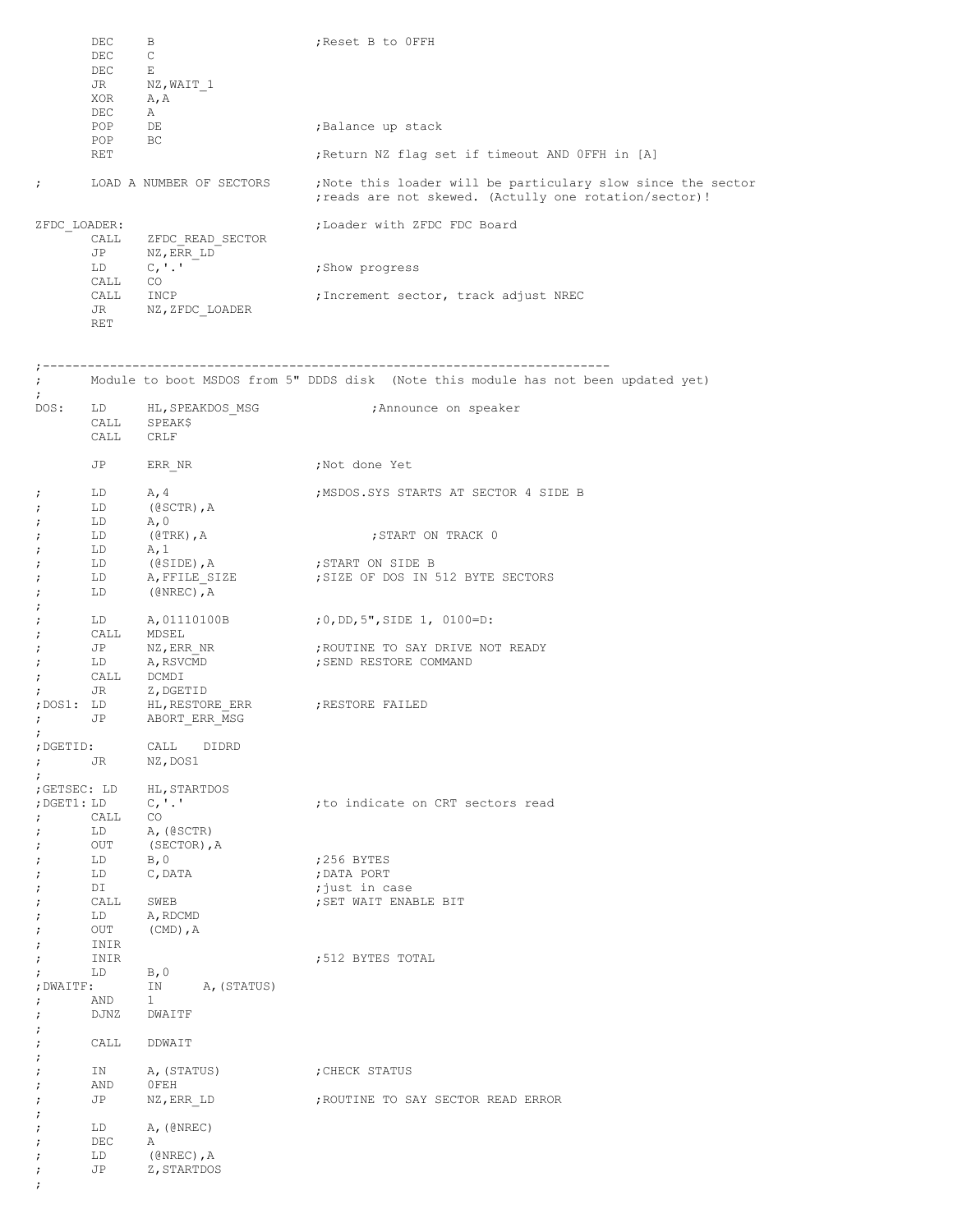| ï                        | LD                  | A, (@SCTR)                                   |                                                                       |
|--------------------------|---------------------|----------------------------------------------|-----------------------------------------------------------------------|
| ï                        | INC                 | Α                                            |                                                                       |
| ;                        | LD<br>CP            | $(0SCTR)$ , $A$                              |                                                                       |
| ;<br>;                   | JR                  | 0AH<br>NZ, DGET1                             | ; end of track yet?                                                   |
| ;                        |                     |                                              |                                                                       |
| ;                        | LD                  | A, (@SIDE)                                   |                                                                       |
| ;                        | CP                  | $\mathbf{1}$                                 | if on track 1 go to side 1 else side 0;                               |
| ;                        | JR                  | Z, TRK1A                                     |                                                                       |
| ;                        | LD                  | A, 1                                         | ; FLAG CURRENT SIDE IS NOW B                                          |
| ;                        | LD                  | (@SIDE),A                                    |                                                                       |
| ;                        | LD                  | A,01110100B                                  | ; SWITCH TO SIDE B                                                    |
| $\ddot{ }$               | JR                  | TRK1B                                        |                                                                       |
| ;TRK1A: LD               |                     | A, (@TRK)<br>A                               |                                                                       |
| $\ddot{ }$<br>÷          | INC<br>LD           | (@TRK),A                                     |                                                                       |
| $\ddot{ }$               | LD                  | A, 0                                         |                                                                       |
| ï                        | LD                  | (@SIDE),A                                    | ; FLAG CURRENT SIDE IS NOW A                                          |
| $\ddot{ }$               | LD                  | A,01100100B                                  | ; SWITCH TO SIDE A                                                    |
|                          | ; TRK1B: CALL MDSEL |                                              |                                                                       |
| $\ddot{ }$               | JP                  | NZ, ERR NR                                   | ; ROUTINE TO SAY DRIVE NOT READY                                      |
| ÷.                       |                     |                                              |                                                                       |
| ;DSEC: LD                |                     | A, 1                                         |                                                                       |
| ÷                        | LD                  | $(0SCTR)$ , $A$                              |                                                                       |
| ï                        |                     |                                              |                                                                       |
| ;                        | LD<br>OUT           | A, (@TRK)<br>(DATA), A                       |                                                                       |
| ;<br>;                   | LD                  | A,MSKCMD                                     | SEEK TO TRACK WITH VERIFY;                                            |
| ÷                        | CALL                | DCMDI                                        |                                                                       |
| ÷                        | JP                  | Z, DDRS3                                     |                                                                       |
| ;DSEC1: LD               |                     | HL,MSGH4                                     | ; SEEK ERROR MESSAGE                                                  |
| $\ddot{ }$               | JP                  | ABORT ERR MSG                                |                                                                       |
| $\ddot{ }$               |                     |                                              |                                                                       |
| ; xxxz: HALT             |                     |                                              |                                                                       |
|                          |                     |                                              |                                                                       |
|                          | ;DDRS3: PUSH HL     |                                              |                                                                       |
| $\ddot{ }$<br>$\ddot{ }$ | CALL<br>POP         | DIDRD<br>HL                                  |                                                                       |
| $\ddot{ }$               | JR                  | NZ, DSEC1                                    |                                                                       |
| ;                        | JP                  | DGET1                                        |                                                                       |
| $\ddot{ }$               |                     |                                              |                                                                       |
|                          |                     | ; DIDRD: LD HL, @IDSV                        |                                                                       |
| $\ddot{ }$               | LD                  | BC,600H+DATA                                 |                                                                       |
| ÷                        | CALL                | SWEB                                         |                                                                       |
| ÷                        | LD                  | A, RDACMD                                    | ; SEND READ ID COMMAND                                                |
| ÷                        | OUT                 | (CMD), A                                     |                                                                       |
| $\ddot{ }$<br>; DWAITS:  | INIR                | A, (STATUS)<br>ΙN                            |                                                                       |
| $\ddot{ }$               | AND                 | 1                                            |                                                                       |
|                          | JR                  | NZ, DWAITS                                   |                                                                       |
| ï                        | CALL                | DDWAIT                                       | ; DISABEL WAIT STATE GENERATOR                                        |
| ;                        | LD                  | A,(@IDSV)                                    | $7 + + + + + + + + + + + + +$                                         |
| ÷                        | LD                  | $B$ , $A$                                    |                                                                       |
| ;                        | LD                  | A, (@TRK)                                    |                                                                       |
| $\ddot{ }$               | CP                  | B                                            | ; RETURN WITH Z IF AT RIGHT TRACK                                     |
| $\ddot{ }$               | RET                 |                                              |                                                                       |
| ; MDSEL: CPL             |                     |                                              |                                                                       |
| $\ddot{ }$               | OUT                 |                                              |                                                                       |
| ; DRDYCK:                |                     | (SELECT), A<br>IN A, (<br>A, (STATUS)        |                                                                       |
| $\ddot{ }$               | AND                 | 80H                                          |                                                                       |
| $\ddot{ }$               | JP                  | NZ, DRDYCK                                   |                                                                       |
| $\ddot{ }$               | RET                 |                                              |                                                                       |
| $\ddot{ }$               |                     |                                              |                                                                       |
| $\ddot{ }$               |                     | ; SEND TYPE 1 COMMANDS (RESTORE, SEEK, STEP) |                                                                       |
| ;DCMDI: LD               |                     | (@CMDSV), A                                  | ; TEMPORLY STORE COMMAND                                              |
| $\ddot{ }$               | LD                  | A,80H                                        |                                                                       |
| $\ddot{ }$               | LD                  | (@ERMASK), A                                 |                                                                       |
| ;DCMDI1:                 |                     | A, (STATUS)<br>ΙN                            | ;IS 1793 READY                                                        |
| $\ddot{ }$               | AND 01H             |                                              |                                                                       |
| $\ddot{\phantom{0}}$     | JP                  | NZ, DCMDI1                                   |                                                                       |
| ÷                        |                     | LD A, (@CMDSV)                               |                                                                       |
| $\ddot{ }$               | OUT<br>CALL         | $(CMD)$ , $A$<br>DELAY 32                    |                                                                       |
| ÷<br>; DEEND: IN         |                     | A, (STATUS)                                  | ; DELAY REQUIRED FOR A VALID STATUS<br>; END OF DISK COMMANDS ROUTINE |
| $\ddot{ }$               | AND                 | 01H                                          |                                                                       |
| $\ddot{ }$               | JP                  | NZ, DEEND                                    | IS 1793 STILL BUSY;                                                   |
| $\ddot{ }$               | IN                  | A, (STATUS)                                  |                                                                       |
| $\ddot{ }$               | LD                  | D, A                                         |                                                                       |
| $\ddot{ }$               | LD                  | A, (@ERMASK)                                 |                                                                       |
| $\ddot{ }$               | AND                 | D                                            | ; CHECK FOR ERRORS                                                    |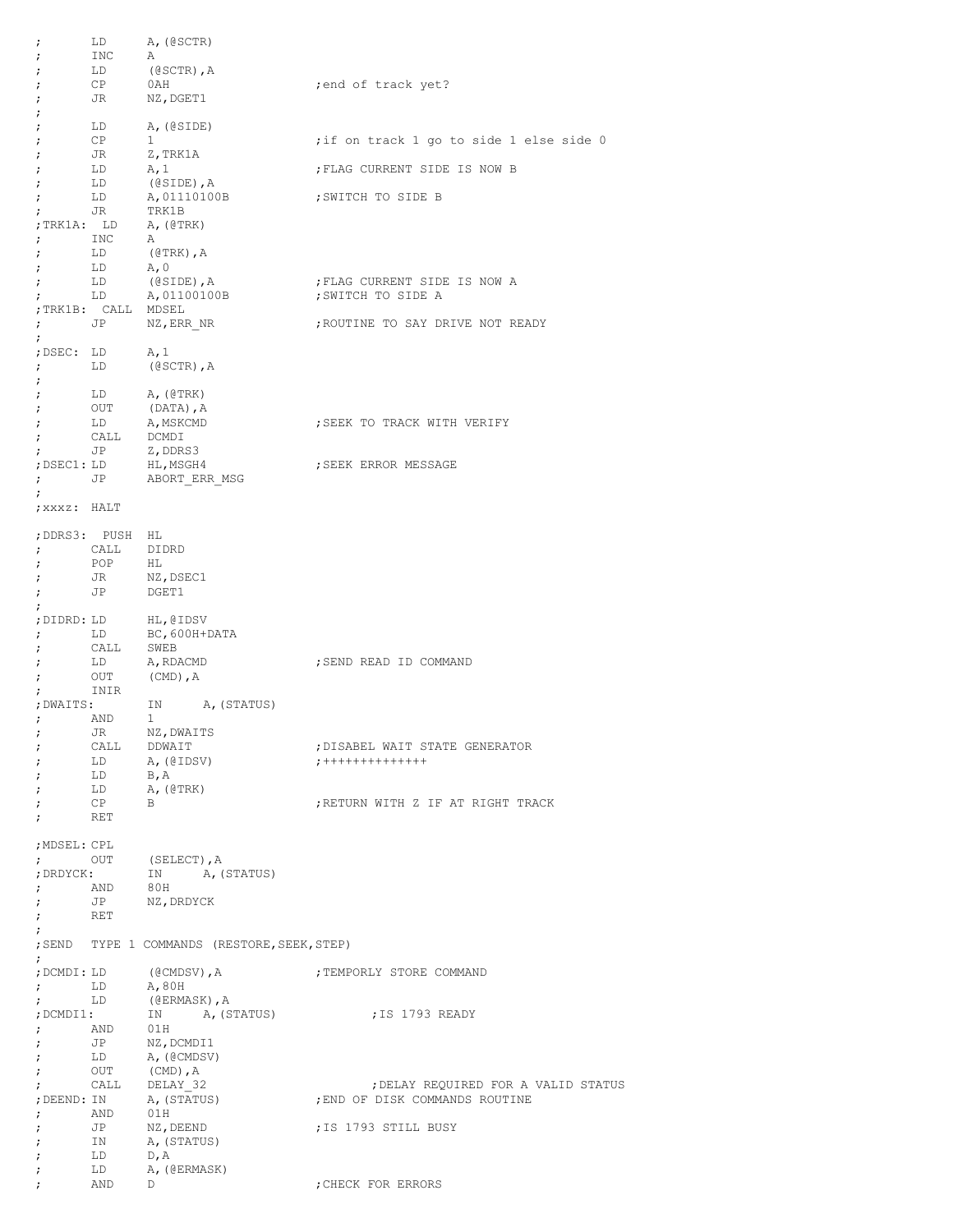| $\ddot{ }$               | RET         |                                                          |                                                                                          |
|--------------------------|-------------|----------------------------------------------------------|------------------------------------------------------------------------------------------|
| $\ddot{ }$<br>$\ddot{ }$ |             |                                                          | ;------THIS IS THE MAIN ROUTINE TO GET THE TIME DATA FROM THE 58167 Chip----------       |
| TIMEC: CALL              |             | ZCRLF                                                    |                                                                                          |
| TIMECC: CALL             | LD          | HL, MSG20<br>ZPMSG\$                                     |                                                                                          |
|                          | CALL        | TIME                                                     |                                                                                          |
|                          | CALL        | CRLF                                                     | ;Note a CRLF is sent here                                                                |
| $\ddot{\phantom{0}}$     | <b>RET</b>  |                                                          |                                                                                          |
| UPDATE: CALL             |             | TIMEC                                                    |                                                                                          |
|                          | LD          | HL,MSG30<br>A, 15H                                       | ; ADJ TIME SIGNON<br>; GO register. Sets sec and below to 0's                            |
|                          | LD<br>OUT   | (RTCSEL), A                                              |                                                                                          |
|                          | LD          | A,0H                                                     |                                                                                          |
|                          | OUT<br>JR   | (RTCDATA), A<br>TIMECC                                   |                                                                                          |
|                          |             |                                                          | ; Because the 58167 driver (provided by SD Systems for CPM3)                             |
|                          |             |                                                          | deposites its own data in this chip to calculate,                                        |
|                          |             |                                                          | ; dates, I cannot use the registers directly here for<br>; dates. Time is OK however.    |
|                          |             |                                                          | ; See HBOOT3.ASM in the CPM3 folder                                                      |
| TIME:                    | LD          | A,04H                                                    | ; Point to hours                                                                         |
|                          | CALL.       | CLKREG                                                   |                                                                                          |
|                          | LD          | $C_{1}$ : '                                              |                                                                                          |
|                          | CALL        | CO.                                                      |                                                                                          |
|                          |             |                                                          |                                                                                          |
|                          | LD<br>CALL  | A,03H<br>CLKREG                                          | ; Point to minutes                                                                       |
|                          |             |                                                          |                                                                                          |
|                          | LD<br>CALL  | $C_{I}$ :<br>CO.                                         |                                                                                          |
|                          |             |                                                          |                                                                                          |
|                          | LD<br>CALL  | A,02H<br>CLKREG                                          | ; Point to seconds                                                                       |
|                          | RET         |                                                          |                                                                                          |
|                          |             | ; Print BCD values in chips registers                    |                                                                                          |
|                          |             |                                                          |                                                                                          |
|                          |             |                                                          |                                                                                          |
| CLKREG:                  |             |                                                          | ; Display the BCD value of a clock Reg in [A]                                            |
|                          | OUT         | (RTCSEL), A                                              | ; Point to minutes                                                                       |
| BCD REG:                 | ΙN          | A, (RTCDATA)                                             | ; Display Clock register as High/Low byte on CRT                                         |
|                          | PUSH        | ΑF                                                       | ; return with same value in A                                                            |
|                          | PUSH<br>RRA | ΑF                                                       | ; High & low minutes                                                                     |
|                          | <b>RRA</b>  |                                                          |                                                                                          |
|                          | RRA<br>RRA  |                                                          |                                                                                          |
|                          | AND         | 0FH                                                      |                                                                                          |
|                          | ADD         | A, 30H                                                   | ;Write High byte                                                                         |
|                          | LD<br>CALL  | C, A<br>ZCO                                              |                                                                                          |
| $\ddot{ }$               |             |                                                          |                                                                                          |
|                          | POP<br>AND  | ΑF<br>OFH                                                |                                                                                          |
|                          | ADD         | A, 30H                                                   |                                                                                          |
|                          | LD          | C, A                                                     |                                                                                          |
|                          | CALL<br>POP | ZCO<br>ΑF                                                |                                                                                          |
|                          | <b>RET</b>  |                                                          |                                                                                          |
|                          |             |                                                          | ;>>>>>>>>>>>>>>>>>>>>>>>>>>>>>>>> SPEECH OUTPUT ROUTINES <<<<<<<<<<<<<<<<<<<<<<<<        |
|                          |             |                                                          |                                                                                          |
|                          |             | ; SPEAK OUTPUT (WILL BE USED TO COMMUNICATE WITH TALKER) | ; Note the S100Computers I/O board V-Stamp speech chip will use the initial baud rate    |
|                          |             |                                                          | ; of of the SCC to communicate with it. This is determines after each reset/slave clear. |
| SPEAKER CTS:             |             |                                                          | ; Cannot get this to work. SCC does not change bit 5 of RR1                              |
|                          |             |                                                          | ; when El sent to WR3 (No Auto Enable). See SCCINIT:                                     |
|                          | ΙN<br>BIT   | A, (BCTL)<br>5, A                                        | , A <sub>0</sub> H                                                                       |
|                          | LD          | A, OFFH                                                  |                                                                                          |
|                          | RET<br>XOR  | ΝZ<br>Α                                                  | ; Ret NZ if CTS is High                                                                  |
|                          | RET         |                                                          | ; Ret Z if CTS is Low                                                                    |
| SPEAKOUT:                |             |                                                          |                                                                                          |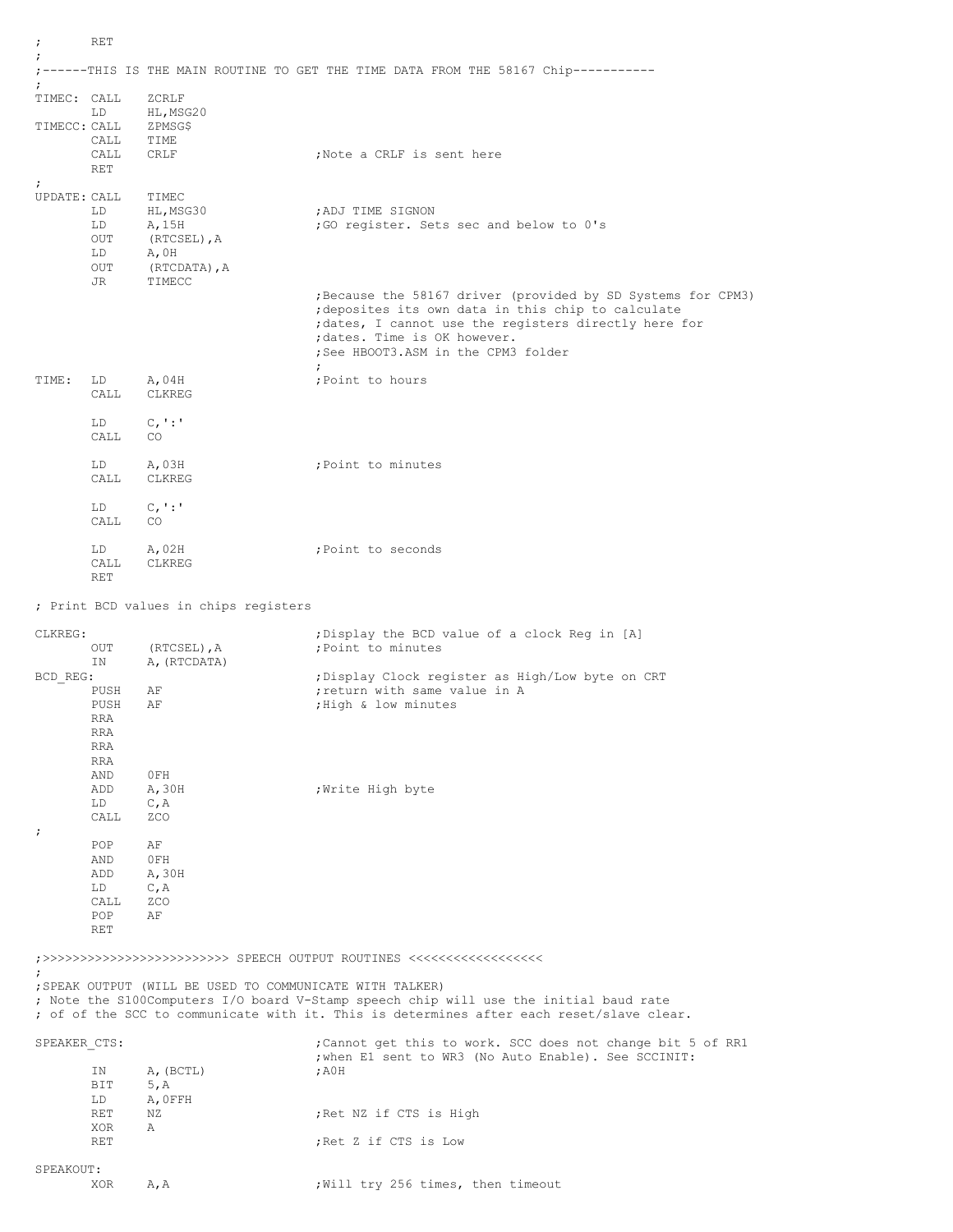| SPXXX: PUSH  | ΙN         | ΑF<br>A, (BCTL)                  | ; (A0), Is SCC TX Buffer empty                                                                                                                                       |
|--------------|------------|----------------------------------|----------------------------------------------------------------------------------------------------------------------------------------------------------------------|
|              | AND        | 04H                              |                                                                                                                                                                      |
|              | JR         | NZ, SENDS                        | ; NZ if ready to recieve character                                                                                                                                   |
|              | POP        | ΑF                               |                                                                                                                                                                      |
|              | DEC        | Α                                |                                                                                                                                                                      |
|              | JR<br>RET  | NZ, SPXXX                        |                                                                                                                                                                      |
| SENDS: POP   |            | ΑF                               |                                                                                                                                                                      |
|              | LD         | A, C                             |                                                                                                                                                                      |
|              | OUT        | (BDTA), A                        | ;(A2), Send it                                                                                                                                                       |
| $\ddot{ }$   | RET        |                                  |                                                                                                                                                                      |
|              |            |                                  | ; SPEAKTOMM THIS IS A ROUTINE TO SEND A STRING TO TALKER [HL] AT STRING                                                                                              |
| SPEAK\$: LD  |            | A, (HL)                          |                                                                                                                                                                      |
|              | СP<br>JR   | 51<br>Z, SPEAK1                  |                                                                                                                                                                      |
|              | LD         | C, A                             |                                                                                                                                                                      |
|              | CALL       | SPEAKOUT                         |                                                                                                                                                                      |
|              | INC        | HL                               |                                                                                                                                                                      |
| SPEAK1: LD   | JR.        | SPEAKŞ<br>$C$ , ODH              | ;MUST END WITH A CR                                                                                                                                                  |
|              | JP         | SPEAKOUT                         |                                                                                                                                                                      |
|              |            |                                  |                                                                                                                                                                      |
|              |            |                                  |                                                                                                                                                                      |
|              |            |                                  | ; Note the S100Computers I/O board will have the SSC set initially to 19,200 Baud                                                                                    |
| ÷            |            |                                  |                                                                                                                                                                      |
| SERIAL OUT:  |            | XOR<br>A, A                      | Will try 256 times, then timeout                                                                                                                                     |
| MODXXX: PUSH |            | ΑF                               |                                                                                                                                                                      |
|              | ΙN<br>AND  | A, (ACTL)<br>04H                 | ; MODEM/SERIAL OUT<br>; Are we ready for a character                                                                                                                 |
|              | JR         | NZ, SENDM                        | ; NZ if ready to recieve character                                                                                                                                   |
|              | POP        | ΑF                               |                                                                                                                                                                      |
|              | DEC        | Α                                |                                                                                                                                                                      |
|              | JR<br>RET  | NZ, MODXXX                       |                                                                                                                                                                      |
| SENDM: POP   |            | ΑF                               |                                                                                                                                                                      |
|              | LD         | A, C                             |                                                                                                                                                                      |
|              | OUT        | (ADTA), A                        | ;Send it                                                                                                                                                             |
|              | RET        |                                  |                                                                                                                                                                      |
| SERIAL IN:   |            | XOR<br>A, A                      | Will try 256 times, then timeout                                                                                                                                     |
| SERIAL INX:  |            | PUSH<br>ΑF                       |                                                                                                                                                                      |
|              | CALL<br>JR | SERIAL STAT<br>NZ, GETMOD        | ;MODEN/SERIAL IN                                                                                                                                                     |
|              | POP        | ΑF                               |                                                                                                                                                                      |
|              | DEC        | Α                                |                                                                                                                                                                      |
|              | JR         | NZ, SERIAL INX                   |                                                                                                                                                                      |
| GETMOD: POP  | RET        | ΑF                               |                                                                                                                                                                      |
|              | IN         | A, (ADTA)                        |                                                                                                                                                                      |
|              | RET        |                                  |                                                                                                                                                                      |
|              |            |                                  |                                                                                                                                                                      |
|              | AND        | SERIAL STAT: IN A, (ACTL)<br>01H |                                                                                                                                                                      |
|              | RET        | Ζ                                | ; Ret Z if nothing                                                                                                                                                   |
|              |            | LD A, OFFH                       |                                                                                                                                                                      |
|              | XOR<br>RET | A                                | ; Ret FF/NZ if something                                                                                                                                             |
|              |            |                                  |                                                                                                                                                                      |
|              |            |                                  |                                                                                                                                                                      |
|              |            |                                  |                                                                                                                                                                      |
|              |            | ; PRINT MAIN MONITOR MENU ON CRT |                                                                                                                                                                      |
| KCMD:        |            | LD HL, MSG0                      | ; Signon Msg again (K Command)                                                                                                                                       |
|              | CALL       | ZPMSG\$                          |                                                                                                                                                                      |
|              |            | LD HL, SMSG                      | ; SPEECH MESSAGE                                                                                                                                                     |
|              |            | CALL SPEAK\$<br>LD HL, MENUMSG   | ; Then Menu Message                                                                                                                                                  |
|              | JP         | ZPMSG\$                          |                                                                                                                                                                      |
|              |            |                                  |                                                                                                                                                                      |
| $\ddot{ }$   |            |                                  |                                                                                                                                                                      |
|              |            |                                  | ; THIS ROUTINE JUMPS OVER TO THE 8086 or 80286. Port SW86 raises S-100 PIN #55<br>; THIS WILL CAUSE THE 8086/80286 BOARD TO BECOME ACTIVE AND TAKE OVER THE BUS. THE |
|              |            |                                  | ; Z80 WILL BE IN A PERMANANT HOLD STATE UNTIL PIN #55 IS AGAIN LOWERED.                                                                                              |
|              |            |                                  |                                                                                                                                                                      |
| PORTED: LD   |            | HL,MSG14                         |                                                                                                                                                                      |
|              | CALL<br>ΙN | ZPMSG\$<br>A, (SW86)             | ; THIS SWITCHES CPU'S with no block Move                                                                                                                             |
|              | ΙN         | A, (SW286)                       | ; In case we have the SC Digital 80286 Board here                                                                                                                    |
|              | NOP        |                                  | ; Z80 WILL BE HELD HERE                                                                                                                                              |